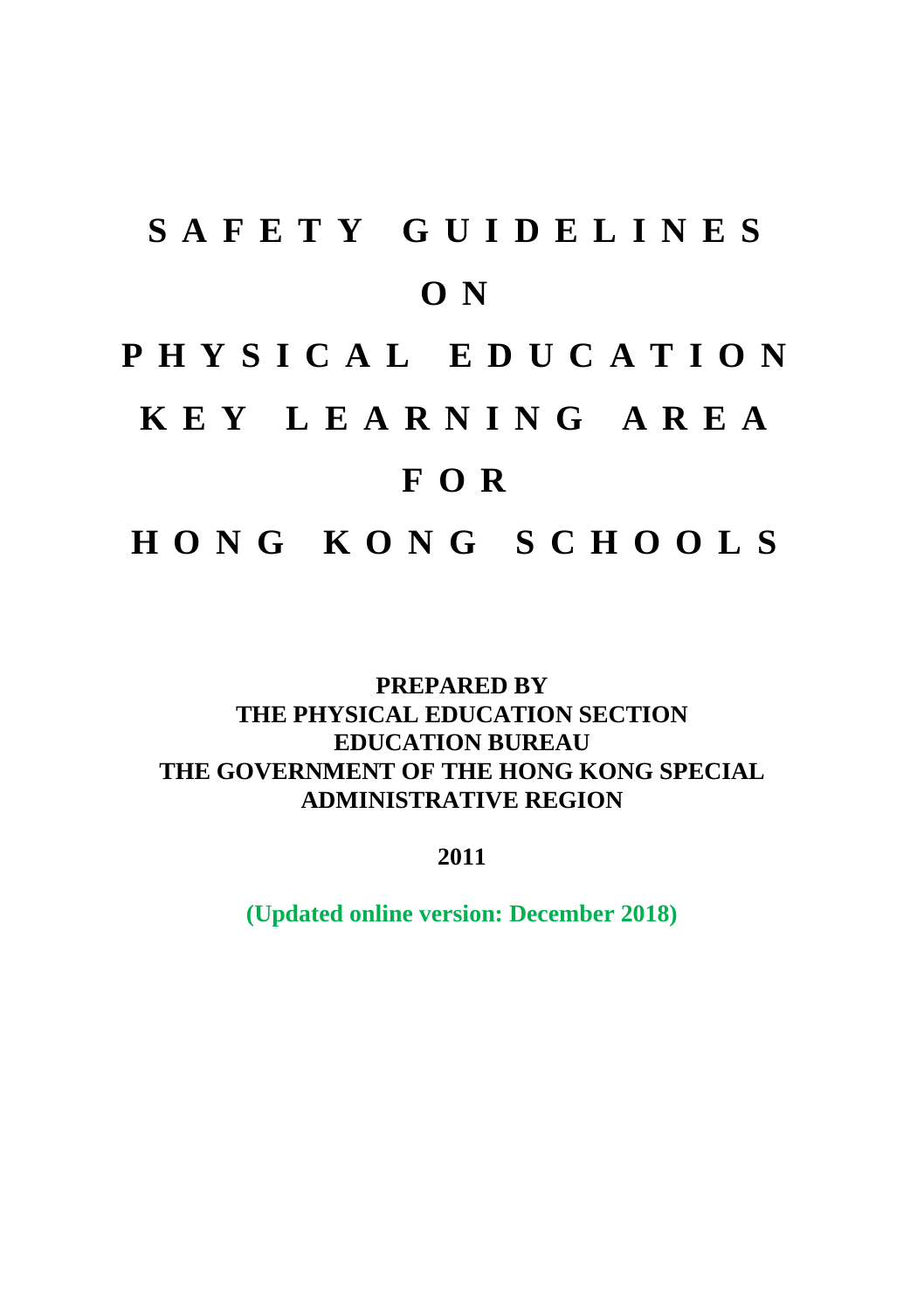#### **Safety Guidelines On Physical Education Key Learning Area For Hong Kong Schools**

- 1. Updated 'Air Quality Health Index' information:
- 1) Page 8-9, Chapter One, Part IV, item 6: Weather Condition;
- 2) Page 9, Chapter One, Part IV, item 10: Cancel or Postpone;
- 3) Page 17, Chapter Three, Part II, item 11: Cancel or Postpone;
- 4) Page 21, Chapter Four, item 16: Conduct of the Race;
- 5) Page 28, Chapter Seven, Part II, item 12: Cancel or Postpone;
- 6) Page 43, Chapter Twelve, Part II, item 11: Cancel or Postpone; and
- 7) Page 65-66, Appendix XI.

Updated on 2013.12.30

- 2. Updated 'Reminder for Physical Education Lessons and Related Physical Activities Under the Influence of Cold Weather/Intense Cold Surge' information:
- 1) Page 9, Chapter One, Part IV, item 9: Weather Condition;
- 2) Page 53-54, Appendix VI
- 3. Updated 'Chapter ELEVEN SWIMMING: LESSONS AND TRAINING' information:

Page 40, Part III, item 2: Environment and Facilities

- 4. Updated 'Thunderstorm Warning' information:
- 1) Page 10, Chapter ONE, Part IV: Note <sup>8</sup> Cancel or Postpone;
- 2) Page 17, Chapter THREE, Part II, item 14: Conduct of the Meet
- 3) Page 28, Chapter SEVEN, Part II, item 14: Conduct of the Games Day
- 4) Page 39, Chapter ELEVEN, Part II, item 13: Weather Updated on 2016.7.8

5. Updated 'Introduction' information: Page i

- Updated on 2018.6.15
- 6. Updated Chapter FOUR: Cross Country and Road Running Race (Note <sup>12</sup>) (Content deletion: "Only persons who have completed a relevant course are permitted to use the Automated External Defibrillator (AED)."): **Page 20**
- 7. Updated Appendix I: Recommended List Of First Aid Items For Schools (Note <sup>19</sup>) (Content deletion: "Only persons who have completed a relevant course are permitted to use the Automated External Defibrillator. For more information, please refer to the website of the Hong Kong College of Cardiology (Chinese version) [http://www.hkcchk.com/public\\_aed.php"](http://www.hkcchk.com/public_aed.php): Page 49

Updated on 2018.12.18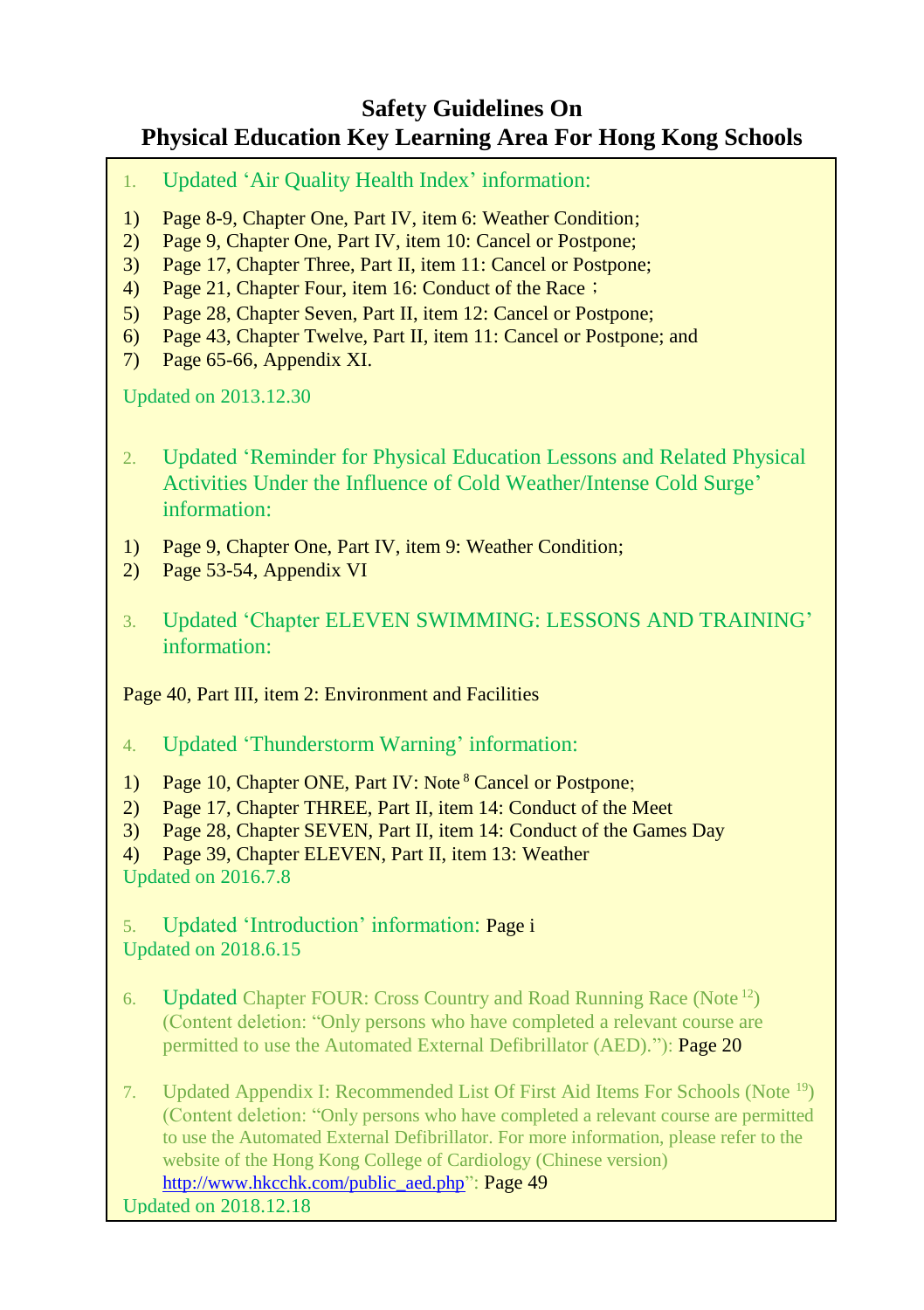#### **INTRODUCTION**

This booklet aims to give safety guidelines to help schools prevent accidents when they conduct PE lessons and related activities.

Generally speaking, safety can be enhanced by means of careful and thoughtful planning and preparation. Good observation and conscientious teaching attitude can also minimise risks.

The guidelines in this booklet should be sensibly adopted and not to be regarded as exhaustive for all types of physical activities. Teachers should exercise their professional knowledge; refer to the guiding principles and safety guidelines in making sensible judgment as well as taking appropriate measures. For international schools in Hong Kong or schools offering non-local curriculum, it is advised to observe the guidelines whichever applicable to ensure safety.

For enquiries regarding the content of this booklet, please contact the Physical Education Section of the Education Bureau; for enquiries about individual sports, please contact the respective sport governing body direct for professional advice; for safety measures on outdoor activities, such as cycling, windsurfing, canoeing, rowing, sailing, etc, please refer to "Guidelines on Outdoor Activities" (Website: [http://www.edb.gov.hk/en/sch-admin/admin/about-activities/sch-activities](http://www.edb.gov.hk/en/sch-admin/admin/about-activities/sch-activities-guidelines/)[guidelines/](http://www.edb.gov.hk/en/sch-admin/admin/about-activities/sch-activities-guidelines/) ) or contact the Extended Support Programmes Section, Education Commission and Planning Division of the Education Bureau.

We welcome comments and suggestions on this booklet. You may send them to:

> Chief Curriculum Development Officer (Physical Education) Curriculum Development Institute Education Bureau 3/F., 323 Java Road, North Point Hong Kong E-mail: [pe@edb.gov.hk](mailto:pe@edb.gov.hk)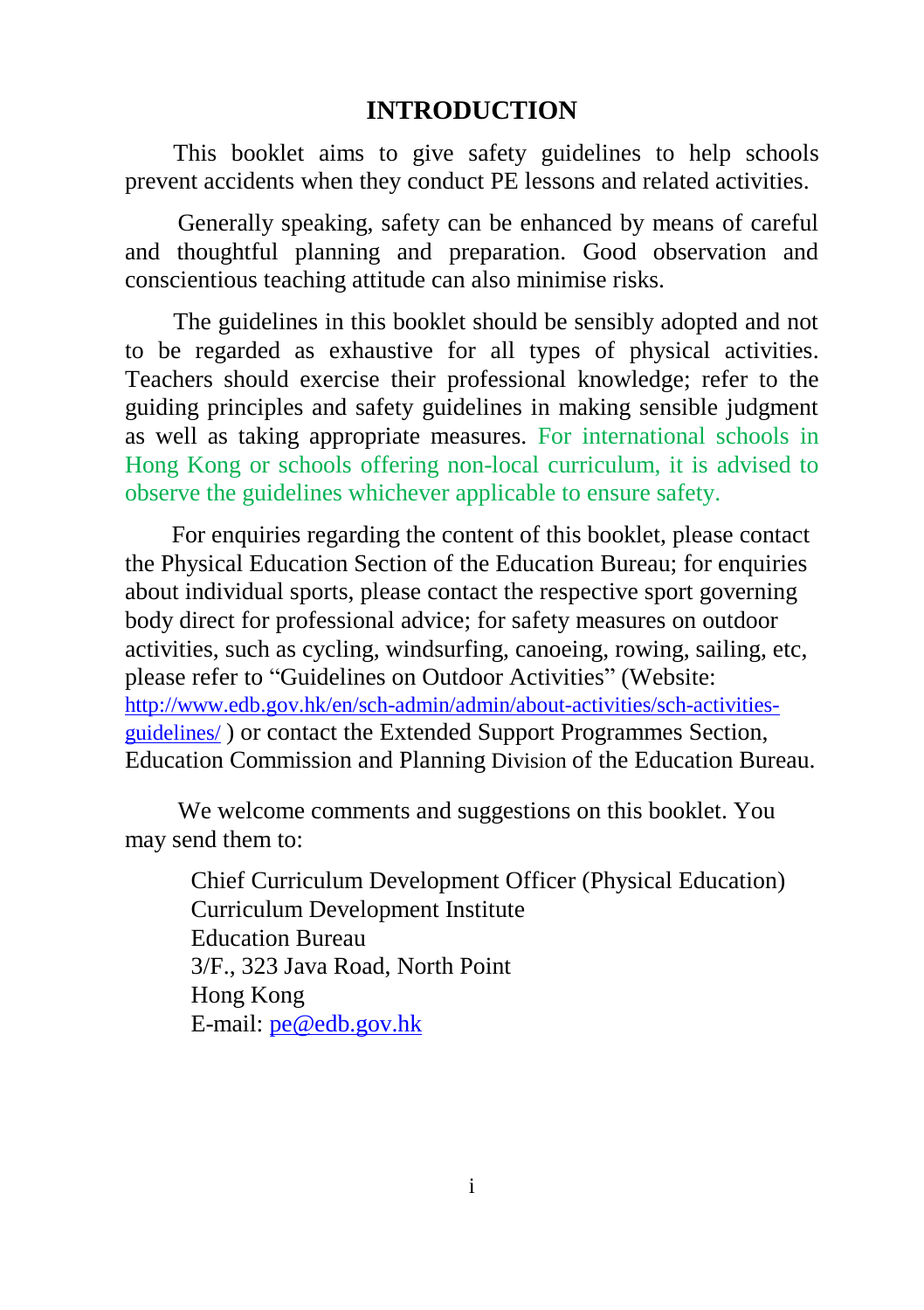# **CONTENT**

**Page**

| <b>Introduction</b>  |                                                                                                                                                                                               | $\mathbf{i}$ |
|----------------------|-----------------------------------------------------------------------------------------------------------------------------------------------------------------------------------------------|--------------|
| <b>Content</b>       |                                                                                                                                                                                               | ii.          |
| <b>Chapter ONE</b>   | <b>Basic Measures</b><br>L<br>Professional Qualifications<br>$\Pi$ .<br><b>Administrative Measures</b><br>III.<br><b>Management Measures</b><br><b>Environment and Facilities</b><br>$IV_{-}$ | $\mathbf{1}$ |
| <b>Chapter TWO</b>   | <b>Athletics: Lessons and Training</b><br><b>Teaching Considerations</b><br>L.<br>II.<br><b>Environment and Facilities</b>                                                                    | 11           |
| <b>Chapter THREE</b> | <b>Athletics Meet</b><br>L<br><b>Teacher Qualifications</b><br>$\Pi$ .<br><b>General Measures</b>                                                                                             | 14           |
| <b>Chapter FOUR</b>  | <b>Cross Country and Road Race</b><br><b>General Measures</b>                                                                                                                                 | 20           |
| <b>Chapter FIVE</b>  | <b>Dance</b><br>I.<br><b>Teaching Considerations</b><br><b>Environment and Facilities</b><br>$\Pi$ .                                                                                          | 22           |
| <b>Chapter SIX</b>   | <b>Games</b><br>L<br><b>Teaching Considerations</b><br><b>Environment and Facilities</b><br>$\Pi$ .                                                                                           | 23           |
| <b>Chapter SEVEN</b> | <b>Games Day</b><br>I.<br><b>Teacher Qualifications</b><br>$\Pi$ .<br><b>General Measures</b>                                                                                                 | 25           |
| <b>Chapter EIGHT</b> | <b>Gymnastics and Trampolining</b><br>L.<br><b>Teacher Qualifications</b><br>Π.<br><b>Teaching Considerations</b><br>III.<br><b>Environment and Facilities</b>                                | 30           |
| <b>Chapter NINE</b>  | <b>Physical Fitness Training</b><br><b>Teaching Considerations</b><br>I.<br>II.<br><b>Environment and Facilities</b>                                                                          | 33           |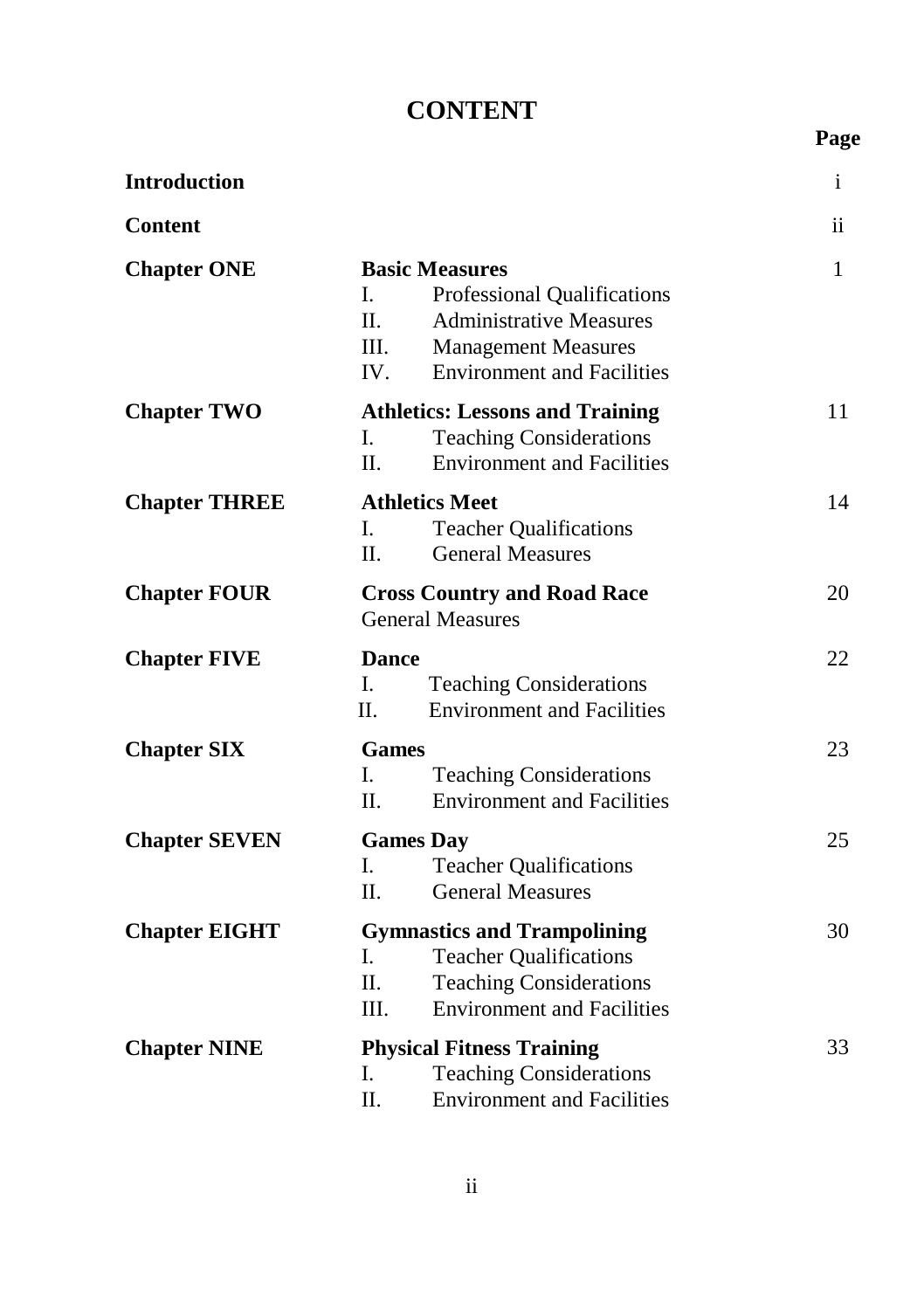| <b>Chapter TEN</b>      | <b>Sport Climbing</b><br><b>Teacher Qualifications</b><br>L.<br>II.<br><b>Teaching Considerations</b><br><b>Environment and Facilities</b><br>III.              | Page<br>36 |
|-------------------------|-----------------------------------------------------------------------------------------------------------------------------------------------------------------|------------|
| <b>Chapter ELEVEN</b>   | <b>Swimming: Lesson and Training</b><br>L<br><b>Teacher Qualifications</b><br>Π.<br><b>Teaching Considerations</b><br><b>Environment and Facilities</b><br>III. | 38         |
| <b>Chapter TWELVE</b>   | <b>Swimming Gala</b><br>L.<br><b>Teacher Qualifications</b><br>Π.<br><b>General Measures</b>                                                                    | 41         |
| <b>Chapter THIRTEEN</b> | Tug-of-war<br>L.<br><b>Teacher Qualifications</b><br>$\Pi$ .<br><b>General Measures</b><br>III.<br><b>Environment and Facilities</b>                            | 45         |
| <b>Chapter FOURTEEN</b> | <b>Wushu /Chinese Martial Art</b><br>L.<br><b>Teacher Qualifications</b><br>II.<br><b>Teaching Considerations</b><br><b>Environment and Facilities</b><br>III.  | 47         |
| <b>Appendix I</b>       | List of First Aid Items Recommended for Schools                                                                                                                 | 49         |
| <b>Appendix II</b>      | Measures to Avoid Excessive Sun Exposure                                                                                                                        | 51         |
| <b>Appendix III</b>     | Notes on Exercising in Hot and Humid Conditions                                                                                                                 | 52         |
| <b>Appendix IV</b>      | Reminder for Physical Education Lessons and Related<br>53<br>Physical Activities Under the Influence of Cold<br><b>Weather/Intense Cold Surge</b>               |            |
| <b>Appendix V</b>       | Prevention<br>of<br>the<br>Spread<br>of<br>Influenza<br><sub>or</sub><br>Diseases in Schools: Points to Note<br>Communicable                                    | 55         |
| <b>Appendix VI</b>      | Sample Report Form on Accident During Physical<br>57<br><b>Education Lessons or Physical activities</b>                                                         |            |
| <b>Appendix VII</b>     | Sample Parental Consent on Participation in Physical<br><b>Education Lessons</b>                                                                                | 59         |
| <b>Appendix VIII</b>    | Sample Parental Consent on Participation in Co-<br>curricular Activities                                                                                        | 61         |
| <b>Appendix IX</b>      | Sample Form on Student's Medical History                                                                                                                        | 62         |
| <b>Appendix X</b>       | Sample Recommendation for Participation in Sports<br>and Physical Activities by Students with Cardiac<br>Problems                                               | 64         |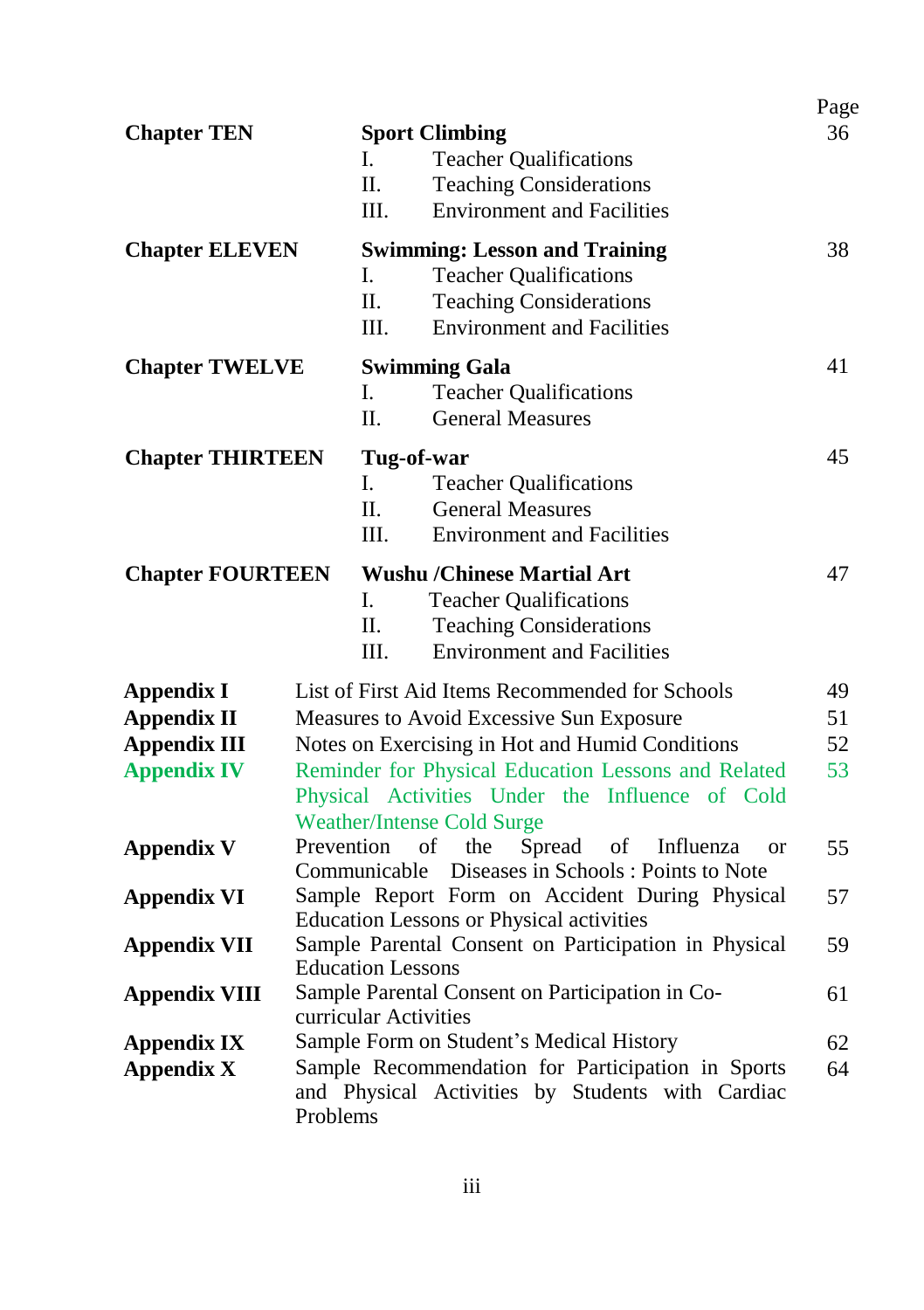**Appendix XI** A brief Introduction of the "Outdoor Activities Guidelines" 65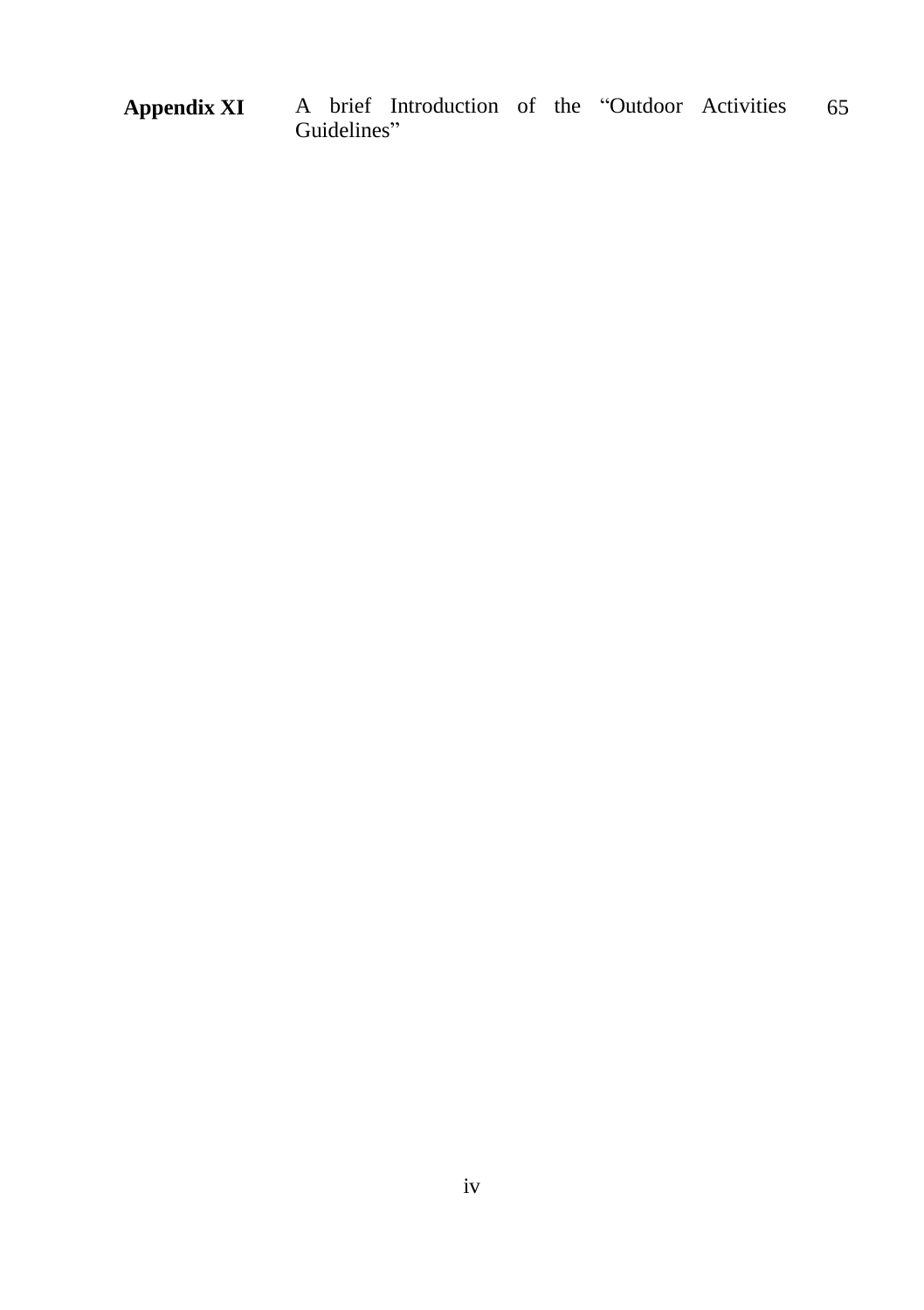### **Chapter ONE**

#### **BASIC MEASURES**

Different physical activities have different safety requirements, but they share many common requisites. It is advisable for schools to have thorough and comprehensive considerations, taking into account of students' ability, nature of the activity, environmental factors, etc in the planning stage as measures of risk management. At the same time, it is necessary to forecast the potential difficulties, develop possible solutions, and prepare a contingency plan to enhance participants' safety awareness. Schools should note the following:

#### **I. Professional Qualifications**

- 1. Physical Education (PE) teacher: Schools should only appoint teachers who have completed subject-training in PE Note 1 to teach PE.
- 2. PE teachers must possess relevant qualifications when teaching activities of relatively high risks such as swimming, trampolining, sport climbing, etc. If in doubt, schools may consult the PE Section of the Education Bureau.
- 3. If the coaches/instructors who give sports training instruction in co-curricular activities are not PE teachers, they must

- A. Education theory
- B. PE

-

- (1) Theory
- (2) Practical
	- i. At least 160 contact hours in skill proficiency and teaching method of at least 8 physical activities selected from 4 different areas recommended by the Curriculum Development Council; and
	- ii. Those who wish to teach PE in primary schools should also take "Fundamental Movement" related module(s).
- (3) Supervised teaching practice in PE

Schools may refer to the following EDB website for more details: [http://cd1.edb.hkedcity.net/cd/pe/en/bb/PE\\_Teacher\\_Qualification\\_E.htm](http://cd1.edb.hkedcity.net/cd/pe/en/bb/PE_Teacher_Qualification_E.htm)

Note<sup>1</sup> Subject-training in PE - Generally speaking, subject-training in PE refers to the following course contents at tertiary level: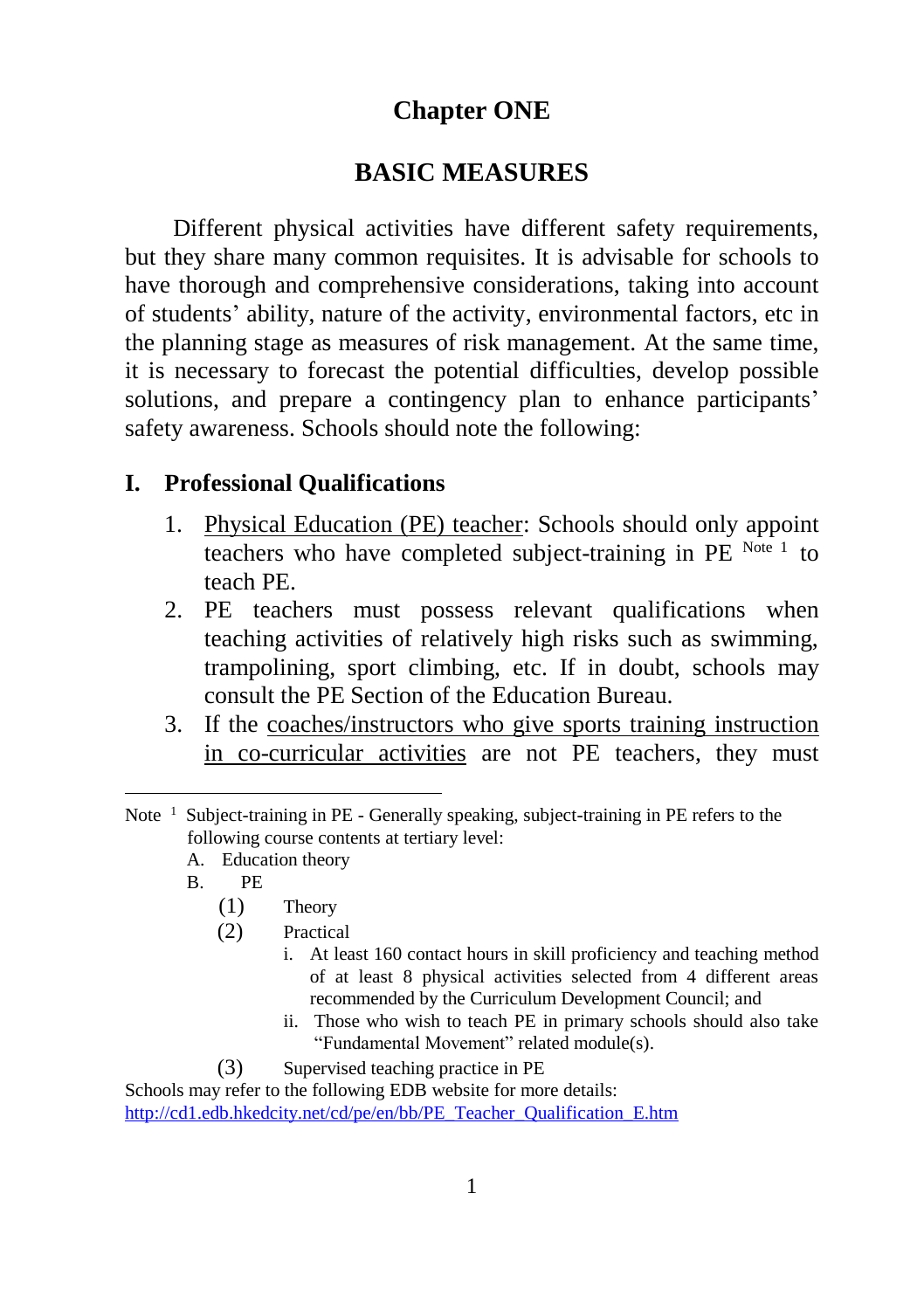possess "Level One Coach" certificate issued by the Hong Kong Coaching Committee (HKCC) Note  $2$ , in conjunction with the relevant sports governing bodies, or equivalent qualifications. If in doubt, schools can consult the respective sports governing bodies or the HKCC direct for information.

4. Persons who are responsible for planning or conducting physical activities should possess sufficient knowledge in safety precaution.

#### **II. Administrative Considerations**

**Roof Playground**

l

- 1. Schools should refer to Education Regulations Chapter 279A Note 3 when organising student activities on roof or balcony in the school.
	- 1.1 According to Regulation 16, **Approval for roof playgrounds**: No roof or balcony shall be used for PE or recreational purposes without the written approval of the Permanent Secretary for Education;
	- 1.2 According to Regulation 17, **Structural requirements**:
		- (a) Roof playgrounds shall satisfy the following structural requirements - the roof shall be situated on premises constructed of reinforced cement concrete; there shall be a minimum of 2 suitable staircases, leading from the roof to a satisfactory open air exit at ground level, each staircase being of a minimum width of 1.05m and being fitted with continuous handrails on both sides; at the head of each staircase there shall be landings leading to the roof, each landing being of width equal to the width of the staircase and of a minimum depth of 1.5m; the external walls surrounding the playground shall be continued upwards so as to form a continuous parapet wall around the playground of a height of not less than 1.1m. Above such parapet wall there shall

Note<sup>2</sup> The Hong Kong Coaching Committee Website[: hkcoaching.com/hk/news.asp](http://hkcoaching.com/hk/news.asp)

Note<sup>3</sup> Education Regulations Chapter 279A (online version): [www.legislation.gov.hk/blis\\_ind.nsf/WebView?OpenAgent&vwpg=CurAllEngDo](http://www.legislation.gov.hk/blis_ind.nsf/WebView?OpenAgent&vwpg=CurAllEngDoc*262*100*279.2#279.2) [c\\*262\\*100\\*279.2#279.2](http://www.legislation.gov.hk/blis_ind.nsf/WebView?OpenAgent&vwpg=CurAllEngDoc*262*100*279.2#279.2)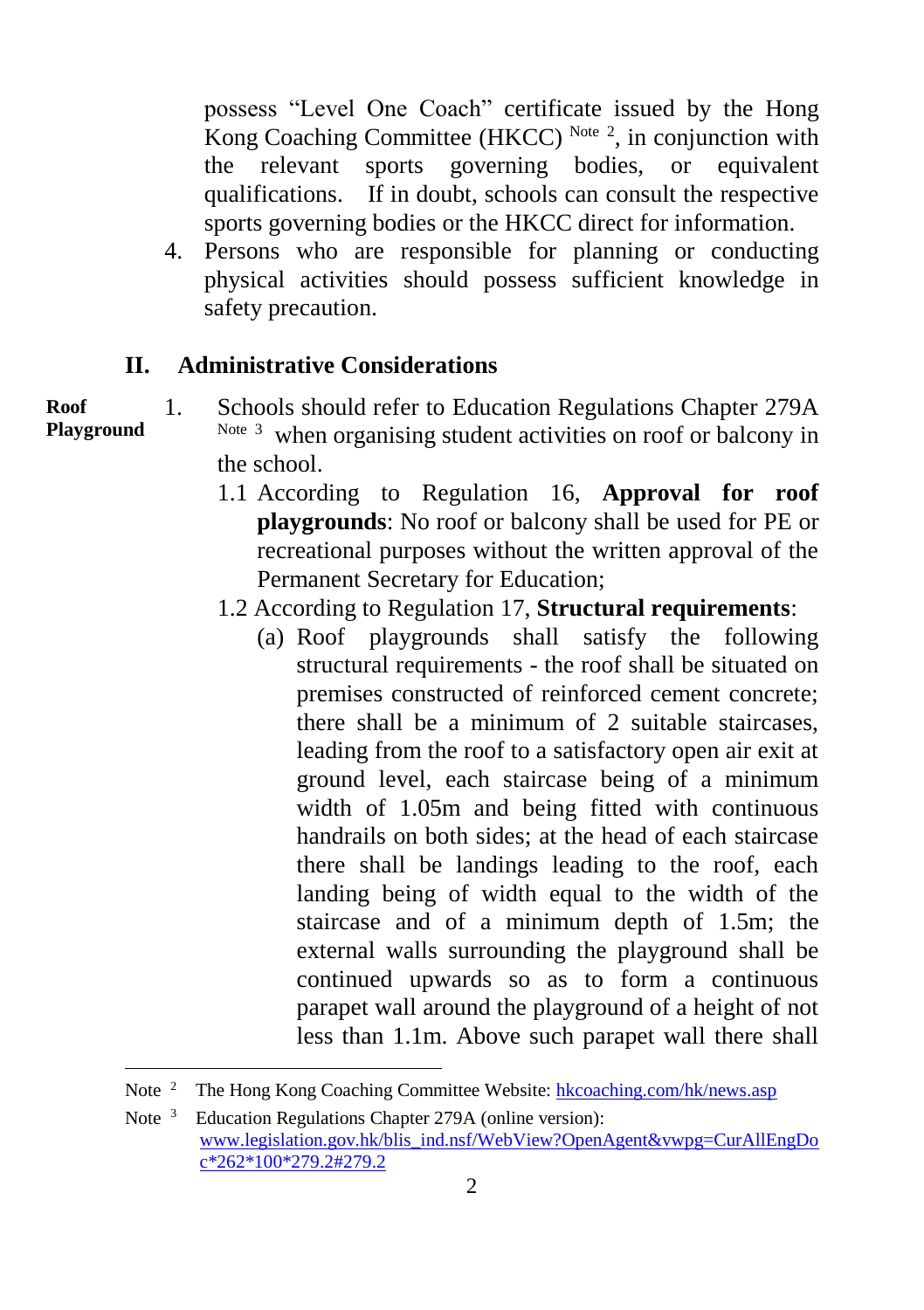be a continuous chain link or similar metal fence fixed to the inner vertical side, or to the innermost edge of the upper surface of the parapet wall. The total height of the parapet wall and the metal fence shall be not less than 2.5m and the metal fence shall be so installed as to provide ready access to the playground by the Fire Services in emergency; and

- (b) No roof or balcony shall be deemed to be suitable for use as a playground unless a certificate of stability shall have been given by an authorised person that the roof is suitable for such use. Such certificate shall specify the maximum number of pupils who may be allowed to use the playground at any one time.
- 1.3. According to Regulation 18, **Pupils using roof playgrounds to be under supervision:** No pupil shall be allowed on any roof playground or balcony unless under the direct supervision of a teacher.
- 1.4 According to Regulation 19, **Numbers of pupils allowed on a roof playground or balcony:** There shall not be more than 60 pupils upon any roof playground under the charge of one teacher at any one time. A certificate by an inspector of schools that he has examined the authorised person's certificate stating the maximum number of pupils allowed upon any approved roof playground or balcony shall be exhibited in a conspicuous place on the school premises.
- 2. If the roof is used to conduct PE lessons or co-curricular physical activities, it is recommended to have the total height of the parapet wall and the metal fence at a minimum of 6.0m continuous all the way round.
- 3. According to Education Regulations Chapter 279A, Regulation 55, **First Aid:** At least 2 teachers in every school shall be trained in administering first aid. First aid boxes shall be maintained fully equipped at all times. There shall be provided in the premises of every school at least one first aid box.
	- 4. Schools should make known to all staff of the following:

**First Aid Measures**

#### 3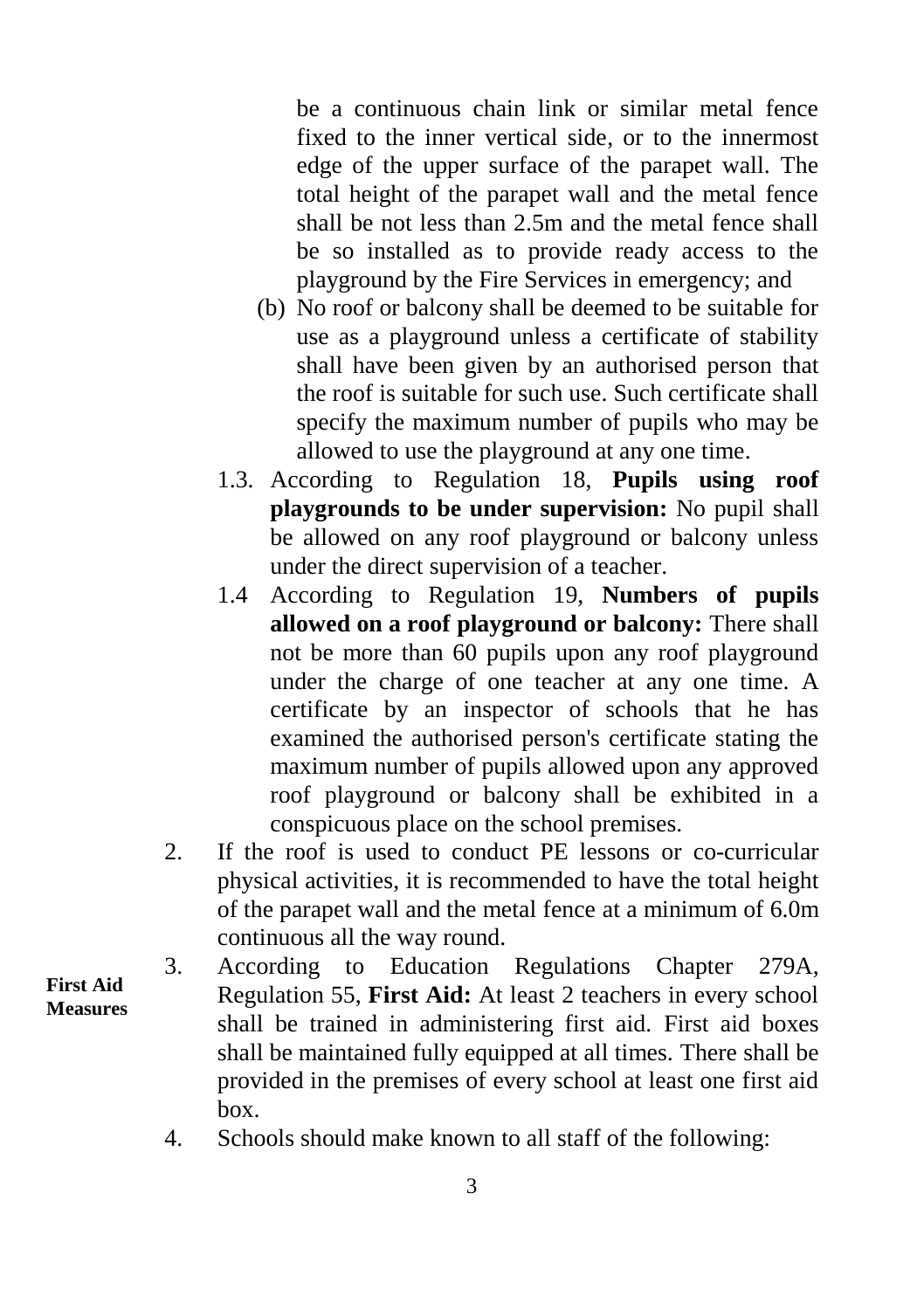- 4.1 The name list of teachers that are trained in administering first aid and are assigned to handle accidents;
- 4.2 The telephone number of the nearest ambulance station; and
- 4.3 The procedures in handling accidents.
- 5. PE teachers and persons in charge of physical activities should take first aid certificate courses organised by the Hong Kong St. John Ambulance, Hong Kong Auxiliary Medical Services, the Hong Kong Red Cross Society, etc. They should also get familiar with the school's procedures for handling accidents.
- 6. First aid items should be within easy access and must be regularly checked that they are readily available. Schools should make known to all staff and students the locations of the first aid kits. For first aid items, please refer to List of First Aid Items Recommended for Schools (**Appendix I**).
- 7. Schools should handle accidents immediately and notify the parents of the injured student as soon as possible. After handling the accident, details should be recorded and filed (**Appendix VI**).
- 8. Disposable plastic gloves should be readily available for use when handling wounds in order to avoid direct contact with blood. For safety precaution measures for handling bleeding wounds, schools may refer to the "Guidelines on the Prevention of Blood-Borne Diseases in Schools" Note 4.
- 9. At the beginning of an academic year, schools should issue a letter to parents (**Appendix VII**) to emphasise that PE is an essential part of the school curriculum. Parents who want to request for exemption of their children from PE lessons on medical grounds must produce a medical certificate issued by a registered doctor indicating the period for which exemption is required. Schools should keep a record of such information and the students having been granted exemption from **Parental Consent Form**

4

l

Note<sup>4</sup> "Guidelines on the prevention of Blood-Borne Diseases in School" (Online version[\) www.info.gov.hk/aids/pdf/g103.pdf](http://www.info.gov.hk/aids/pdf/g103.pdf)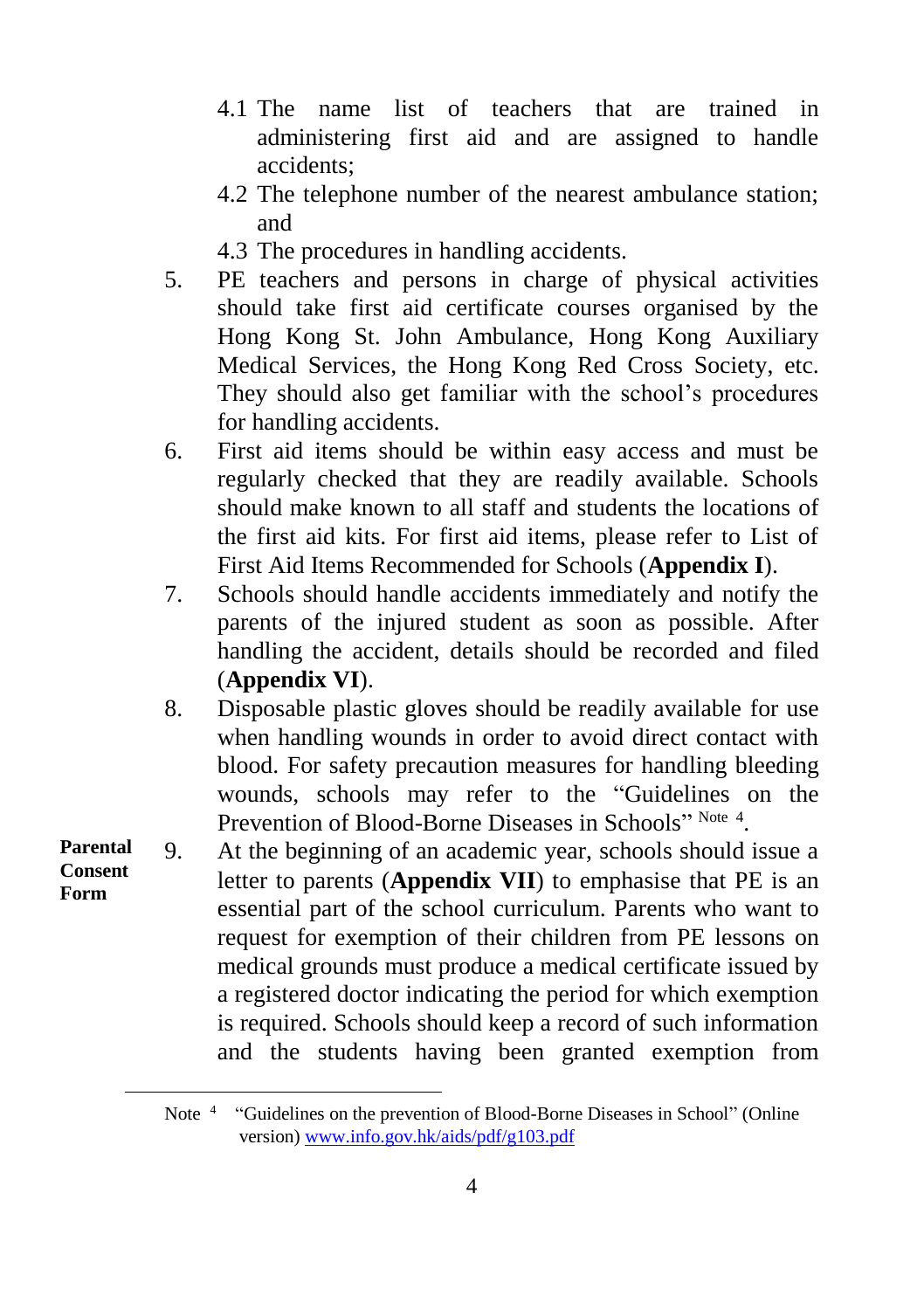attending PE lessons should not be allowed to participate in any physical activities until the exemption period is over.

- 10. Before organising co-curricular physical activities, schools should inform parents and obtain their written consent to their children's participating in the activities (**Appendix VIII**).
- 11. At the beginning of each academic year, schools should encourage parents to report to the school about the medical history of their child **(Appendix IX)**, especially when such history might affect their participation in PE lessons or other physical activities. Schools must emphasise that student's medical history should be reported entirely on a voluntary basis. Schools must also ensure that such information should be kept for school use only and not be disclosed to any other parties without prior consent of the parents concerned.
	- 12. PE teachers and persons in charge of physical activities should refer to the information of students with health problems submitted by parents with recommendations by family doctors, pediatricians or cardiologists submitted by parents/guardians concerned (**Appendix X**).
- 13. When there are PE lessons or co-curricular physical activities to be conducted on venues outside school, the school should draw up contingency measures for adverse weather conditions and inform the persons and students concerned of the arrangements. **Plan**
	- 14. When the Hong Kong Observatory issues the Red or Black Rainstorm Warning Signal during a PE lesson or a cocurricular physical activity held at venues outside school, the teacher or person in charge of the activity should bring the students to take shelter in a safe place until it is safe for them to go home.
	- 15. To ensure the safety of students in activities taking place in rural areas (including all country parks and outlying islands), schools must observe the reporting procedures set out in the "Guidelines on Outdoor Activities" (**Appendix XI)** about "School Outings in Rural Areas: Reporting Procedures to

**Students' Medical History**

**Contingency**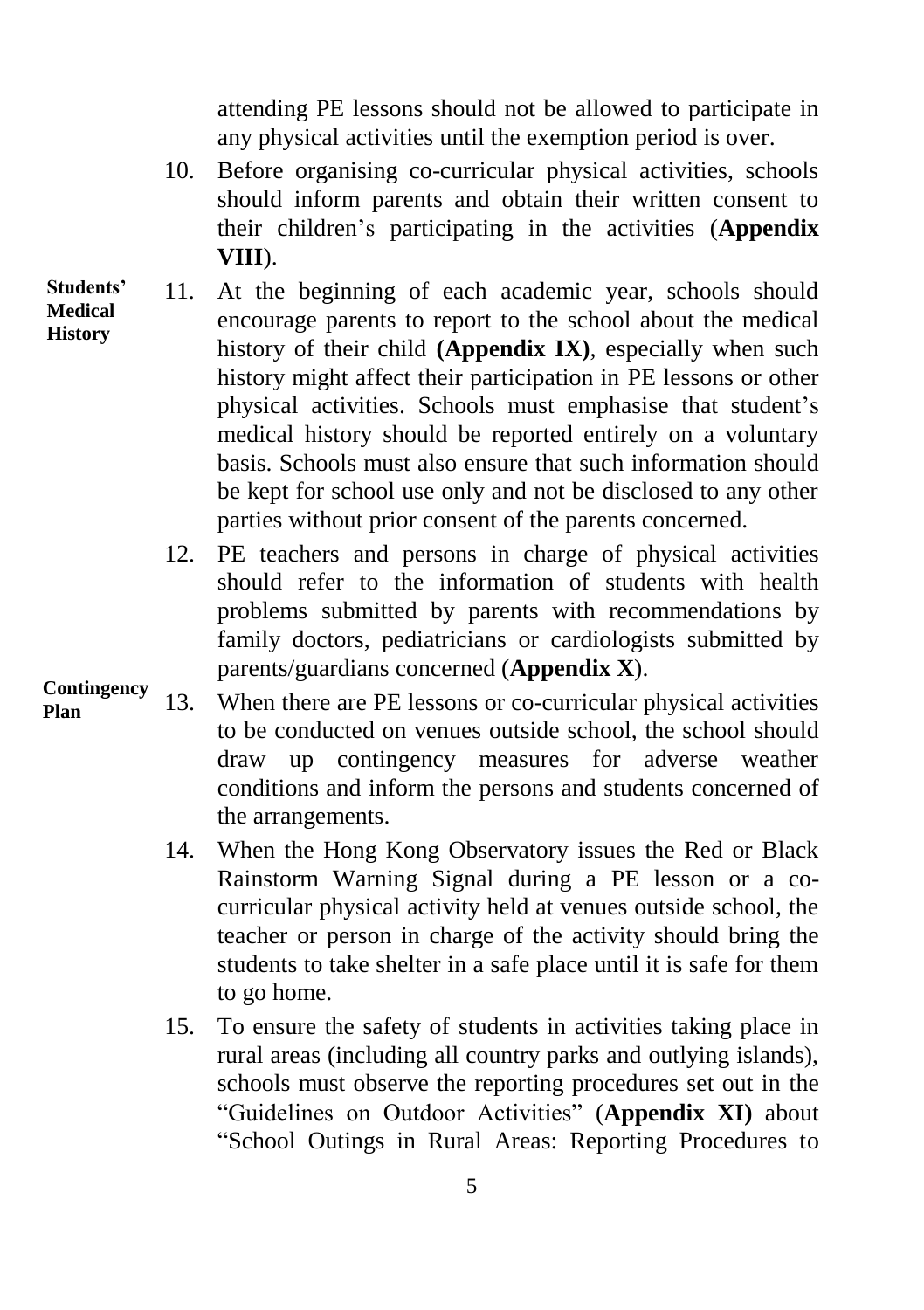Police and Departments Concerned" issued by the Education Bureau for information Note 5.

Schools should adopt effective measures to remove stagnant water in schools in order to prevent the breeding of mosquitoes and insects and stop the spread of diseases by mosquitoes. **Precaution for the Spread of Diseases**

- 17. Schools should pay attention to the vicinity of venues where PE lessons or co-curricular physical activities are held. If environmental or hygiene problems are identified, schools should report to the relevant party immediately.
- 18. Schools should antisepticise the sports equipment, venues and changing rooms at regular intervals.
- 19. Indoor venues for PE lessons or co-curricular physical activities must be constantly kept clean and well ventilated.
- 20. Students should be reminded to bring their own drinking fluid or use their own containers to collect water from the water dispenser. They should neither share water containers with others nor drink from a water dispenser direct.
- 21. Students should be reminded to pay attention to personal hygiene and should not share personal hygiene items such as towels, etc with others. After having physical activities, they must clean their contaminated skin thoroughly including washing their hands properly.
- 22. Schools should remind the persons in charge of physical activities to adopt the measures listed in **Appendix V** of this booklet to prevent the spread of influenza or communicable diseases in schools.

#### **III. Management Considerations**

l

#### 1. Students are advised to wear suitable clothing and shoes, tie up long hair and trim fingernails when they participate in physical activities. **Points to Note for Students**

Note<sup>5</sup> "Guidelines on Outdoor Activities" Appendix IV, "School Outings in Rural Areas: Reporting Procedures to Police and Departments Concerned" (Online version): <http://www.edb.gov.hk/en/sch-admin/admin/about-activities/sch-activities-guidelines/>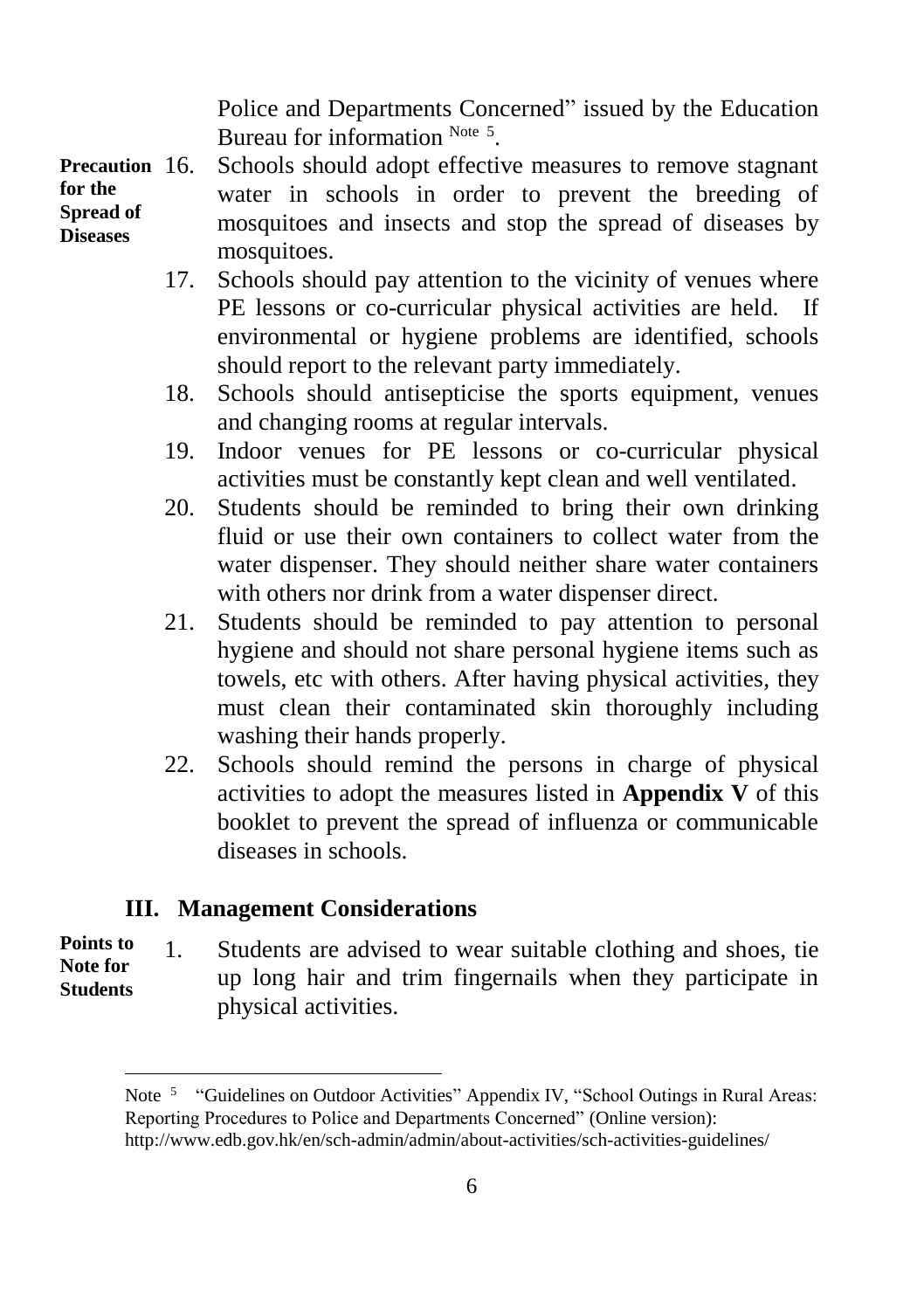- 2. Students who have to wear glasses in physical activities should wear those made of non-breakable material and have them well secured.
- 3. Students should not wear ornaments (including watches) when taking part in physical activities.
- 4. Students should pay attention to their own health conditions. They should not attend PE lessons or co-curricular physical activities when they feel sick or unwell but seek immediate medical advice instead.
- 5. Before engaging in physical activities, students should thoroughly warm up themselves. However, some potentially dangerous movements such as vigorous neck circulation movements, back-arches, deep knee-bends, sit-ups with straight legs, double leg lifts, etc, should be avoided.
- 6. Fighting skills should not be taught during PE lessons.
- 7. More attention should be paid to students who are comparatively weak and those with special needs. Adaptation should be made whenever necessary according to their learning needs.
- 8. Students should be prevented from participating in activities that are beyond their physical and mental capabilities.
	- 9. Attention should be paid to the health conditions of students, especially those with cardiovascular or respiratory problems. Students should be reminded to report without delay if they feel unwell.
	- 10. Students should be inculcated a sense of responsibility and guided to understand their role to play during physical activities in ensuring the safety of themselves, their classmates and other people.
	- 11. Good discipline should be maintained in PE lessons, cocurricular physical activities and sports competitions.
	- 12. Students should be taught the proper ways to move and use sports equipment.

**Points to Note for Teachers and Persons in Charge of Physical Activities**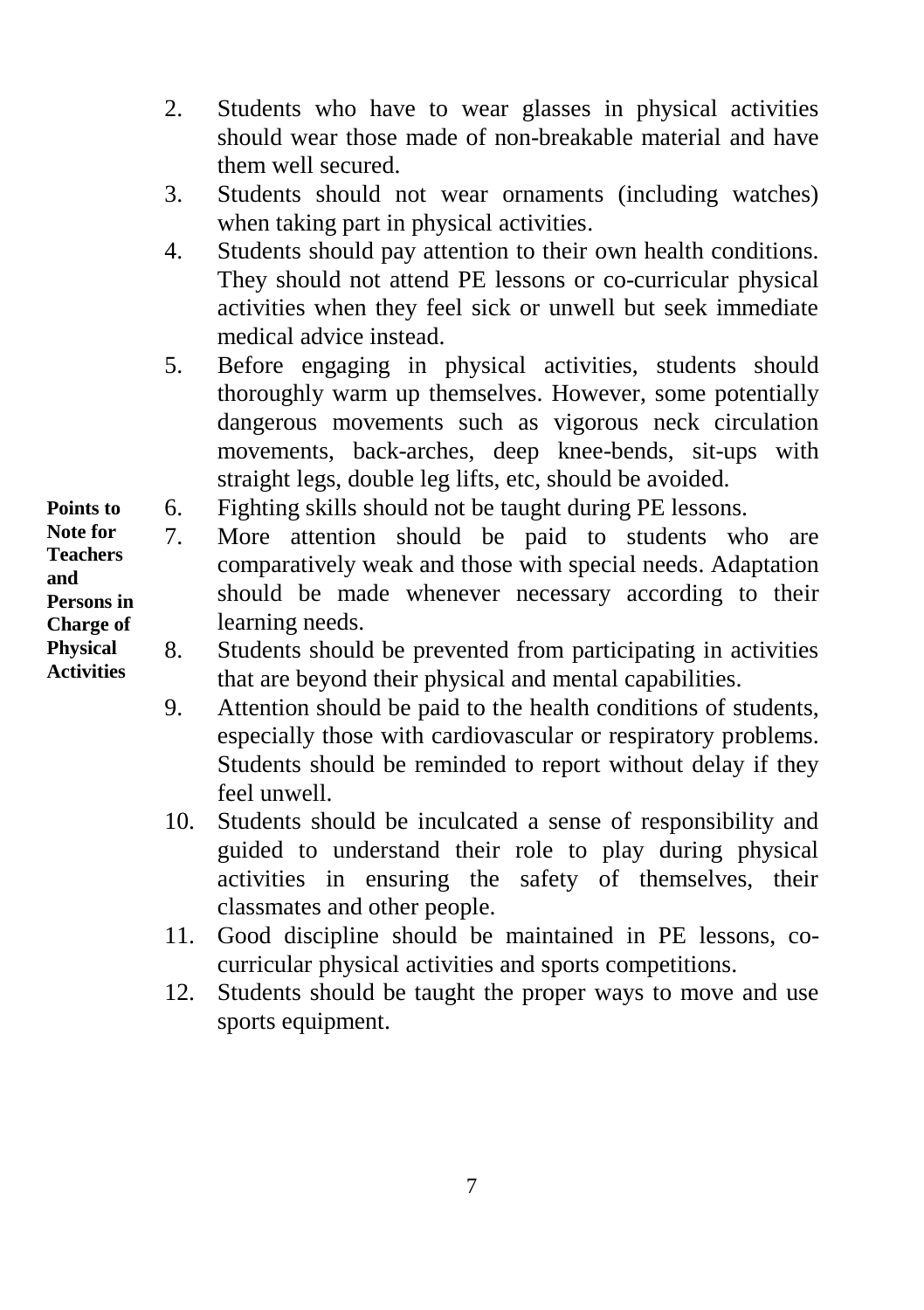#### **IV. Environment and Facilities**

- 1. Before lessons and activities, teachers should pay attention to weather and environmental conditions to decide whether the activities should be held as scheduled or not.
- 2. Teachers should arrange a safe and adequately spaced venue for students to participate in physical activities.
- 3. Protective devices must be installed over glass windows and doors, lights, pillars, fans and sharp edges, etc which are in close vicinity to the activity area.
- 4. Teachers should have a good knowledge of the teaching content and be aware of the potential hazard of the activities and the teaching environment. They should be particularly careful when non-standard facility or equipment is used.
- 5. Teachers must inspect the teaching environment and check the equipment carefully to ensure that they are safe for use. Teachers should also encourage students to report any defects they discover in the first instance.

6. When the Air Quality Health Index (AQHI) or its forecast reaches the following bands, especially in areas with heavy traffic, attention should be paid to students in outdoor physical exertion and the time staying outdoors in the affected zone: **Weather Condition**

| Health<br><b>Risk</b> | Band     | <b>Health advice</b><br>provided by the<br>Environmental<br><b>Protection Department</b>                                            | Recommendations<br>to schools by the<br><b>Education Bureau</b>                             |
|-----------------------|----------|-------------------------------------------------------------------------------------------------------------------------------------|---------------------------------------------------------------------------------------------|
| High                  |          | To reduce outdoor<br>physical exertion, and<br>to <b>reduce</b> the time of<br>staying outdoors                                     | The intensity and<br>duration of the<br>activities could be<br>at moderate level            |
| Very<br>High          | $8 - 10$ | To reduce to the<br><b>minimum</b> outdoor<br>physical exertion, and<br>to reduce to the<br>minimum the time of<br>staying outdoors | The intensity and<br>duration of the<br>activities should be<br>at moderate-to-low<br>level |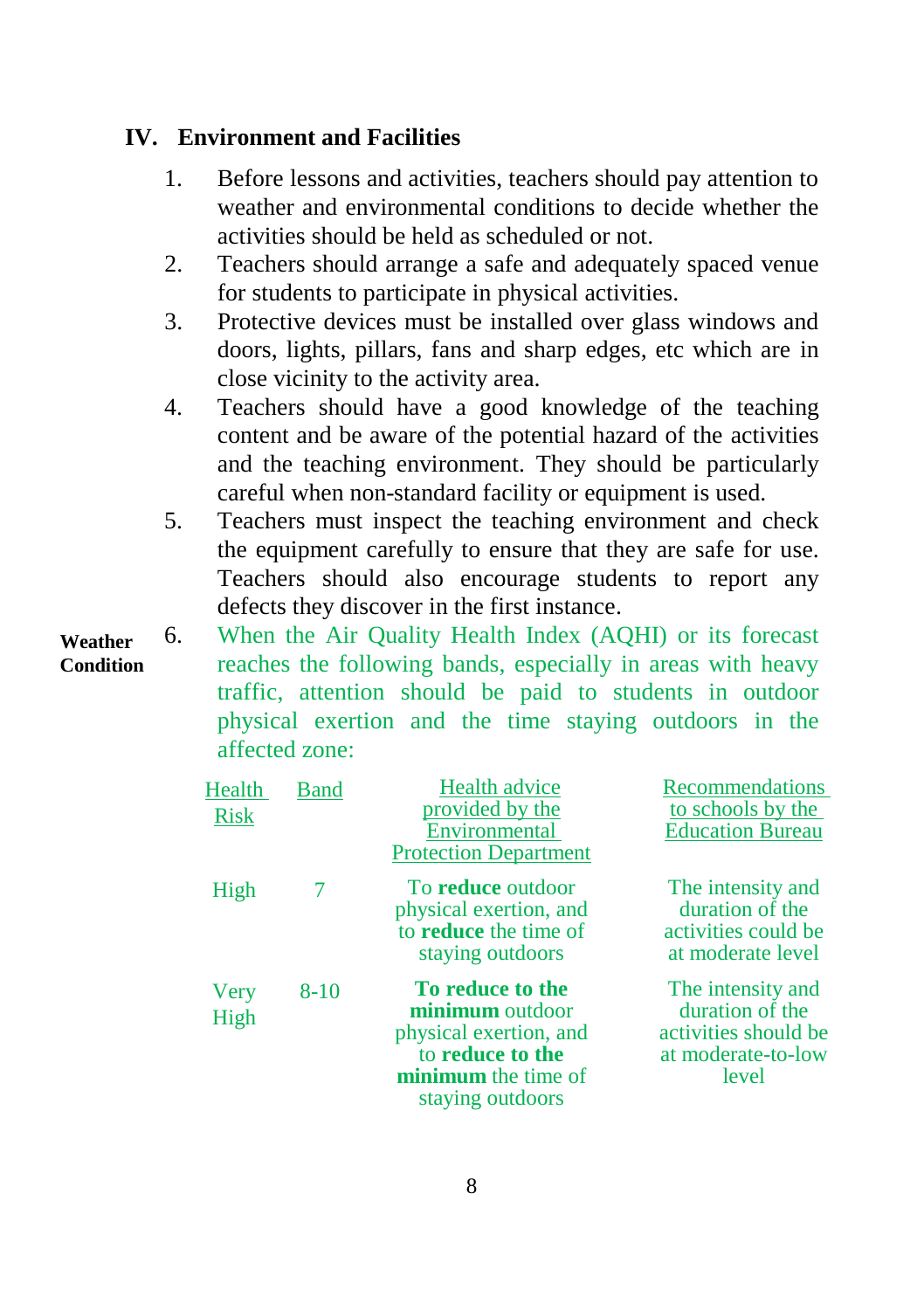| <b>Serious</b> | $10+$ | <b>To avoid outdoor</b><br>physical exertion, and<br>to <b>avoid</b> staying<br>outdoors | Avoid physical<br>exertion and staying<br>outdoors |
|----------------|-------|------------------------------------------------------------------------------------------|----------------------------------------------------|
|                |       |                                                                                          |                                                    |

For details, please refer to the EDB website: [http://www.edb.gov.hk/en/curriculum-development/kla/pe/references\\_resource/index.html](http://www.edb.gov.hk/en/curriculum-development/kla/pe/references_resource/index.html) or the AQHI's website of the Environmental Protection Department: [http://www.aqhi.gov.hk/en.html.](http://www.aqhi.gov.hk/en.html)

- 7. On the days of relatively high UV Index and students have to stay outdoors for a long time, they may apply sunscreen lotion of Sun Protection Factor (SPF) 15 or above for a broad-spectrum protection from UVA and UVB. They should also apply it after sweating or swimming. Students may wear a wide-brimmed hat, sunglasses with UV protection and wear long-sleeved loose clothing.
- 8. When the ultra-violet (UV) Index  $^{Note 6}$  is extreme (11 or above), students should avoid prolonged stay in outdoors (**Appendix II**).
- 9. Special attention should be paid when vigorous or prolonged physical activities are conducted in hot and humid or cold and intense cold surge weather conditions **(Appendix III) and (Appendix IV).**
- 10. Under the following circumstance, schools should suspend, cancel or postpone physical activities conducted outside school premise:
	- 10.1 The Education Bureau announces suspension of classes;
	- 10.2 The Hong Kong Observatory issues the Red or Black Rainstorm Warning Signal;
	- 10.3 The Hong Kong Observatory issues Tropical Cyclone Warning Signal No. 3 or above;
	- 10.4 The AQHI or its forecast reaches  $10+$  Note 7 at the activity zone;

**Cancel or Postpone** 

-

Note <sup>6</sup> Website of UV Index, Hong Kong Observatory: [www.weather.gov.hk/wxinfo/uvindex/english/euvindex.htm.](http://www.weather.gov.hk/wxinfo/uvindex/english/euvindex.htm) For UV related information and health knowledge, please visit the website of the Department of Health , [www.cheu.gov.hk/eng/info/accident\\_08.htm](http://www.cheu.gov.hk/eng/info/accident_08.htm)

Note<sup>7</sup> Please refer to item 6, Part IV of this Chapter on AOHI related information.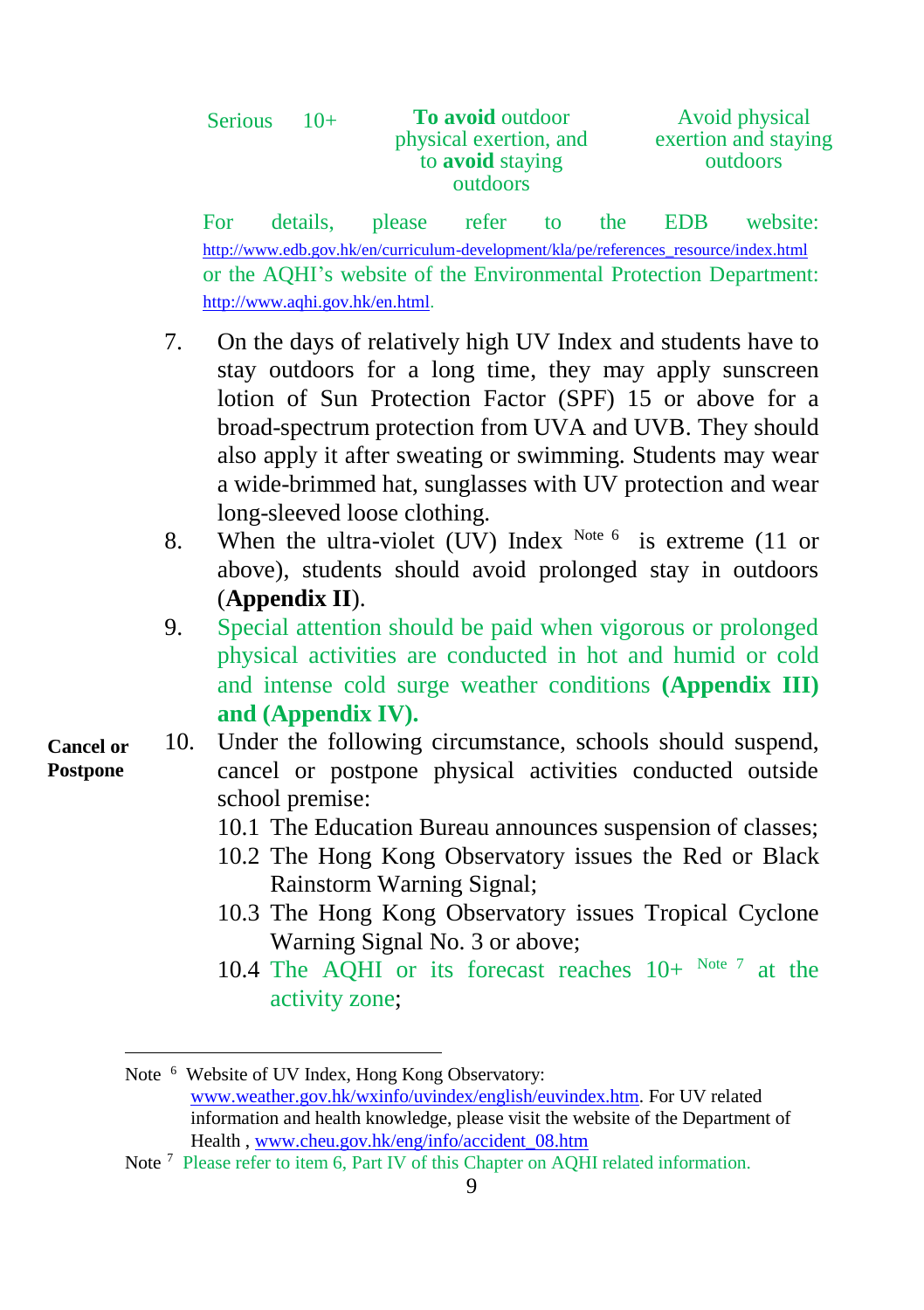- 10.5 Serious flooding in the district at which the school or the activity venue is located; and
- 10.6 The Hong Kong Observatory issues the Thunder Warning Signal Note 8 (not applicable to indoor activities).

l

Note <sup>8</sup> If the isolated thunderstorm warning is issued prior to the activities in outdoor area, schools should contact the venue office, in accordance with the latest information of the Hong Kong Observatory, to consider whether the activity should be cancelled or postponed. For activities conducted in venue under the purview of the Leisure and Cultural Services Department, schools may arrange with the venue office for a reschedule (if venue is available) or refund if the activity is cancelled. The Hong Kong Observatory releases thunderstorm warning on its website: [www.weather.gov.hk/contente.htm](http://www.weather.gov.hk/contente.htm)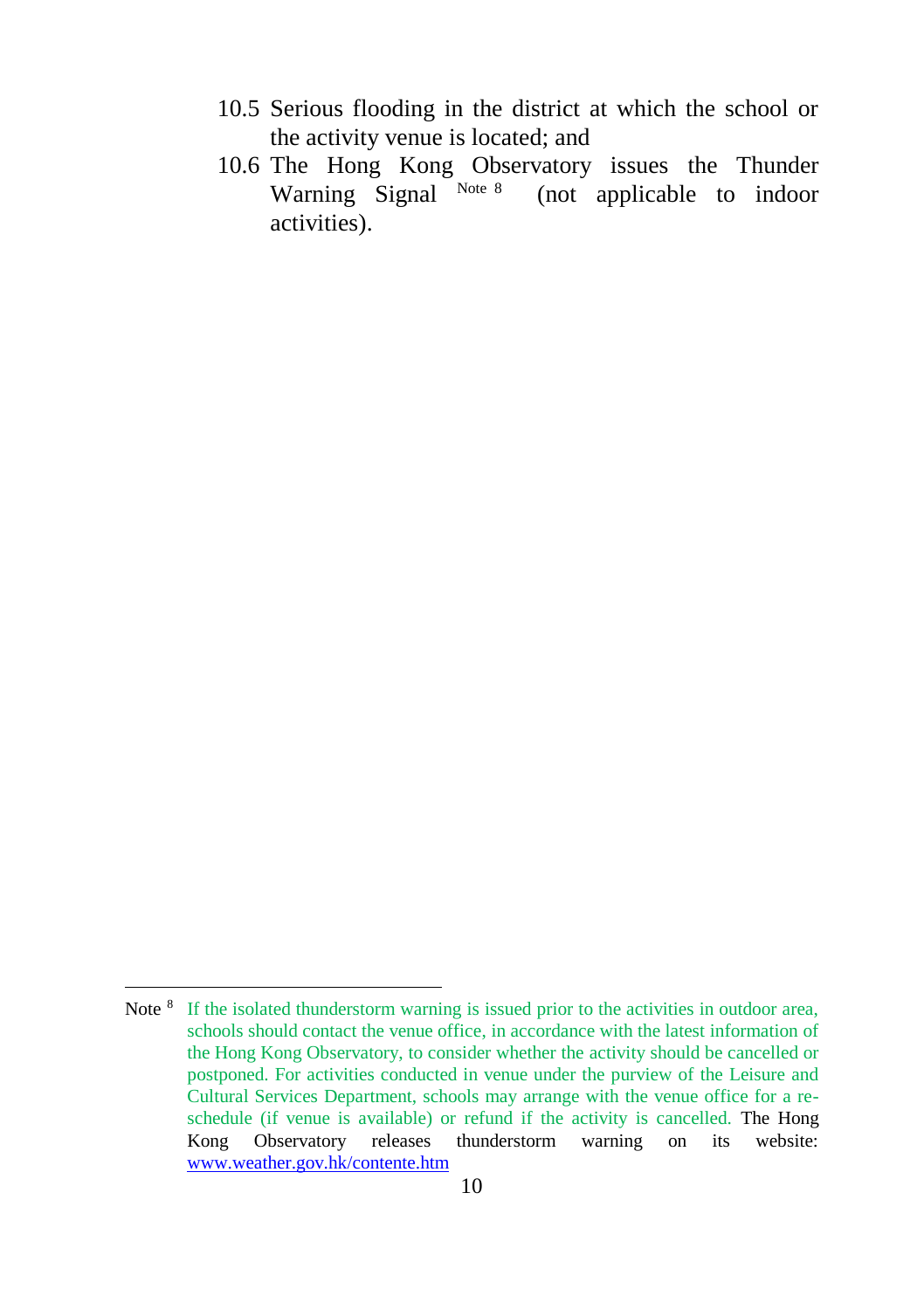# **Chapter TWO**

# **ATHLETICS: LESSONS AND TRAINING**

(You are advised to study Chapter One thoroughly before reading this chapter)

### **I. Teaching Considerations**

- 1. Spikes should only be worn on proper training grounds. **Running**
- 2. During long distance runs, teachers should always pay attention to the health conditions of students. The course should be planned to avoid dangerous points, such as roads, cycleways, streams, muddy and slippery loose surfaces, deep ditches, barbed wire, railings, etc. **Events**
	- 3. Bulky equipment and chairs should not be used as hurdles.
	- 4. Hurdles should be free from sharp or broken edges. Their legs must be set at right angles to the top bar and the counterweight should be adjusted according to the height of hurdles.
- 5. "Fosbury Flop" should not be taught in primary Physical Education (PE) lessons. **Jumping Events**
	- 6. "Fosbury Flop" must be taught by personnel with professional knowledge in the skill and the activity should be held on venues with proper landing facilities.
	- 7. In teaching High Jump, the height of the cross bar should be adjusted according to the abilities of learners progressively.
	- 8. When jumping is in progress, students responsible for resetting the cross-bar should stand well away from the bar. When "flexi-bar" or High Jump cords are used, the supporting stands must be secured so as not to collapse onto the jumper to cause accident.
	- 9. In teaching High Jump, students should be taught how to work out an appropriate take-off point so that they can land safely within the landing area.
	- 10. In teaching Long Jump or Triple Jump, the take-off boards/lines should be set according to the abilities of students. Students should be taught how to work out an appropriate take-off point so that they can land safely within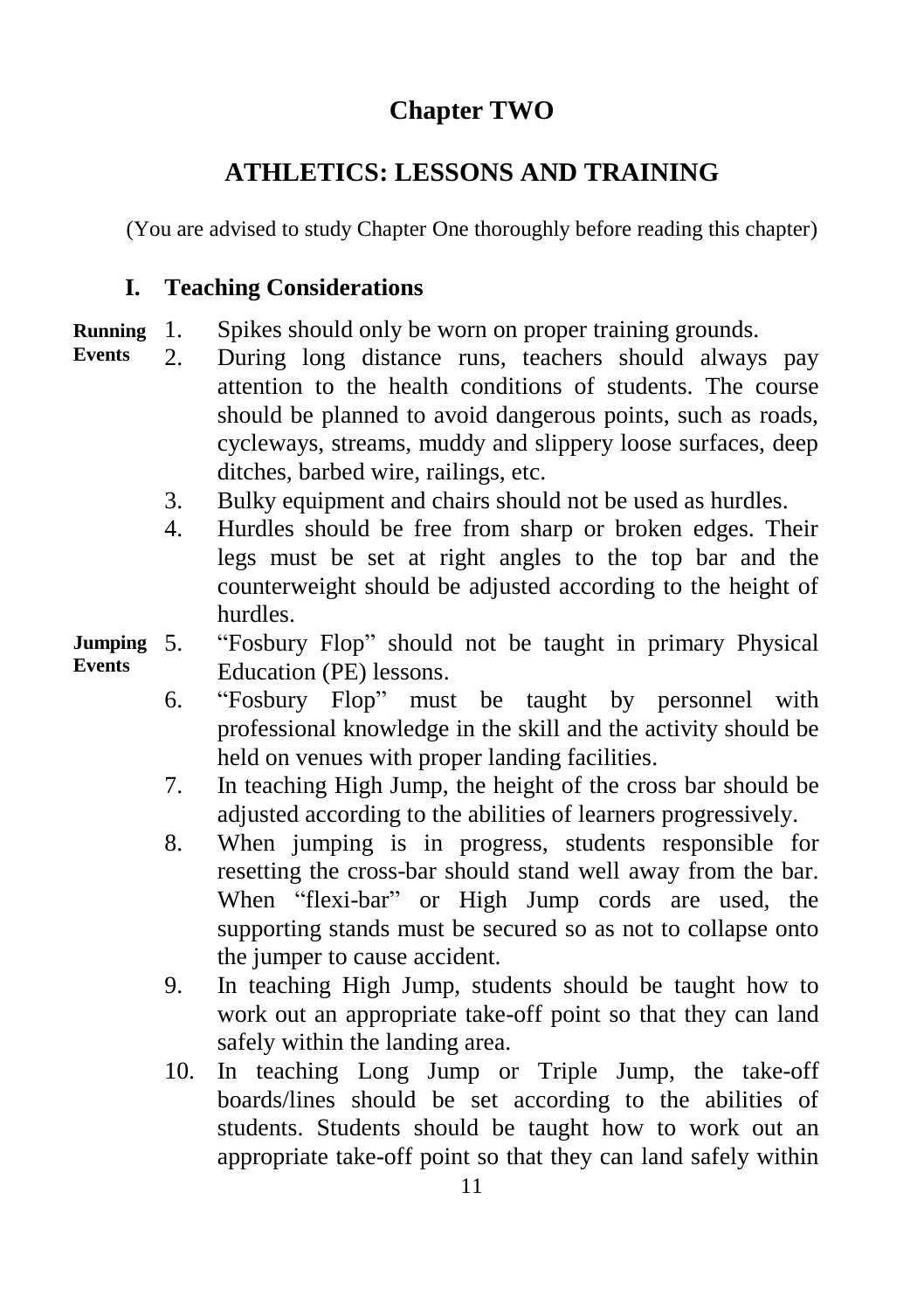the landing area. Students should be instructed not to run when leaving the landing area.

- 11. Students should not cross the landing area.
- 12. Only one throwing event should be taught at a time. **Throwing**
	- 13. When practising throwing events, students should be well spaced out and all throws should be made as follows:
		- 13.1 All throws should be made on a given signal from a commander (making sure that there is no one in the landing area before giving such a signal);
		- 13.2 All throws should be made in one designated direction only; and
		- 13.3 All throws should be made from behind a designated line (until the signal was given by the commander, helpers must NOT enter the landing area to pick up the implement).
		- 14. Students waiting for their throws should stay in a safety area which is far away from the thrower. They should watch the thrower who is in action and make proper response. The safety area should be appropriately re-adjusted during practice of left-handed classmates.
		- 15. Implements must only be retrieved on a given signal from a commander. They must be carried back in a correct way. Students should not run with an implement.
		- 16. Never stop an implement when it is still in action.
		- 17. When a throwing implement is wet, it should be dried before being used again.
		- 18. A javelin should be carried vertically with its point as near to the ground as possible.
		- 19. No one is permitted to run with a javelin unless he/she is making a proper throw.
		- 20. Javelins should be placed flat on the ground or vertically in storage racks.
		- 21. Rotation method of Shot Put should not be taught in PE lessons.

#### **II. Environment and Facilities**

**Events**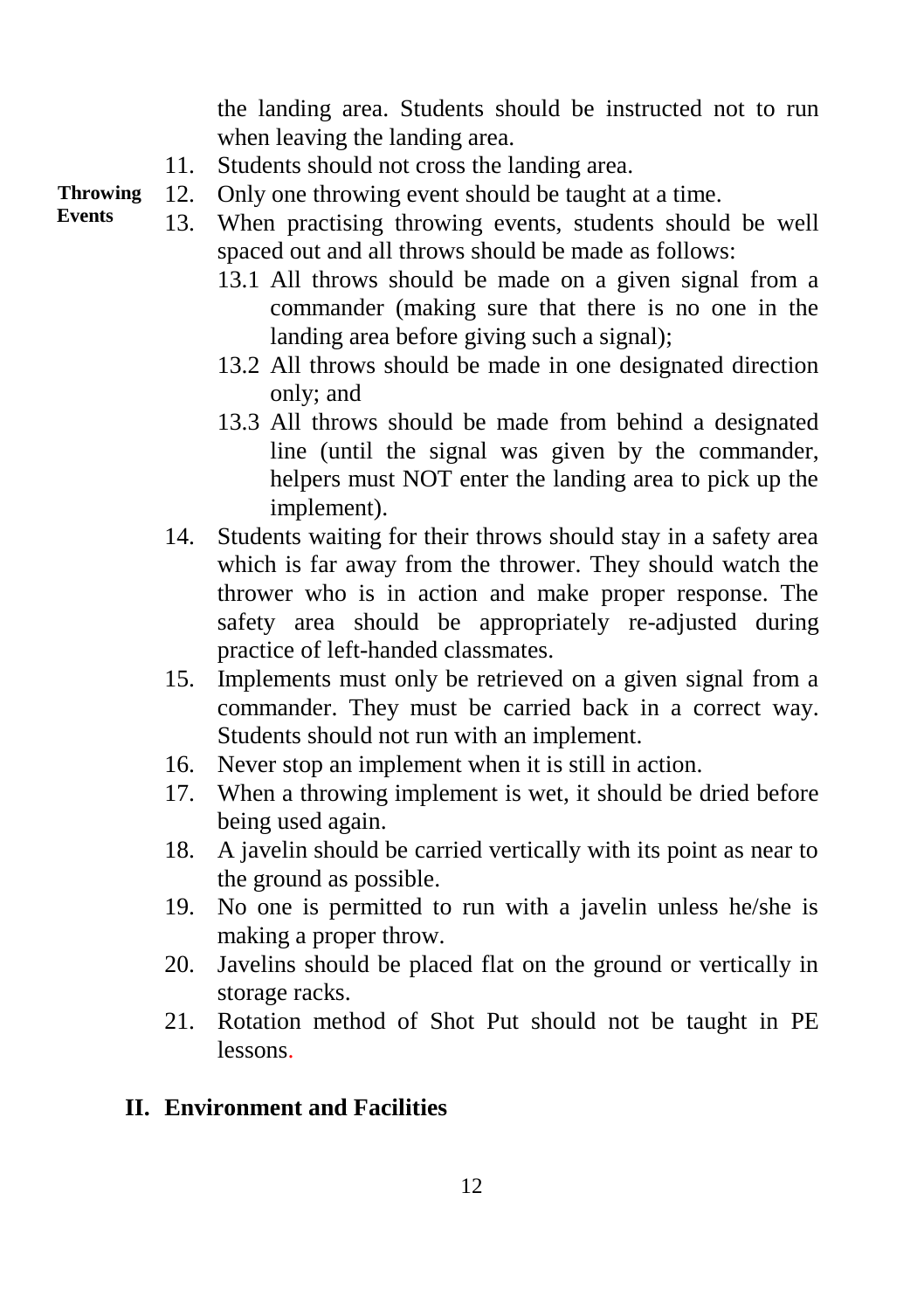- 1. Adequate space should be allocated as a buffer area for deceleration at training grounds. **Running Events**
	- 2. Long distance runs are not suitable to be held in hot and humid weather.
- 3. No jump should be made before the landing area is cleared. **Jumping**
- 4. Polypads used in landing area must be soft with suitable thickness. They must be closely linked giving an even cushioning effect over the area as a whole to enable safe landing. **Events**
	- 5. The landing area for High Jump should be at least 4.8m x 3m with the thickness not less than 0.6m (about 12 polypads) and 0.4m (about 8 polypads) for secondary and primary schools respectively. Teachers may exercise their professional judgment in adjusting the size of the landing area with reference to the teaching progress.
	- 6. The sand in the sand pit should be free from unnecessary objects and debris and it should be leveled from time to time with a spade or a rake. Tools should never be left in the pit or lying near the pit with the teeth pointing downwards.
- 7. Adequate space should be reserved as a restricted area for the landing of implements **Throwing Events**
	- 8. Discus Throw must be conducted in a throwing cage with netting of at least 4m in height. When modified implements (such as quoits) are used in the teaching of Discus Throw, teachers should exercise their professional judgment in making appropriate arrangements with regard to throwing area, landing sector, safety area and practice procedures.

13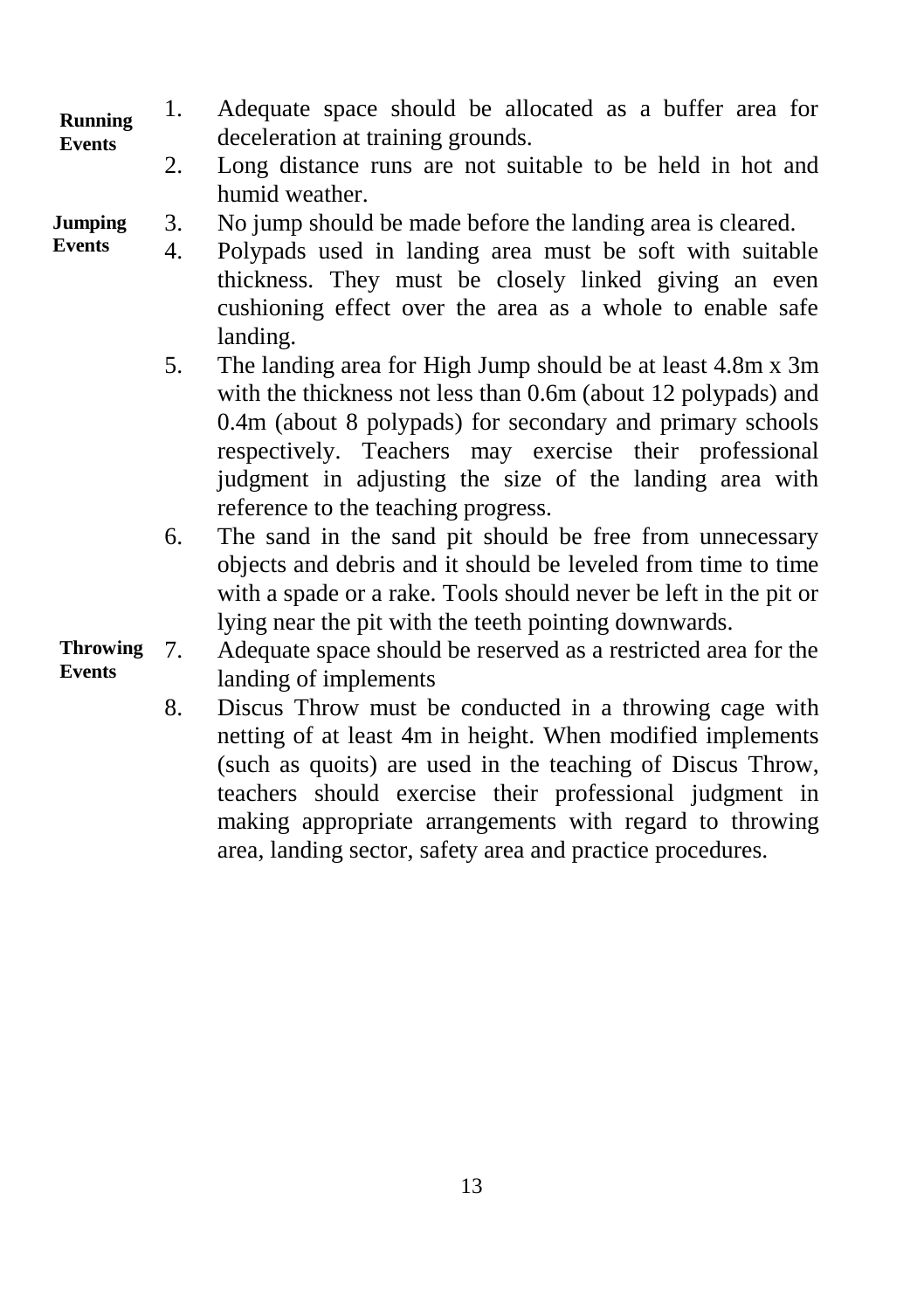# **Chapter THREE**

# **ATHLETICS MEET**

(You are advised to study Chapter One thoroughly before reading this chapter)

#### **I. Teacher Qualifications**

The person in charge of or assisting in the organisation of athletics meet must have received the necessary training and possess relevant experience and knowledge.

#### **II. General Measures**

| Administrative $1$ . | In organising an Athletics Meet, schools should make proper |
|----------------------|-------------------------------------------------------------|
| Procedure            | arrangements of the following:                              |

- 1.1 Helpers must be briefed on the rules, potential risks, safety precautions, the coordination between judges and helpers, discipline and control of the students, etc;
- 1.2 Competitors (including students, parents or guardians, staff, alumni, etc) must be reminded that they should have undergone proper training or practice before competitions; and
- 1.3 Contingency measures for adverse weather conditions should be drawn up and made known to all relevant parties concerned.
- 2. The written consent of the parents of participating students must be obtained before the day of the Athletics Meet.
- 3. Before enrolment, students must be advised to pay attention to their own health conditions and not to be engaged in activities that are beyond their abilities. They should wear proper clothing for the events.
- 4. Schools should invite qualified first aid teams (such as the Hong Kong St. John Ambulance, the Hong Kong Auxiliary Medical Services, etc) to provide first aid services as far as possible. If this cannot be arranged, the school should appoint a person possessing a valid first aid certificate to perform such duties.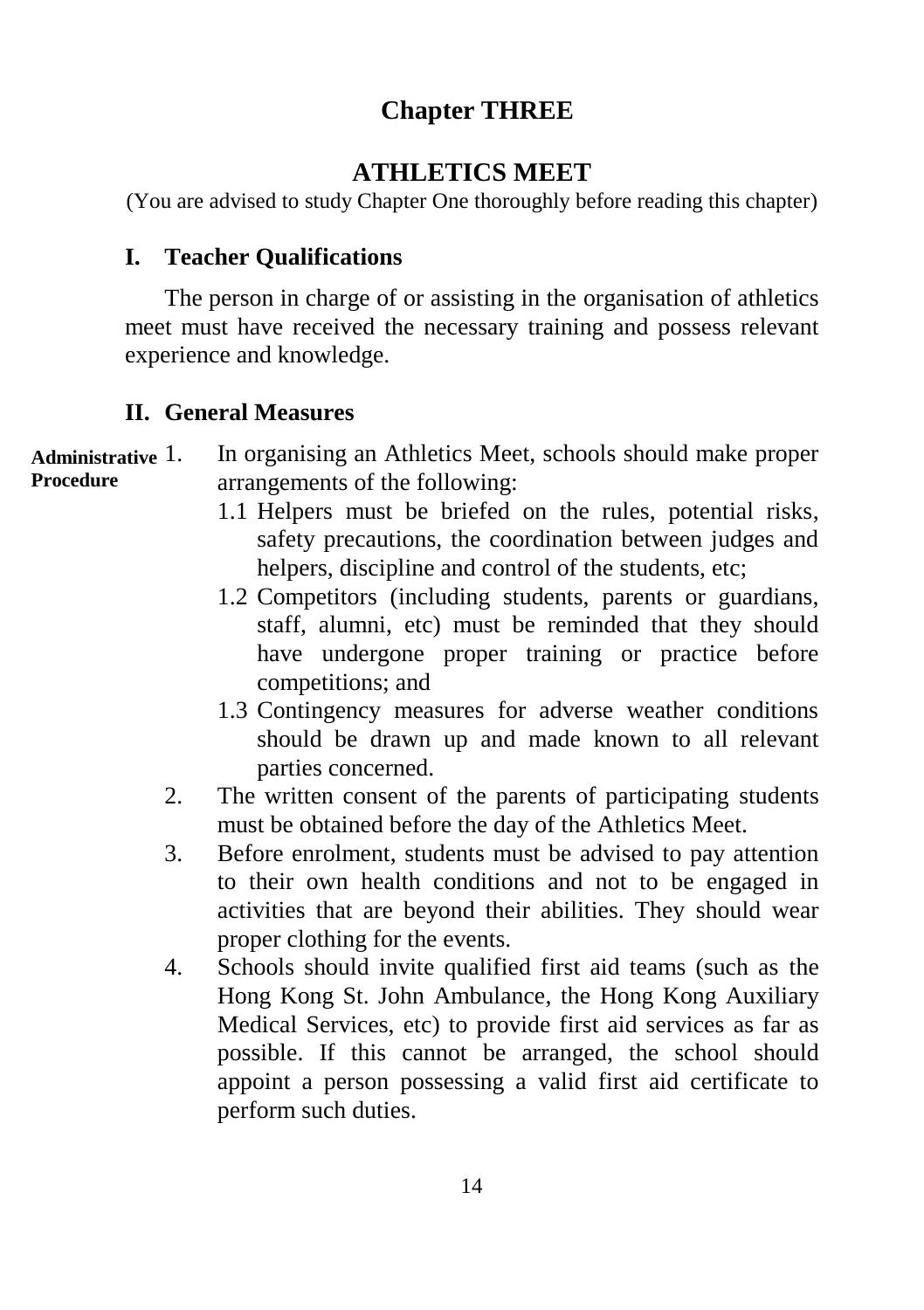- 5. The route of entering and leaving the venue and the procedures and routes of evacuation in an emergency must be planned in advance and made known to all relevant parties concerned.
- 6. The school should liaise with the officer-in-charge of the sports ground or stadium concerned and the duty-officer on the competition days at least three working days prior to the Athletics Meet to ensure that there will be proper and adequate provision of equipment and facilities for all events. The school must note the following:
	- 6.1 The arrangements agreed and the points discussed with the staff of the sports ground or stadium is recorded; and
	- 6.2 A layout plan of the sports ground or stadium is obtained indicating clearly and correctly the venue for each event, the location of emergency exits, the first aid room, the parking space for emergency vehicles, etc.
- 7. Helpers must be properly trained before the Athletics Meet.
- 8. The school should ensure that there are sufficient helpers on duty at the venue. However, junior students should not be assigned any duties in throwing events.
- 9. Before the Athletics Meet, the school should make sure that all staff and students are aware of the following:
	- 9.1 The potential risks of each event and the safety measures;
	- 9.2 The need to maintain good discipline and observe rules;
	- 9.3 The responsibility of each individual in the prevention of accidents;
	- 9.4 Contingency measures and relevant arrangements in adverse weather conditions;
	- 9.5 The route of entering and leaving the venue and the procedures and routes of evacuation in an emergency;
	- 9.6 The layout plan of the sports ground or stadium such as the venue for each event, the location of emergency exits, the first aid room, the parking space for emergency vehicles, etc; and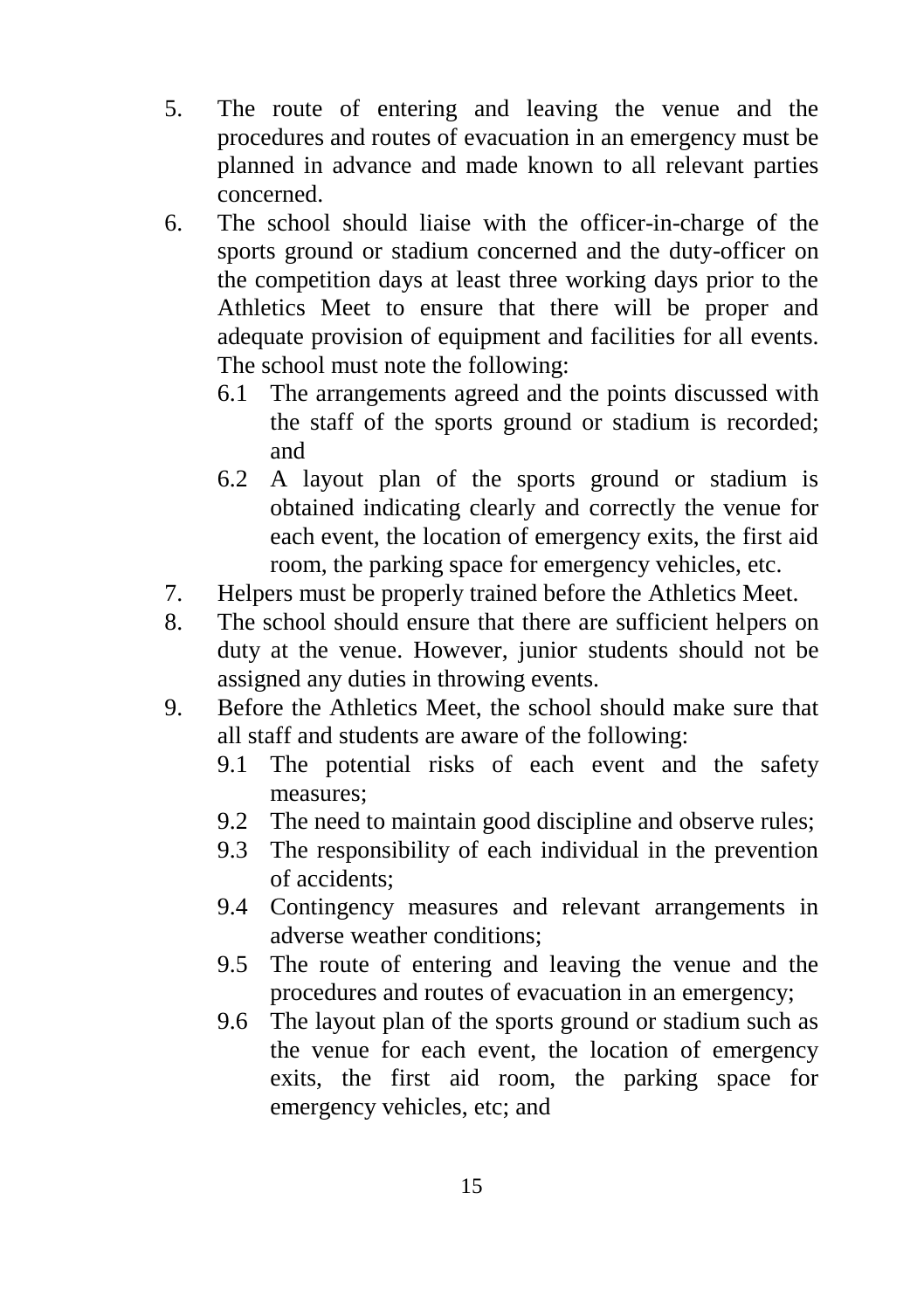9.7 The need to report to the teachers in charge or the crisis management team in case of accidents or unexpected incidents.

In drawing up the programme, the school should make sure that: **Programme Planning**

- 10.1 In selecting events, consideration should be given to the abilities of participants and the environment and facilities of the competition venues;
- 10.2 Students are not allowed to participate in more than three individual events and three relays on any one day;
- 10.3 In arranging running, jumping and throwing events, attention should be paid to the allocation of competition venues (For example, when the starting point of a track event is very close to the competition area of a Discus Throw, these two events should not be held at the same time).
- 10.4 Track events with a similar nature (for example, 100m and 200m, 800m and 1500m, etc) are not closely scheduled for competitors of the same grade;
- 10.5 The heats, semi-finals and final of the same event should be arranged with suitable time intervals. The suggested minimum time intervals for track events are:

| 60m, 100m, 200m | --- | 45 minutes |
|-----------------|-----|------------|
| 400m, 800m      | --- | 90 minutes |
| 1500m or above  |     | 3 hours    |

- 10.6 The Javelin, Discus and Soft Ball Throw should not be conducted at the same time.
- 11. In the following circumstances, an Athletics Meet should be cancelled or postponed:
	- 11.1 The Education Bureau announces suspension of classes;
	- 11.2 The Hong Kong Observatory issues the Red or Black Rainstorm Warning Signal;
	- 11.3 The Hong Kong Observatory issues the Tropical Cyclone Warning Signal Number 3 or above;

**Cancel or Postpone**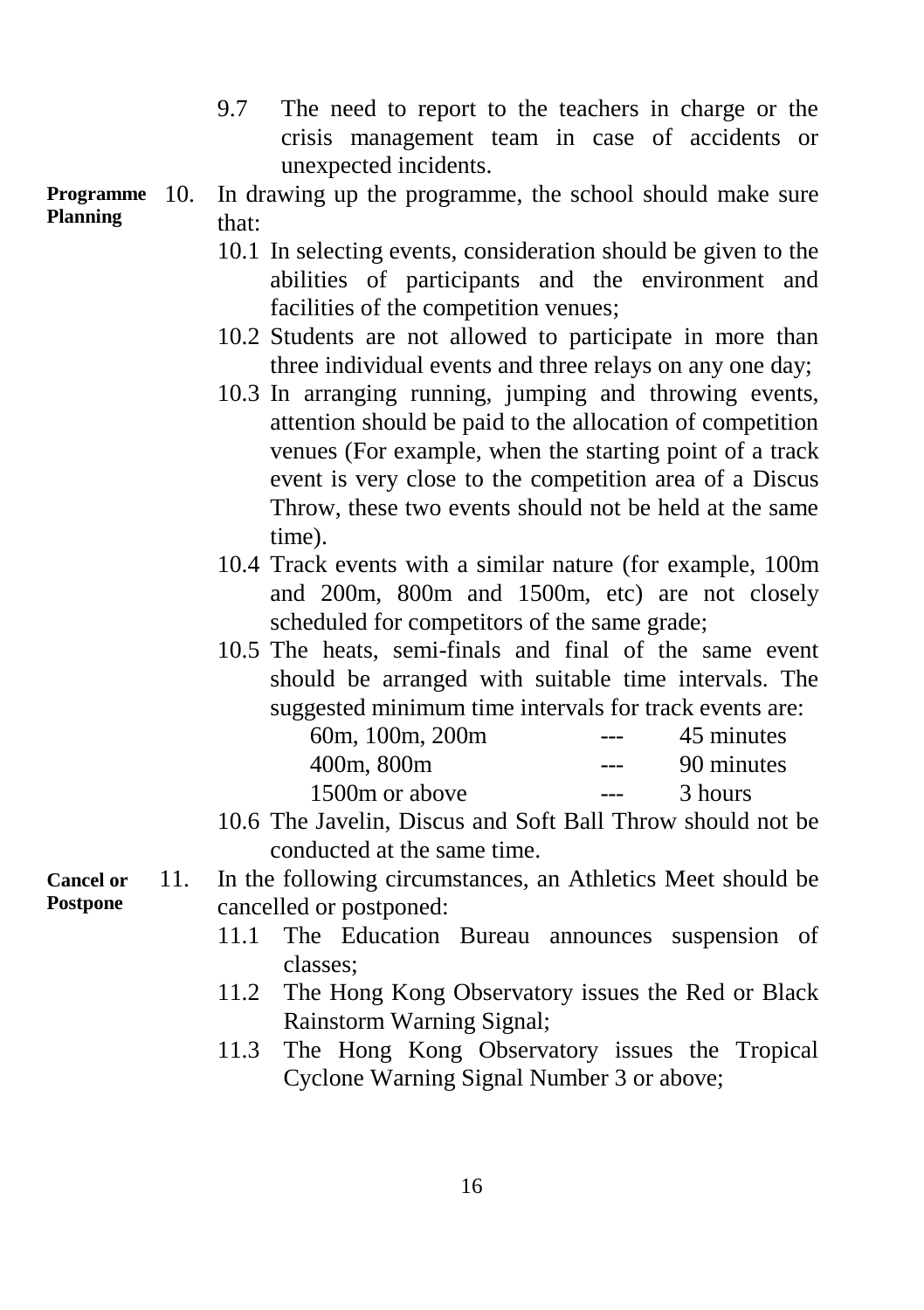- 11.4 The AQHI or its forecast reaches  $10+^{Note 9}$  at the activity zone; and
- 11.5 Serious flooding in the district at which the school or the venue is located.
- 12. The teacher-in-charge should check with the duty-officer of the sports ground or stadium on the day of the Athletics Meet the relevant points discussed and agreed as mentioned in paragraph 6.1 under General Measures of this chapter and check whether proper arrangements have been made. **Conduct of the Meet**
	- 13. Strenuous or prolonged events should be cancelled or postponed in hot or extremely humid weather conditions on the day of the Athletics Meet.
	- 14. When the Hong Kong Observatory issues the Thunderstorm Warning, the schools should discuss with the duty-officer of the venue to cancel or postpone the events. If the isolated thunderstorm warning is issued, please refer to Chapter 1 Note 8 for the proper arrangement.
	- 15. Competitors should be reminded to be aware of their own health conditions on the day of the Athletics Meet. When they feel sick before or during competitions, they should stop competition and report to the teachers concerned immediately.
	- 16. Competitors should be advised to warm up thoroughly before their events and to keep their body warm while waiting for events.
	- 17. All tools and equipment must be checked for safety before use. Wet implements should be dried with cloths or towels before use. When it is raining, the High Jump, Hurdling and all throwing events that are particularly hazardous should be cancelled or postponed
	- 18. Helpers should wear uniforms or signs for easy identification.
	- 19. People not participating in the events should not be allowed to enter the competition areas.

20. On completion of each event, all competitors must leave the competition area immediately. **Track Events**

l Note <sup>9</sup> Please refer to item 6, Part IV of Chapter One for information on AQHI.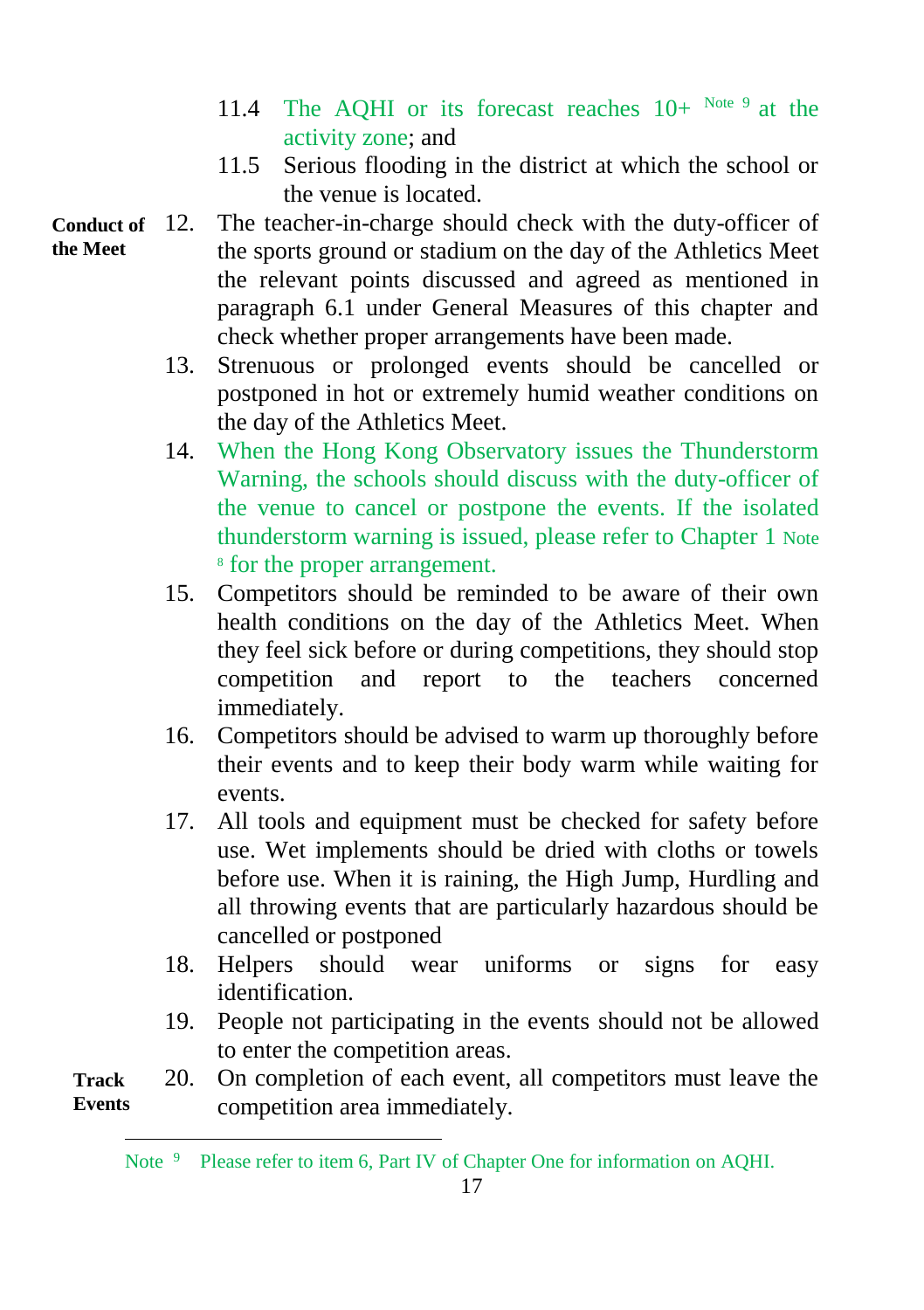- 21. Spikes, starting blocks and other equipment should not be left lying around.
- 22. Before starting a track event, the track should be cleared of unnecessary objects and people who are not participating in the event.
- 23. The take-over zones for the 4 x 400m should be properly managed to avoid collision.
- 24. In long distance events, the number of runners should be appropriately kept. Grouping or preliminary rounds should be arranged to ensure that not too many competitors will start running at the same time.
- 25. Finishing tape should not be used at the finish point.
- 26. Before each hurdle race, helpers are reminded to check the counterweight of hurdles and make adjustment according to the hurdle heights.
- 27. Before each trial, the judge should stand inside the throwing circle/arc, or in front of the cross bar or take-off board/line to remind competitors not to make a trial until the landing area/sector is clear and the measurements are completed.
	- 28. Competitors must stop making a trial when they are aware that somebody is moving into the landing area/sector or runway.

#### 29. Competitors should be clearly instructed not to throw an implement before the judge gives a signal. **Throwing Events**

- 30. Helpers and other competitors must stay well away from the throwing circle or the runway when a competitor is making a throw. They should also keep an eye on the thrower and the possible flight of the implement.
- 31. Competitors must remain in the throwing circle or the runway after the throw. They must never run after the implement. Helpers must not enter the landing sector to pick up the implement until a signal is given. The implement must never be thrown back.
- 32. Helpers must be careful when transporting implements. They must not run when carrying an implement. A basket may be used to carry shots and discus. Javelins must be carried vertically with the point as near to the ground as possible.

**Field Events**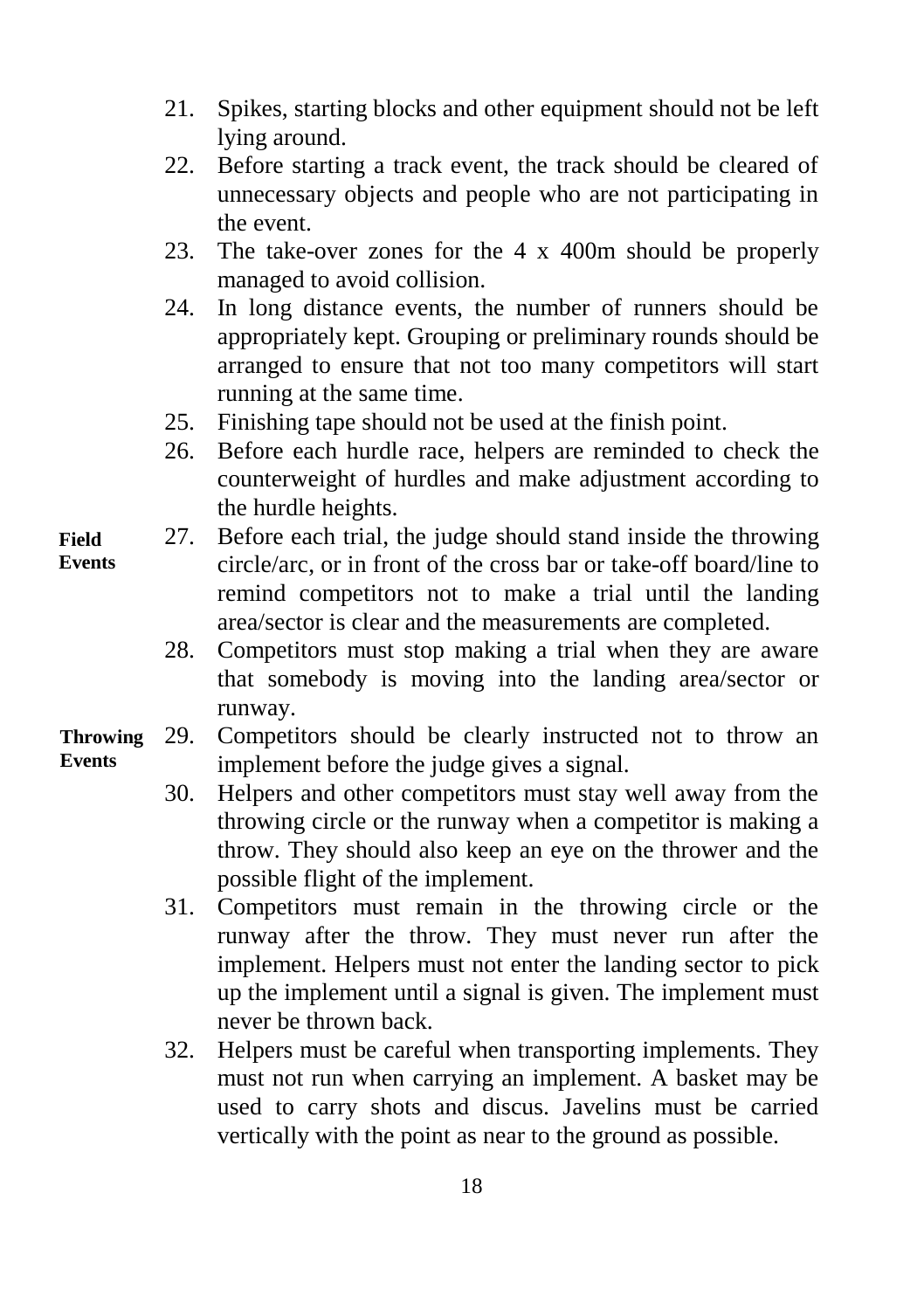- 33. All implements should never be left on the ground or the landing sector. For example, javelins should be placed flat on the ground or vertically in a storage rack at the assembly point.
- 34. Landing sectors should be roped off so that they are separated from other sectors. The ropes should be positioned well away from the sector lines and a warning notice be displayed on both sides of the roped area.
- 35. A throwing cage with netting of at least 4m in height should be used for the Discus Throw. Other competitors should stand outside the cage and keep a considerable distance from the netting.
- 36. The sand in the sand pit must be cleared of unnecessary objects and debris before a competition takes place. It should be leveled with a spade or rake at regular intervals. The tools should not be left in the pit or near its edges. The teeth of the spade or rake must be pointing downwards. **Jumping Events**
	- 37. Take-off boards/lines must be appropriately positioned so that competitors can land safely in the sand pit. According to the abilities of competitors, extra take-off lines may be set up in the Triple Jump to cater for the different levels of competitors. Grass surface is not recommended for a take-off area.
	- 38. The landing area for High Jump must be padded with soft polypads. It must be large and has adequate cushioning. Its surface should be soft, comfortable, of low friction and without gaps and holes. The sets of polypads must be evenly spread and closely linked providing for the competitor an even cushioning effect over the area as a whole. A tarpaulin should be used to cover the whole landing area.
	- 39. In the High Jump, helpers responsible for setting the crossbar should stand clear of the uprights in the course of a trial.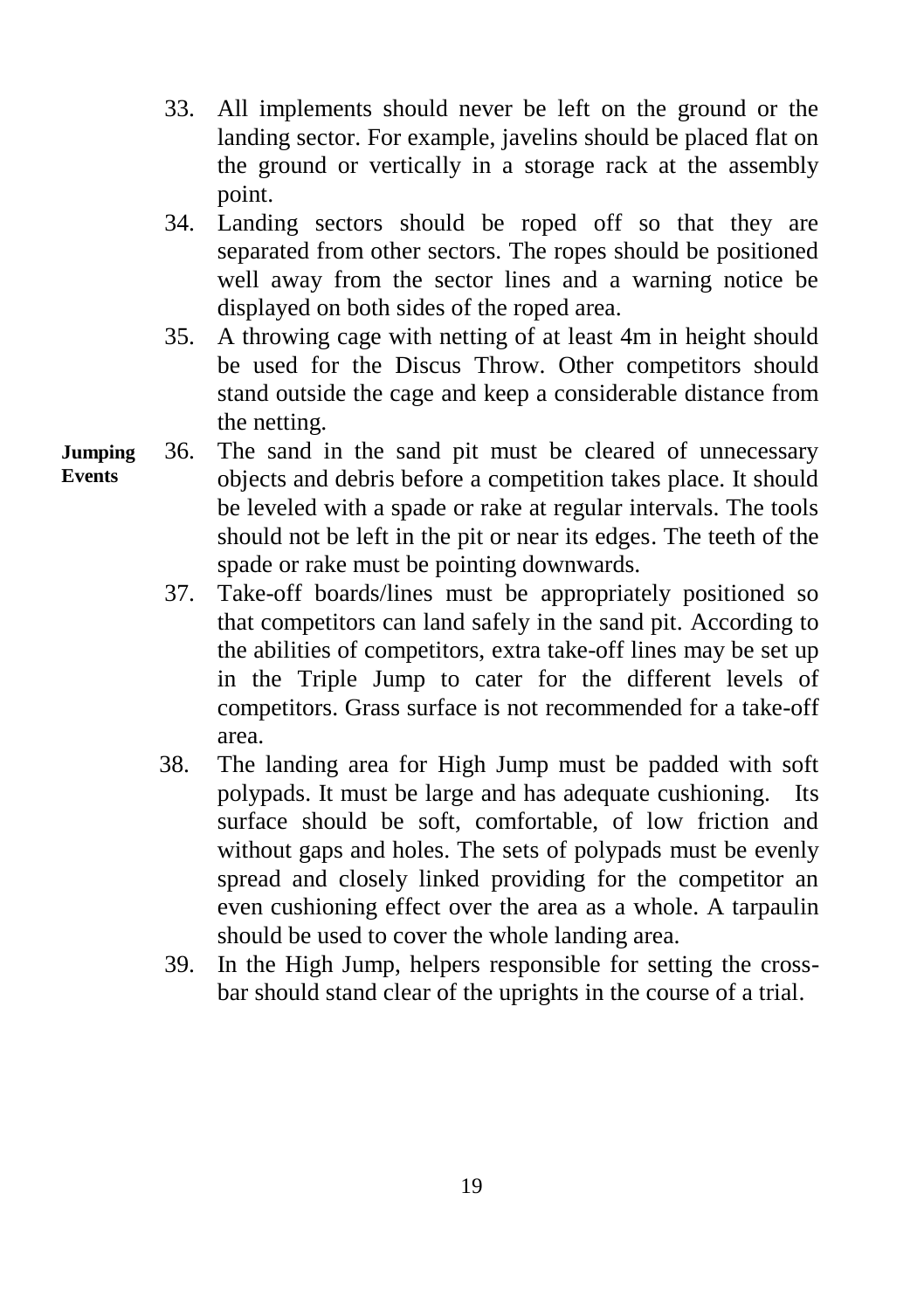# **Chapter FOUR**

# **CROSS COUNTRY AND ROAD RUNNING RACE**

(You are advised to study Chapter One thoroughly before reading this chapter)

#### **General Measures**

l

**Route** 

1. A site visit before the race must be conducted to identify points of potential dangers. Appropriate arrangements should be made to minimise the chances of accidents. **Administrative Procedure**

- 2. Information of potential dangers, first aid stations, check points, contingency procedures, etc should be made known to helpers and runners before the race.
- 3. Schools are advised to brief students on the arrangements of the race to make sure that they are aware of the matters to note.
- 4. A written parental consent from participating students must be obtained before the race. Students suffering from trachea or cardiovascular diseases should refrain from participating in this activity except on the recommendation of a doctor.
- 5. Permission should be obtained from relevant government departments or private organisations before the race, for example, the Hong Kong Police Force Note 10, the Agriculture, Fisheries and Conservation Department Note 11, etc.
- 6. Schools should invite or appoint a person possessing a valid first aid certificate to provide first aid services and casualty transport as necessary. If necessary, schools may make an Automated External Defibrillator (AED) available at the competition venue and arrange for personnel having received relevant training to assist in administering first aid.
- 7. The distance of the course and level of difficulty should be set to suit the abilities of students. **Arrangement**

Note <sup>10</sup> Permission should be obtained from the Regional Commander of the Hong Kong Police Force for organising running activities on roads.

Note  $11$  For organising races on country parks and coastal parks, a permit must be applied from the Agriculture, Fisheries and Conservation Department.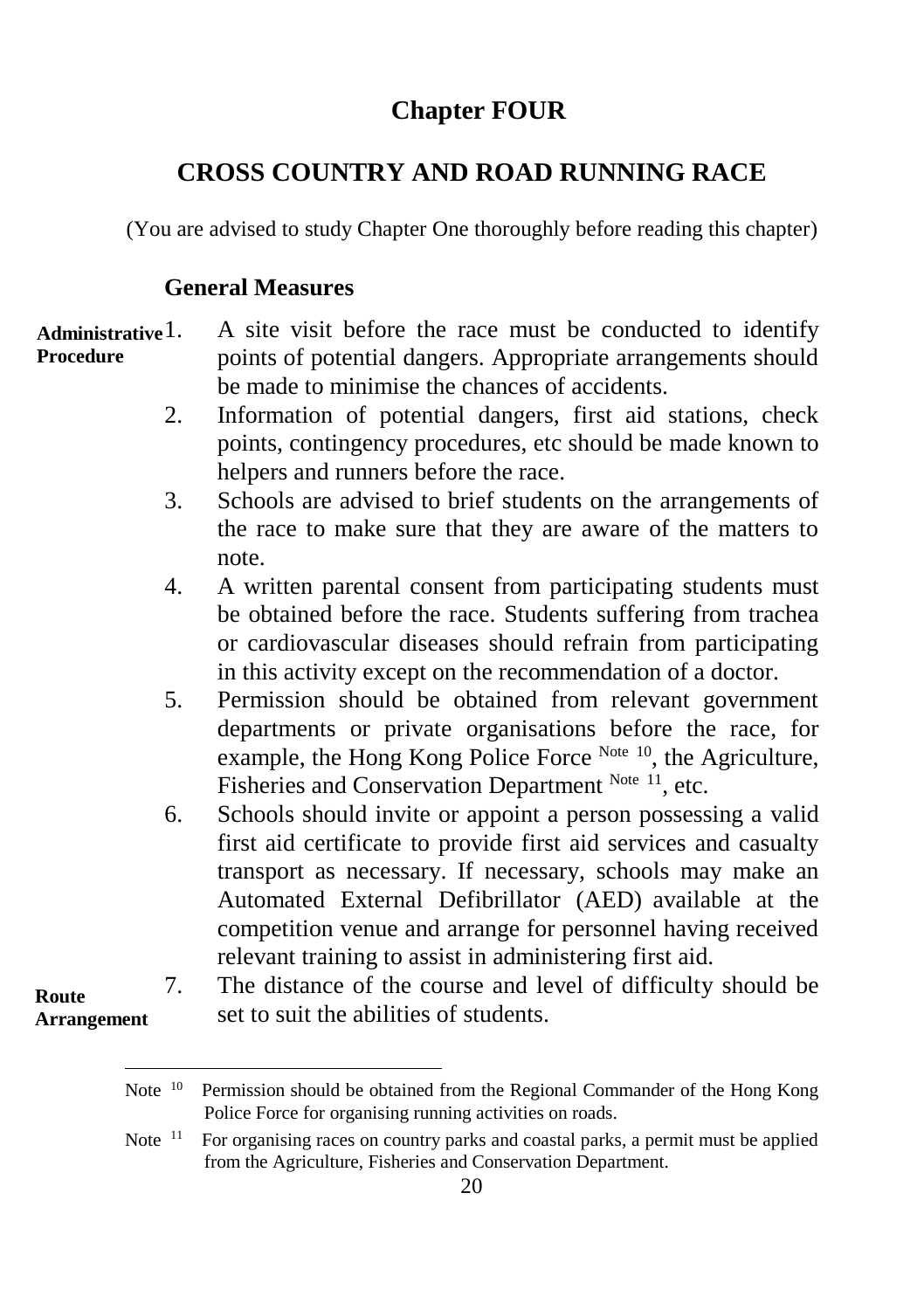- 8. Races should not be held during relatively hot or humid periods of the day. Special attention should be paid to the conditions in hot seasons.
- 9. The course should be planned to avoid dangerous points, such as roads, cycleways, streams, muddy and slippery loose surfaces, deep ditches, barbed wire, railings, etc.
- 10. The starting area should have adequate space to avoid the chance of runners to trip over one another. Runners who achieve better results in individual events are advised to stand in the front while regional patterning is arranged for team events.
	- 11. The number of runners in each race should be set according to the capacity of the course.
	- 12. For relatively long distance races, the organiser should arrange adequate check points en route with drinks available at some of these points.
	- 13. A communication system should be set up to facilitate prompt report of the conditions en route and the number of runners going past each check point.
	- 14. Helpers should wear identification marks such as uniforms or arm badges to enable runners to have easy identification for help if necessary.
	- 15. The number of runners should be counted and checked at the start, en route and at the finish. A "sweeping up" system should be adopted to ensure that no runner is left behind in the course.
	- 16. On the day of races, the organiser should pay attention to the information announced by the Hong Kong Environmental Protection Department and the Hong Kong Observatory including the AQHI, Cold or Very Hot Weather Warning, etc to decide whether the day is suitable for holding the races.

**Conduct of the Race**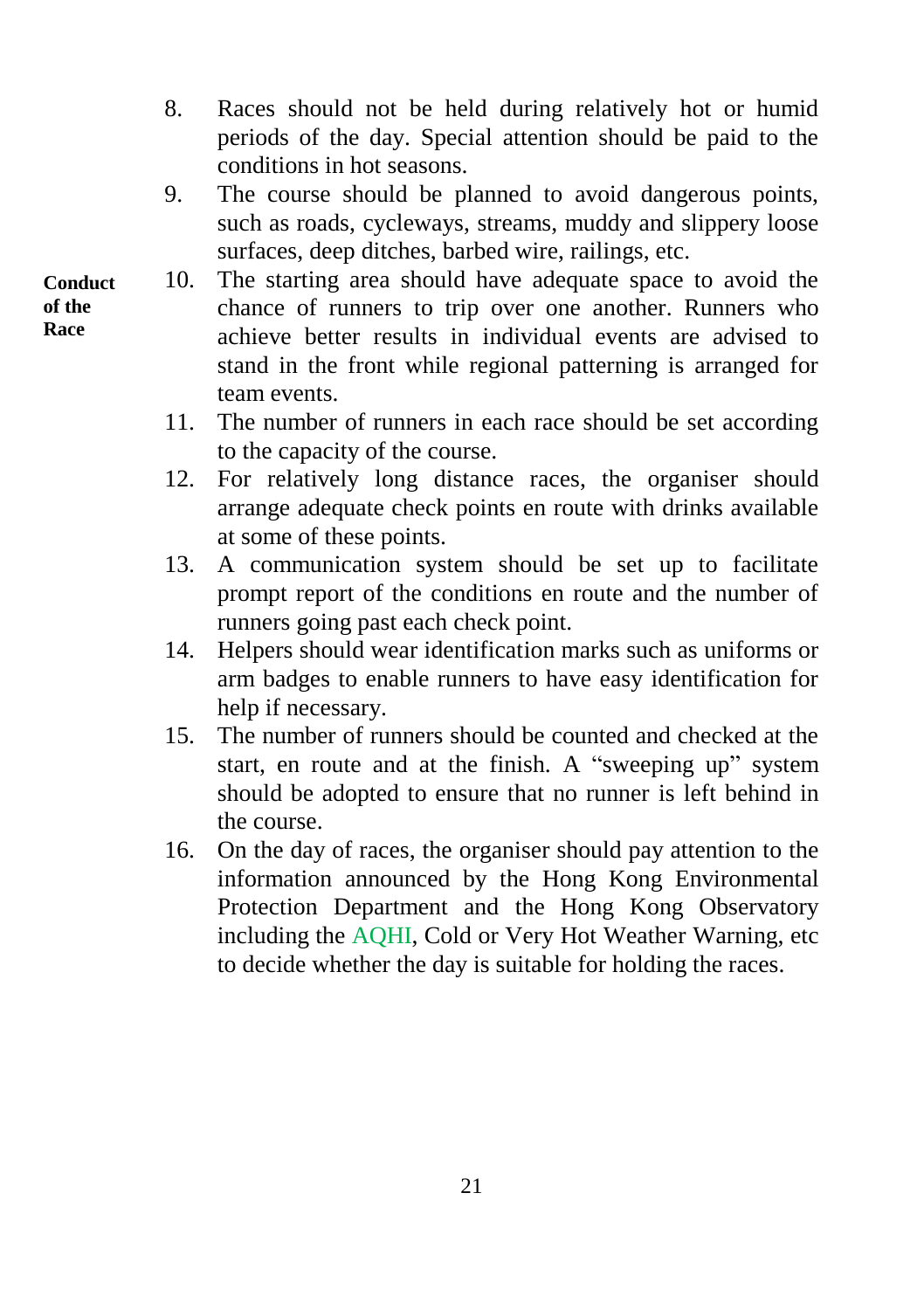# **Chapter FIVE**

# **DANCE**

(You are advised to study Chapter One thoroughly before reading this chapter)

## **I. Teaching Considerations**

- 1. Students should wear suitable clothing and footwear.
- 2. Students should adequately do warm-up exercises at the beginning of the activity (particularly for high level and strenuous dance activities). Cool down activities should be done at the end of the activity.
- 3. When doing warm-up, students should refrain from movements which may cause excessive stress and strain to avoid injury in the joints and muscles.
- 4. Students should make use of space to avoid collision and causing obstruction to each other.
- 5. Activities should be arranged according to the abilities of students. Students must not be allowed to do acts of flaunting physical capabilities.

# **II. Environment and Facilities**

- 1. Dance activities should be carried out on a smooth and dry floor.
- 2. Dancing room should be kept dry and well ventilated and should be regularly cleaned and sanitised.
- 3. Regular checks must be conducted on the facilities, equipment and safety equipment of the dancing room. It is advisable to have soft pads on the corners of the facilities.
- 4. Dancing mirrors and railings should be properly positioned and students are reminded not to collide with such facilities.
- 5. The sound equipment and power connection should conform to the safety requirements.
- 6. When using appliances and props, risk assessment and relevant safety measures should be conducted.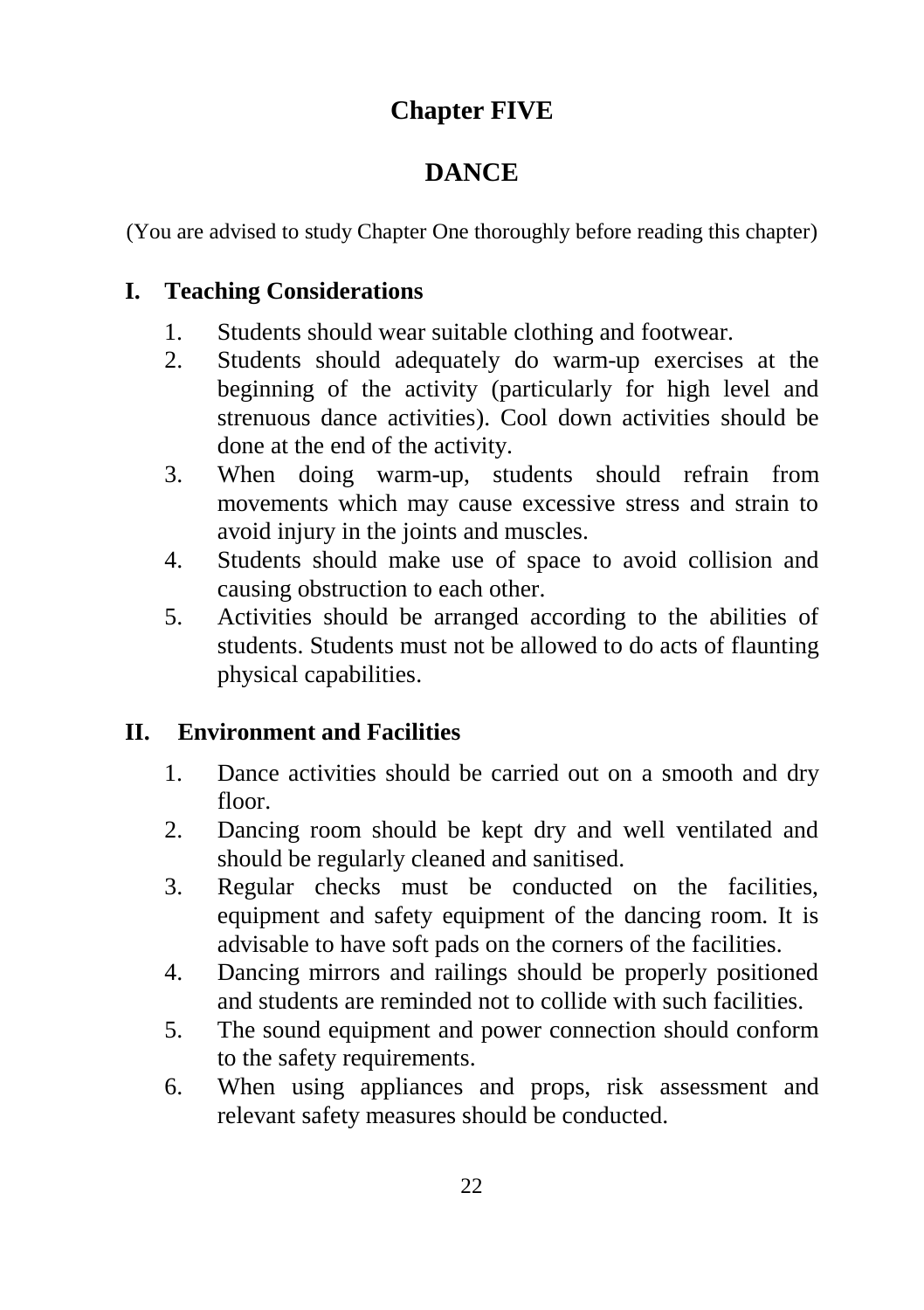# **Chapter SIX**

# **GAMES**

(You are advised to study Chapter One thoroughly before reading this chapter)

# **I. Teaching Considerations**

- 1. Matching between students of approximately the same body size and physical capacity should be arranged in activities involving body contact.
- 2. Students should be reminded not to climb or hang on goals or stands. They should not pull or hang on the basketball ring.
- 3. When conducting activities, the activity space and buffer area, and the number of students in each group or team as well as the distance between teams, should be properly planned according to the conditions of the venue and the environment.
- 4. When hitting objects (such as softball, golf, etc) to make them fly, adequate space should be provided. Students should be reminded to be aware of the distance, speed and direction of flying objects (such as balls).
- 5. Students should be reminded not to enter the courts to retrieve balls when an activity is in progress. When a ball is rolling or has rolled into the court, which may pose danger, the activity being conducted in the court should be suspended.
- 6. When practicing spiking in volleyball activities, no ball should be rolled back under the net but by the side of the court.
- 7. Students should be reminded not to jump over or duck under the net.

# **II. Environment and Facilities**

1. Ball games and games activities should be conducted on level ground which is non-slippery.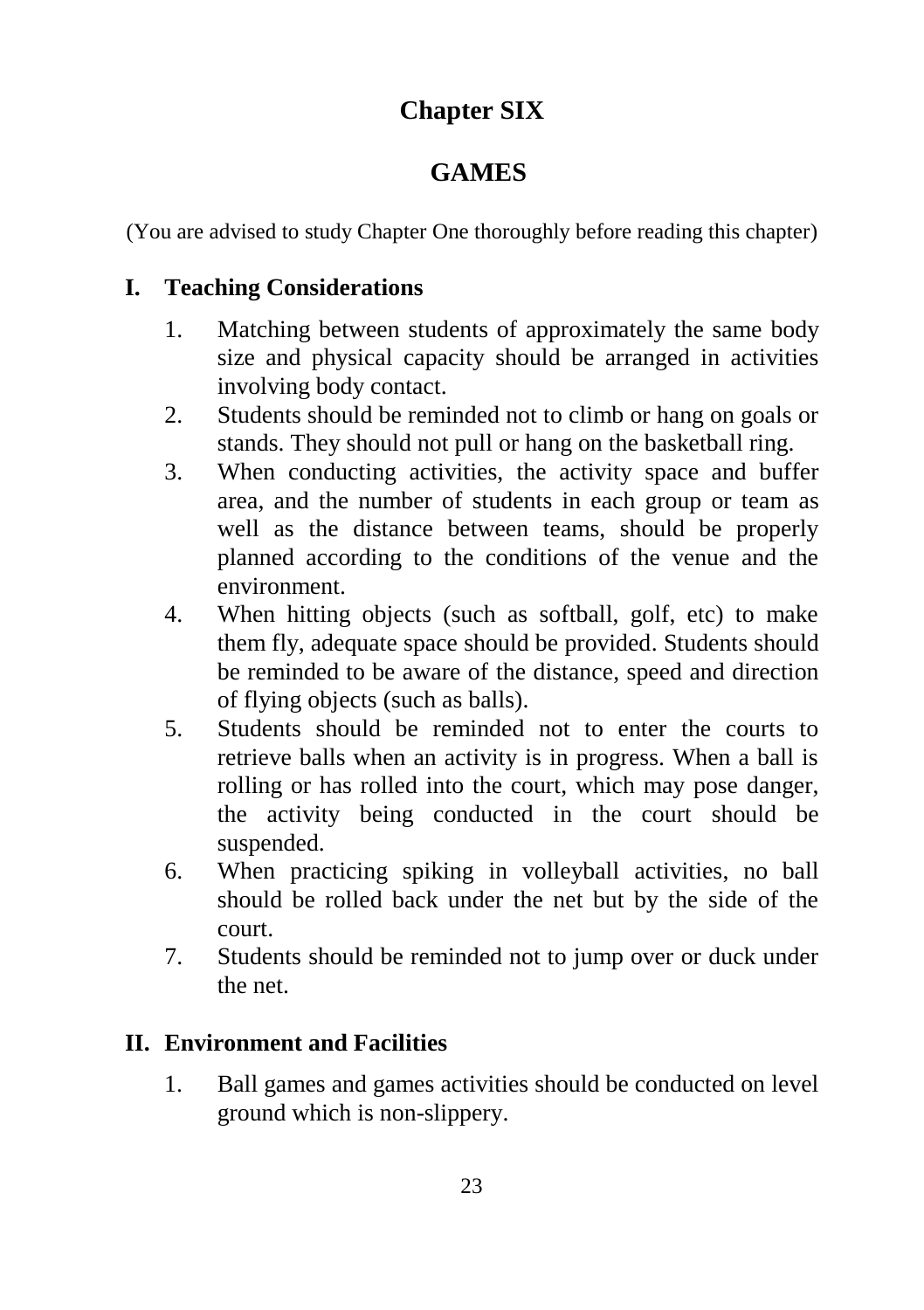- 2. Goals, posts and stands should be adequately secured or anchored to the ground and protective devices be appropriately provided.
- 3. Schools should install smooth basketball rims which have no sharp edges.
- 4. Winding handles on posts should be folded when they are not in use.
- 5. In the following circumstances, any obstruction in the court which cannot be removed should be padded :
	- 5.1 The area within 1m outside boundary lines of a basketball court;
	- 5.2 The area within 1m outside the side lines and 2m outside the outer goal lines of a handball court;
	- 5.3 The area within 3m outside boundary lines of a volleyball court; and
	- 5.4 The area within 1m outside the boundary lines of a badminton court.
- 6. No equipment should be left lying within the boundary of activity when it is not in use.
- 7. Football boots with spikes must only be worn on grass pitch and artificial grass turf; all players must wear shin pads when football boots with spikes are worn by other players.

.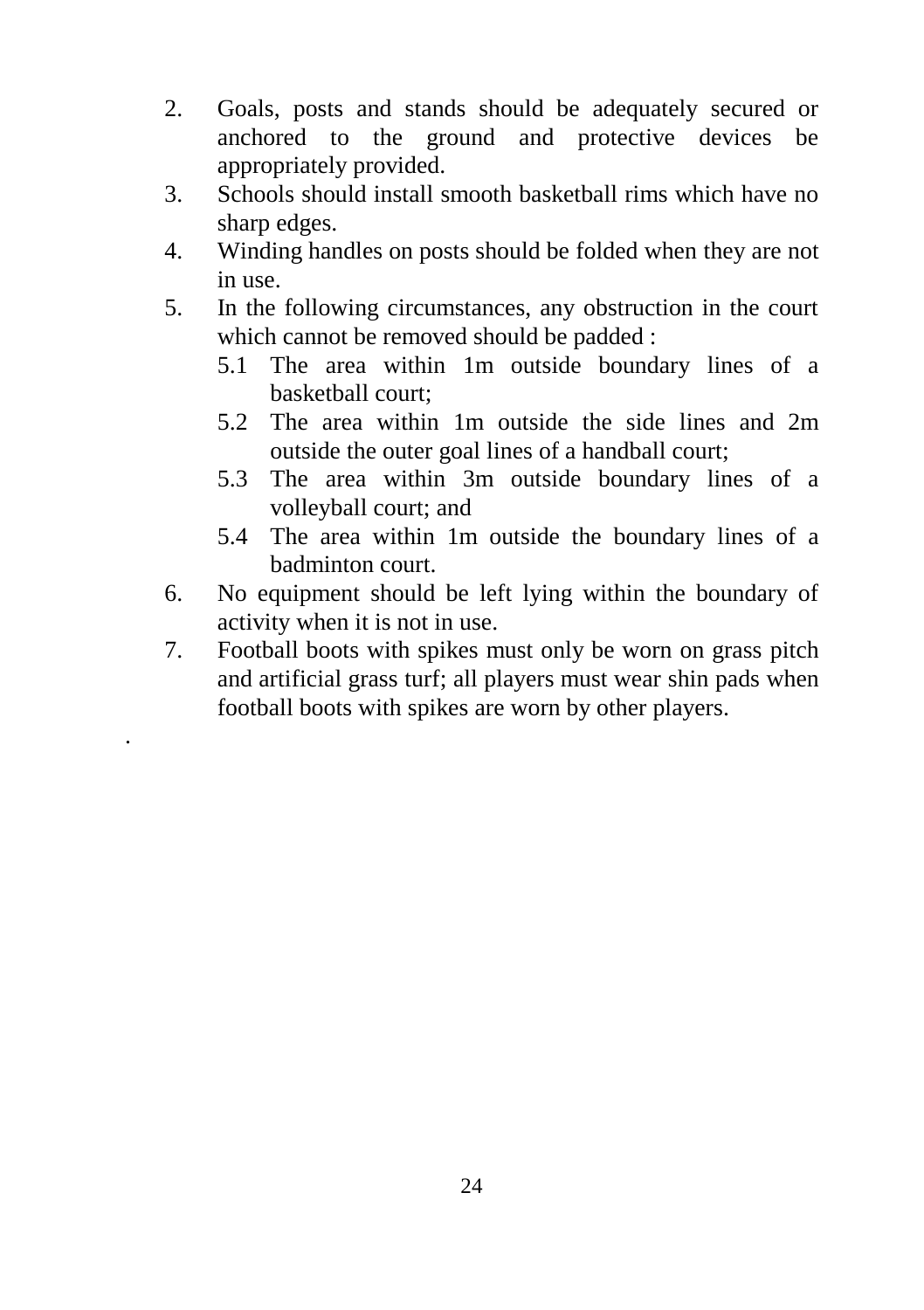# **Chapter SEVEN**

# **GAMES DAY**

(You are advised to study Chapter One thoroughly before reading this chapter)

Schools organising track and field events on Games Day should also refer to Chapter Two: "Athletics Lessons and Training" and Chapter Three: "Athletics Meet".

#### **I. Teacher Qualifications**

The person in charge of or assisting in the organisation of Games Day must have received the necessary training and possess relevant experience and knowledge.

#### **II. General Measures**

1. In organising a Games Day, schools should make proper arrangements for the following: **Administrative Procedure**

- 1.1 Helpers must be properly briefed. The briefing should cover the rules, the potential risks, safety measures, the co-ordination between judges and helpers, discipline and control of the participating students;
- 1.2 Competitors (including students, parents/guardians, staff, alumni, etc) must be reminded that they should have undergone proper training or practice before competitions; and
- 1.3 Contingency measures for adverse weather conditions should be drawn up and made known to all relevant parties concerned.
- 2. The written consent of the parents of participating students must be obtained before the Games Day.
- 3. Before entering any event, students must be reminded to pay attention to their own health conditions and not to engage in activities which are beyond their abilities, and must wear proper clothing and shoes.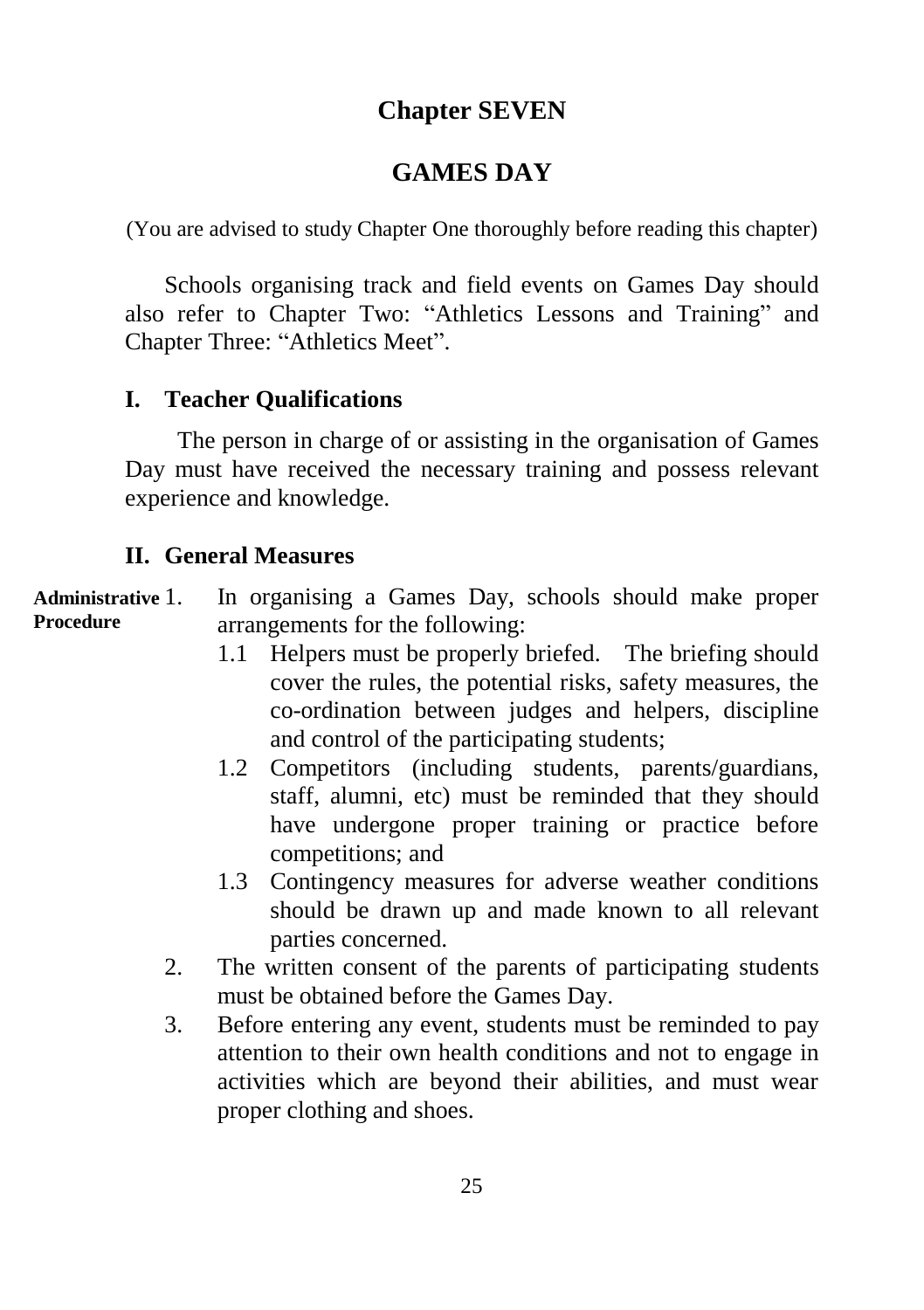- 4. Schools should invite qualified first aid teams (such as the Hong Kong St. John Ambulance, the Hong Kong Auxiliary Medical Services, etc) to provide first aid services as far as possible on the Games Day. If this cannot be arranged, the school should appoint a person possessing a valid first aid certificate to perform such duties.
- 5. The routes of entering and leaving the venue on the Games Day and the procedures and the routes of evacuation in an emergency must be planned in advance and made known to all relevant parties concerned.
- 6. Prior permission should be obtained from the officer-incharge of a venue of the Leisure and Cultural Services Department or the Housing Department for organising the designed games there.
- 7. The school should contact the officer-in-charge of the venue concerned and the duty-officer on the Games Day at least three working days prior to the Games Day to ensure that there will be proper and adequate provision of equipment and facilities for the Games Day. The school must note the following:
	- 7.1 The arrangements agreed and the points discussed with the staff of the venue are recorded; and
	- 7.2 A layout plan of the venue concerned is obtained indicating clearly and correctly the venue for each event, the location of emergency exits, the first aid room, the parking space for emergency vehicles, etc.
- 8. Helpers must be properly trained before the Games Day.
- 9. The school should ensure that there are sufficient officials and helpers on duty in the venue. Students of senior primary (except for throwing events) or above may be assigned to offer assistance.
- 10. Before the Games Day, the school should make sure that all the staff and students are aware of the following:
	- 10.1 The potential risks of each event on the Games Day and the safety precautions to be observed;
	- 10.2 The need to maintain good discipline and observe rules;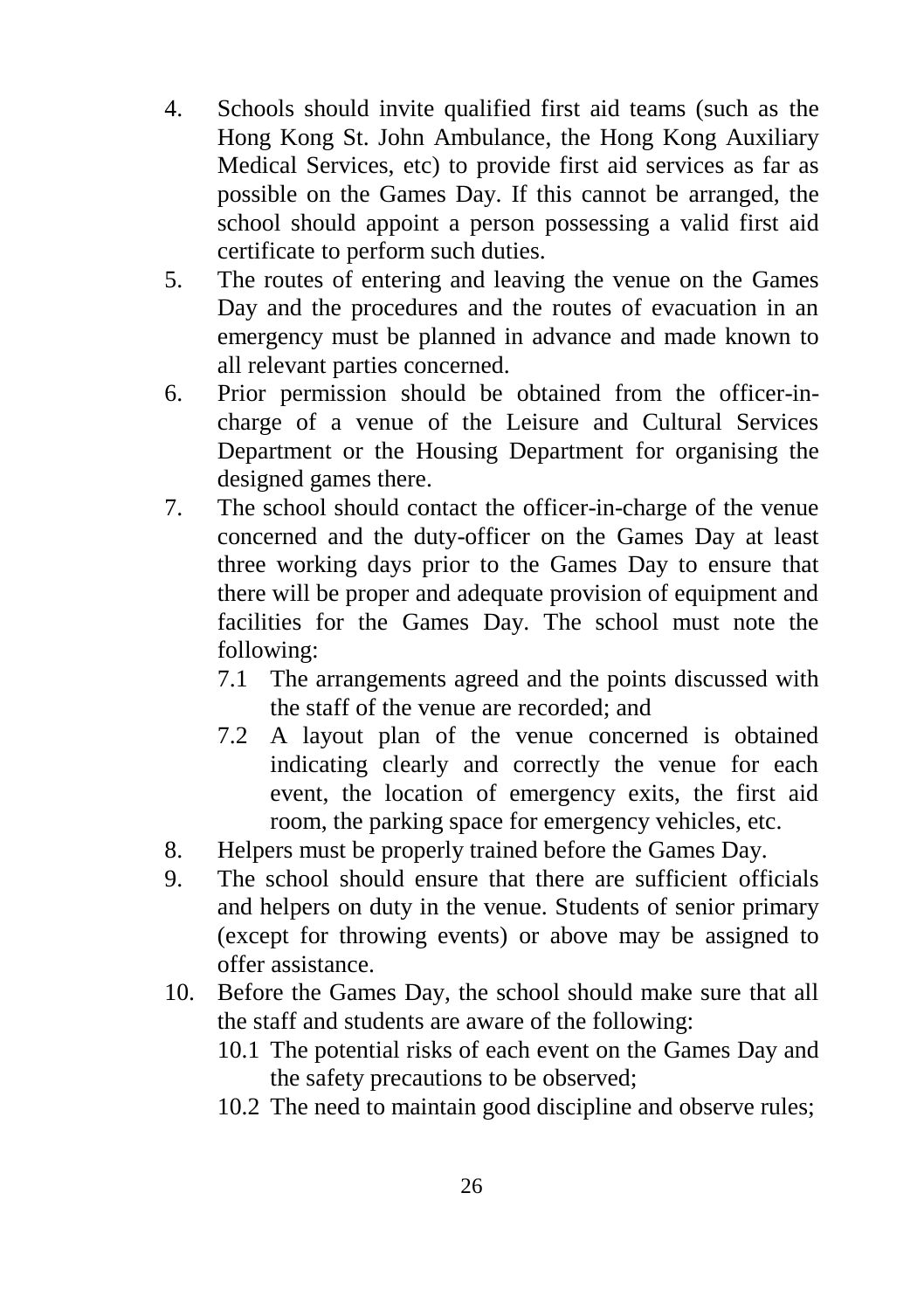- 10.3 The responsibility of each individual in the prevention of accidents;
- 10.4 Contingency measures and relevant arrangements in adverse weather conditions;
- 10.5 The routes of entering and leaving the venue and the procedures and routes of evacuation in an emergency;
- 10.6 The layout plan of the venue such as the venue for each event, the location of emergency exits, the first aid room, the parking space for emergency vehicles, etc.; and
- 10.7 The need to report to the teachers in charge or the crisis management team in case of accidents or unexpected incidents.

#### In drawing up the programme, the school should make sure that : **Programme Planning**

- 11.1 A Games Day should be held on a spacious, nonslippery and level ground. If it is held indoors, adequate lighting and ventilation should be provided. If there are fans, lights, pillars, sharp edges, etc in the vicinity of the Games Day, safety checks and appropriate measures should be imposed;
- 11.2 In the selection and design of events, consideration should be given to the ability of students and the physical environment and facilities of the competition venue;
- 11.3 Due consideration should be given to the rules of each type of event, division of labour, the availability of manpower and facilities, the enrolment of competitors and time available for running the programme, etc.;
- 11.4 For games involving body contact, students of opposing teams should be of approximately the same age group, physical capacity and body size;
- 11.5 The rules and regulations of the games should be clearly stipulated before the Games Day;
- 11.6 For games involving slopes or places with slopes, it is advisable to run upwards rather than downwards;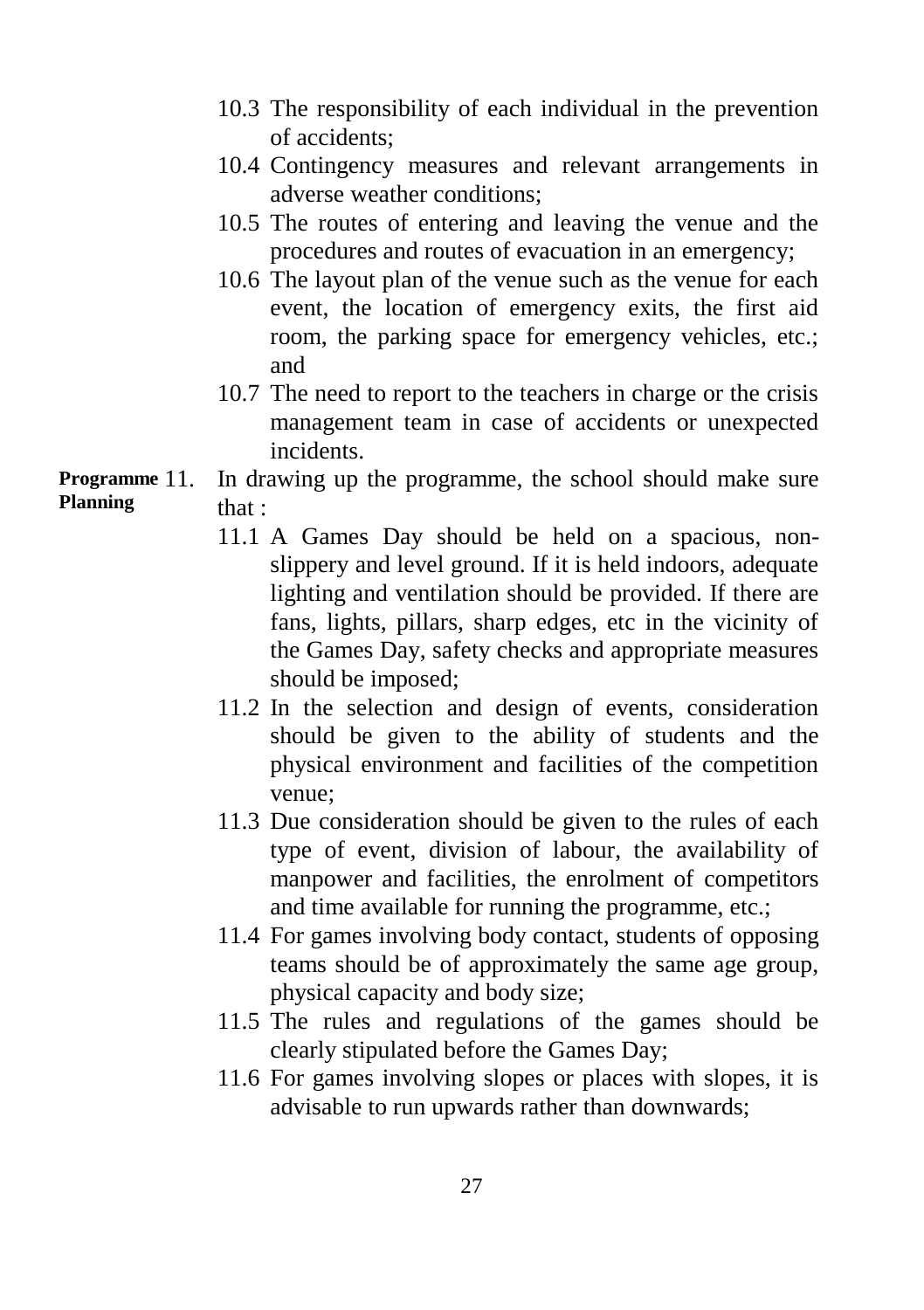- 11.7 In all events, adequate space must be provided as a buffer area for deceleration. For games to be conducted in a designated boundary, such as in lanes, adequate space should be provided and no finishing tape should be set at the finish point; and
- 11.8 Sufficient time should be left in the intervals between the heats, semi-finals and final of the same event.
- 12. In the following circumstances, an outdoor Games Day should be cancelled or postponed: **Cancel or Postpone**
	- 12.1 The Education Bureau announces suspension of classes;
	- 12.2 The Hong Kong Observatory issues the Red or Black Rainstorm Warning Signal;
	- 12.3 The Hong Kong Observatory issues the Tropical Cyclone Warning Signal Number 3 or above ;
	- 12.4 The AQHI or its forecast reaches  $10+$  Note 12 at the activity zone; and
	- 12.5 Serious flooding in the district at which the school or the venue is located.
	- 13. Strenuous or prolonged events should be cancelled or postponed in hot or extremely humid weather conditions. **Conduct of the**
	- 14. When the Hong Kong Observatory issues the Thunderstorm Warning, the schools should discuss with the duty-officer of the venue to cancel or postpone the events. If the isolated thunderstorm warning is issued, please refer to Chapter 1 Note<sup>8</sup> for the proper arrangement (except for indoor venues). **Games Day**
		- 15. Competitors should be reminded to be aware of their own health conditions on the Games Day and that they should not engage in activities which are beyond their abilities. When they feel sick before or during competitions, they should stop competing and report to the relevant teachers immediately.
		- 16. Competitors should be advised to warm up thoroughly before each event and to keep their body warm while waiting for events.
		- 17. All equipment must be checked for safety before use. Wet implements should be dried with cloths or towels before use.
		- 18. All equipment must be securely installed.

l

28

Note <sup>12</sup> Please refer to item 6, Part IV of Chapter One for information on AQHI.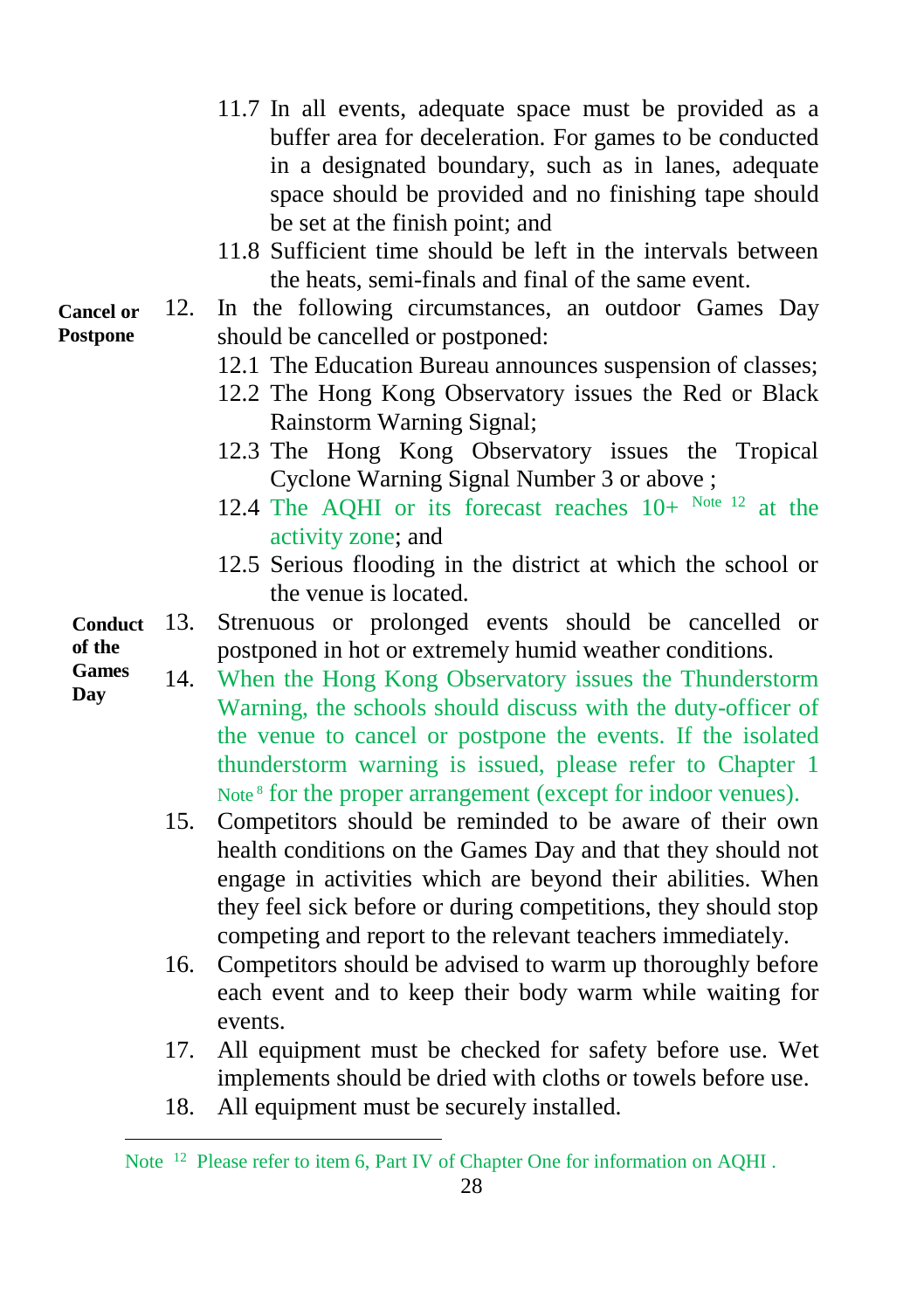- 19. Obstacles used for hurdling should come off easily or fall naturally at contact so that participants would not be tripped over.
- 20. Schools should strictly enforce the rules and regulations of the games to ensure that they are conducted in safe conditions.
- 21. Helpers should wear uniforms or signs for easy identification.
- 22. People not involving in the event in progress should not be allowed to enter the competition areas.
- 23. On completion of each event, all competitors must leave the competition area immediately.
- 24. Before each trial, the judge should stand inside the throwing circle/arc, or in front of the scratch line of the cross bar or the take-off board/line to remind competitors not to make a trial until the landing area/sector is clear and the measurement is completed.
- 25. Competitors must stop making a trial when they are aware that somebody is moving into the landing area/sector or runway.
- 26. Helpers and other competitors must stay well away from the throwing circle or the runway when a competitor is making a throw. They should also keep an eye on the thrower and the possible flight of the implement.
- 27. Competitors to remain in the throwing circle or the runway after the throw. They must never run after the implement. Helpers must not enter the landing sector to pick up the implement until a signal is given. The implement must never be thrown back.
- 28. Landing areas for jumping events should be level surfaces without unnecessary objects nearby and with adequate cushioning when necessary.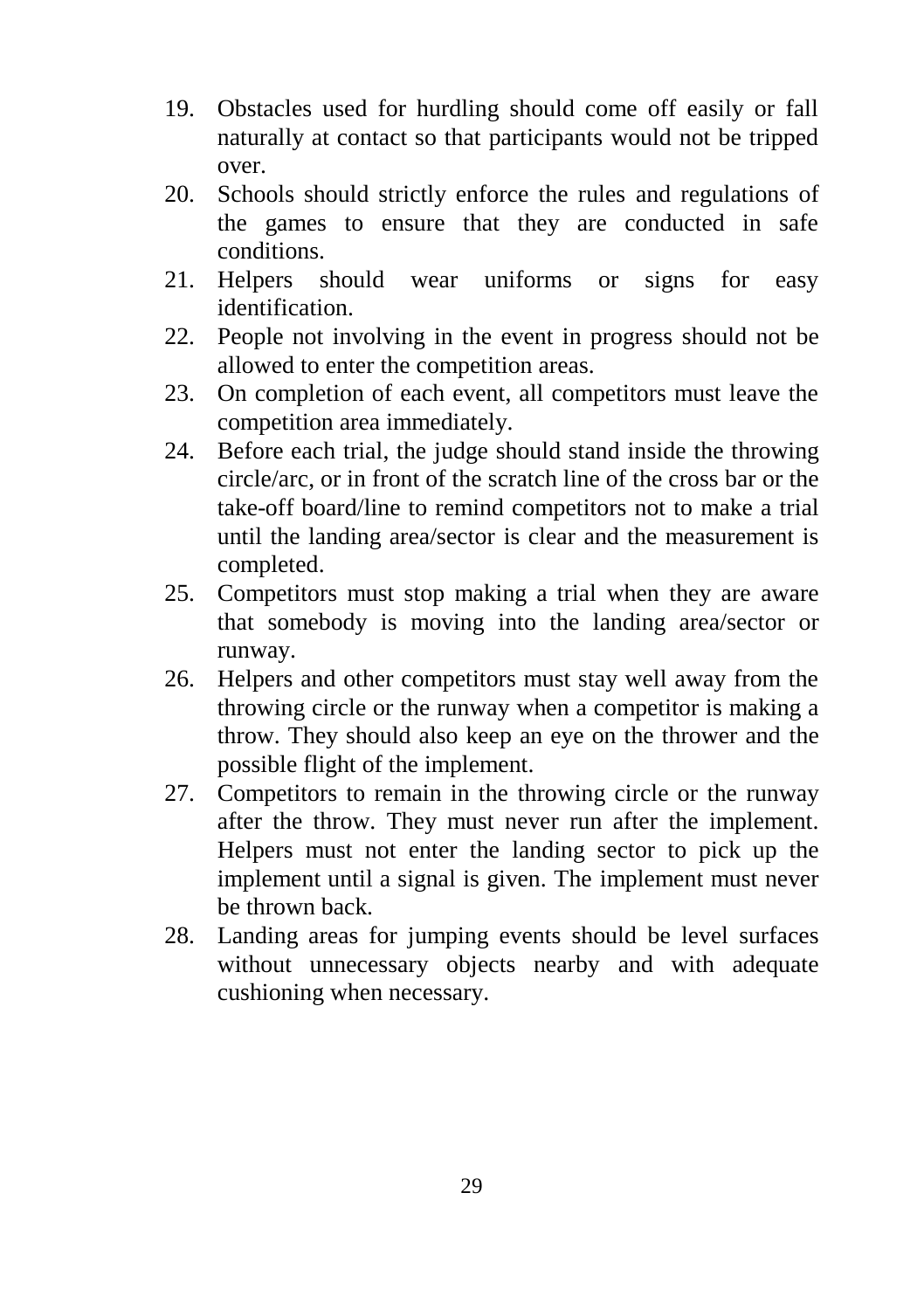# **Chapter EIGHT**

# **GYMNASTICS AND TRAMPOLINING**

(You are advised to study Chapter One thoroughly before reading this chapter)

## **I. Teacher Qualifications**

Only teachers who have obtained Elementary Gold Award issued by the Gymnastics Association of Hong Kong, China or qualifications recognised by the Education Bureau can be appointed to teach trampolining.

## **II. Teaching Considerations**

#### **General Notes**

- 1. Appropriate teaching plans should be drawn up and students are introduced clearly the learning points of the relevant movements.
	- 2. Students should be taught to raise their safety awareness and must not be allowed to do acts of flaunting physical capabilities.
	- 3. Students should be taught to wear suitable clothing and footwear and not to wear ornaments and watches when engaged in gymnastics exercise.
	- 4. Students should be reminded to warm up thoroughly before exercise.
	- 5. Students should be taught to do proper supplementary exercise to enhance flexibility and strength to facilitate the learning of various gymnastics skills.
	- 6. Students should be taught to move sensibly to avoid collision and obstruction to each other.
	- 7. Equipment may be padded with safety cushion for absorbing the impact on the body and students are provided with hand guards, magnesium powder, etc when it is necessary.
	- 8. Gymnastics skills and the related correct spotting methods should be taught at the same time.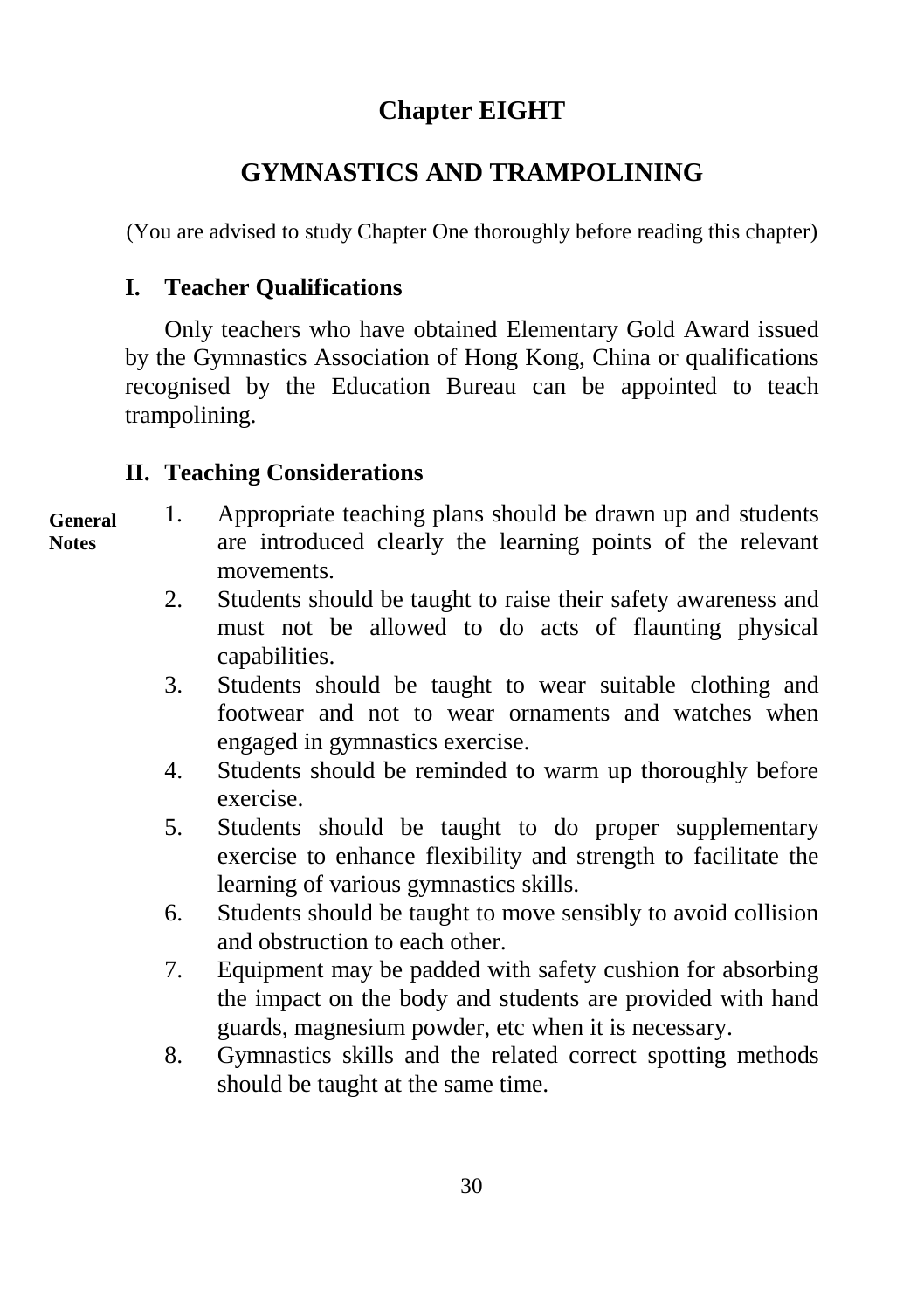- 9. Students should be taught the correct ways of carrying, erecting, dismantling and checking equipment. Damaged or insecure equipment must never be used.
- 10. Overcrowding on equipment should not be permitted to avoid danger.
- 11. Somersaults must not be taught in PE lessons.
- 12. Throwing and catching of partner in Sports Acrobatics must not be taught in PE lessons.
- Students should be taught the correct way of folding and unfolding a trampoline. The folding and unfolding of a trampoline must be strictly supervised by the teacher in all occasions. The space under the trampoline should be kept clear and students should never be allowed to crawl under the trampoline. Roller stands taken off from the frame must be placed well away from the trampoline. Trampoline(s) must be folded and locked when it is not in use. **Trampolining** 
	- 14. When conducting trampolining activities, there must always be four or more spotters, one on each side of the trampoline. Ball games or activities are not suitable to be conducted in its vicinity at the same time.
	- 15. Spotting techniques must be taught and spotters should always be reminded to concentrate on the performer on the trampoline and be ready at all times to offer protection.
	- 16. Students should step onto the frame of the trampoline then onto the bed. They should not step on the springs or cables and must not jump from the trampoline onto the floor.
	- 17. Only one student is allowed to bounce on the trampoline at any one time. They must not be allowed to practise barefooted.
	- 18. Students should be taught the correct control of the bounce and to master a "break" before teaching other skills.

### **III. Environment and Facilities**

1. In teaching gymnastics, appropriate mats and/or polypads should be used as a landing area. The surface must be evenly spread and the mats should be closely linked.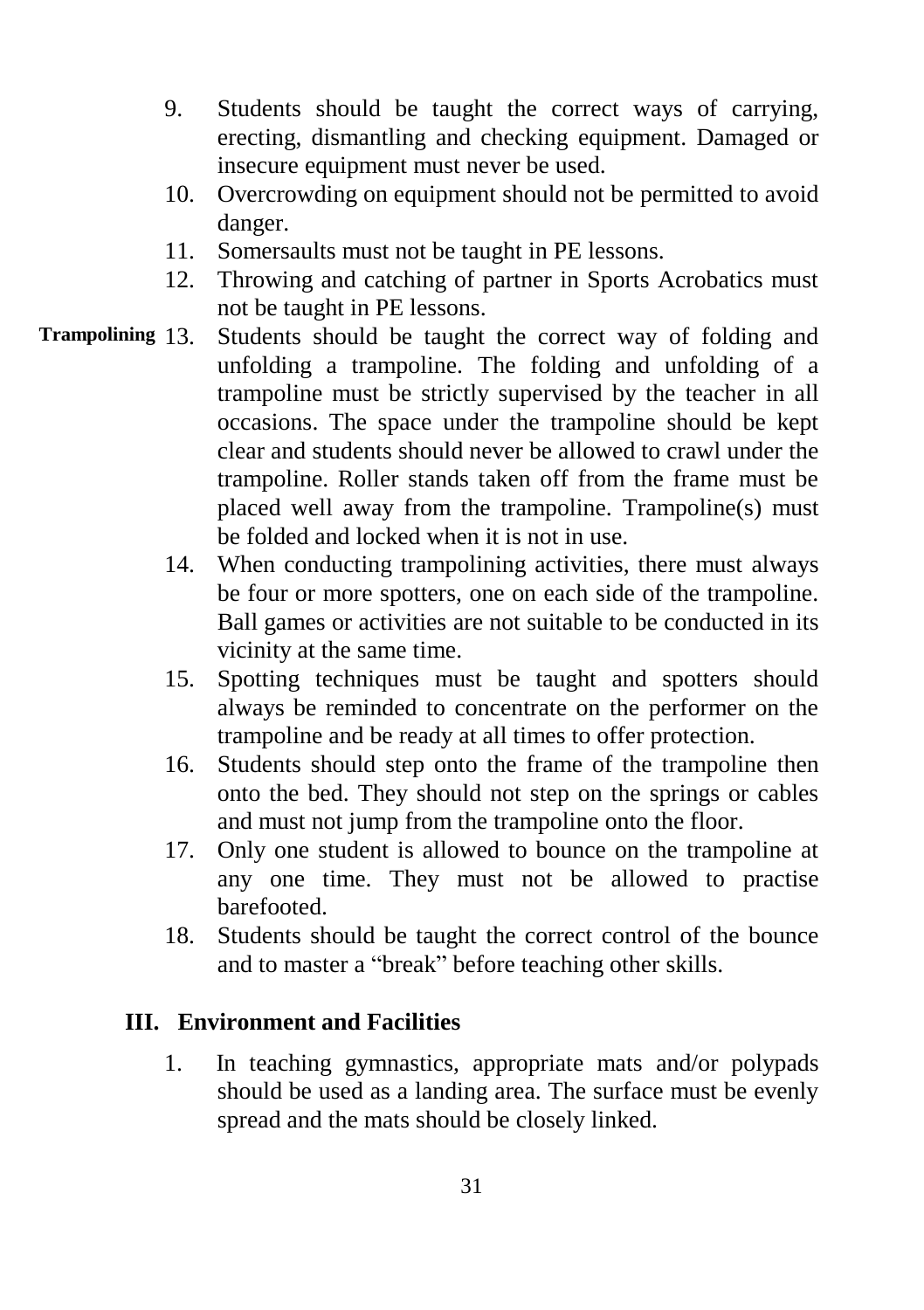- 2. Equipment should be properly placed to ensure adequate safe distance so that students engaged in activities do not collide with doors, windows, walls, obstacles or other students. The approach and landing areas should be kept clear.
- 3. Teachers should make sure that all equipment are properly installed and positioned and must be adjusted to meet the needs of individual students.
- 4. All equipment must be properly stored after lessons and a warning notice should be displayed on a preeminent spot to remind students not to fiddle with the equipment.
- 5. In teaching trampolining, there should be a minimum of 2m clearance around the trampoline, and a minimum of 5m clearance between the floor and the ceiling or any hanging objects. Sufficient polypads should be placed at the four sides of the trampoline.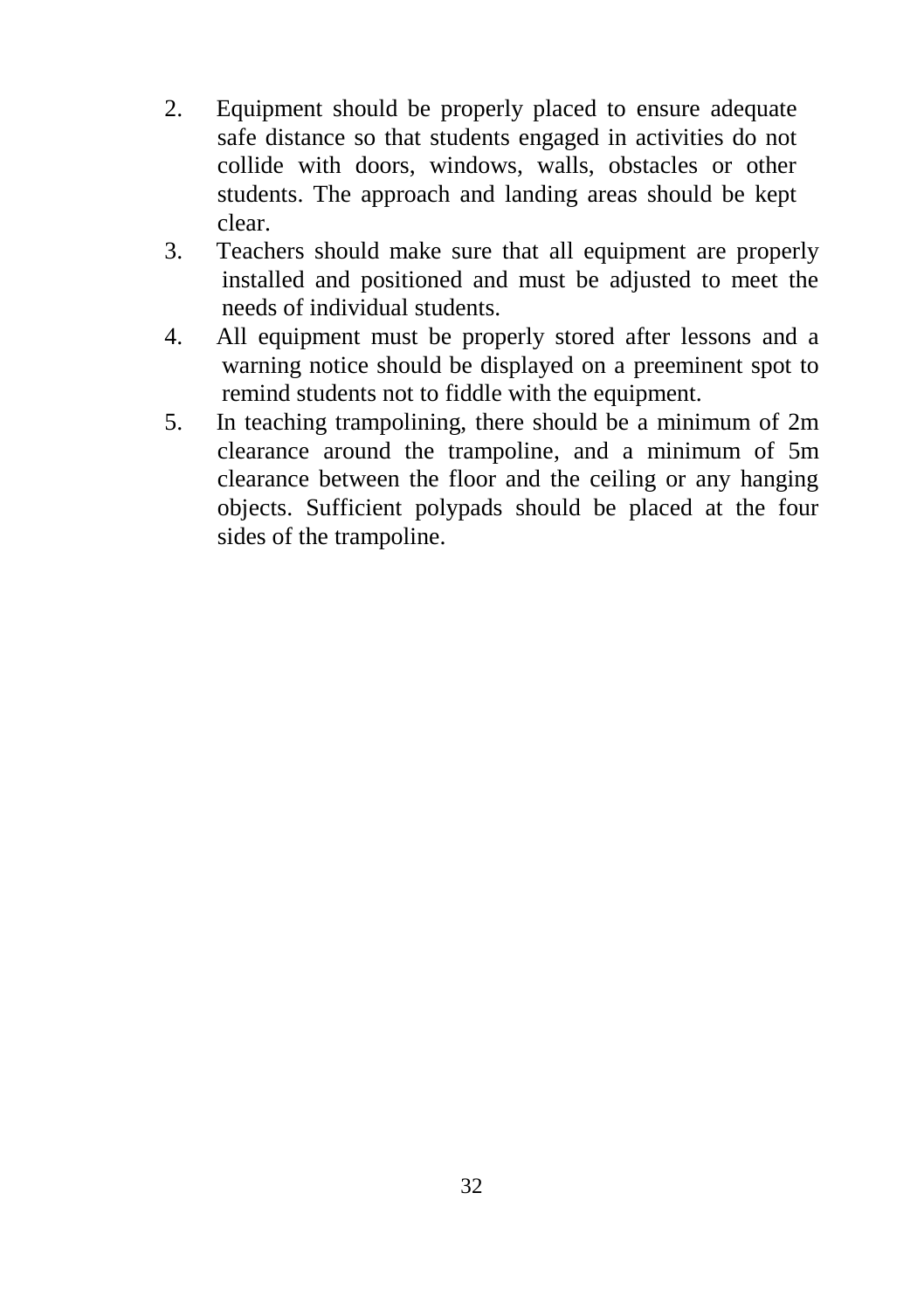## **Chapter NINE**

# **PHYSICAL FITNESS TRAINING**

(You are advised to study Chapter One thoroughly before reading this chapter)

## **I. Teaching Considerations**

#### 1. Before the activity, teachers should be aware of the health conditions of students to see whether they are suitable to participate in the physical fitness training. **Health Conditions**

- 2. Students should be reminded to stop physical fitness activities if they feel unwell and report to the teacher in charge immediately.
- 3. Types of training tasks and workload should be progressive and properly adjusted to suit students' individual physique and physical fitness levels.
- 4. The importance of natural breathing instead of "holding breath" should be emphasised when practising weight training and isometric training.
- 5. Duration of isometric training should not be too long.
- 6. It is advisable for training to be conducted in pairs or groups. Spotters may be made available when necessary and students are encouraged to help and look after each other.
- 7. About using physical fitness training equipment:
	- 7.1 Schools should make rules of use. No one is allowed to touch or use any physical fitness training equipment without permission;
	- 7.2 Schools should check carefully all equipment before physical fitness training exercise and make sure that the weight is balance and collars are secure;
	- 7.3 Schools must never allow students to use any physical fitness training equipment without the supervision of Physical Education(PE) teachers or personnel with proper training;
	- 7.4 The equipment users should be reminded to wear proper sports clothing and shoes;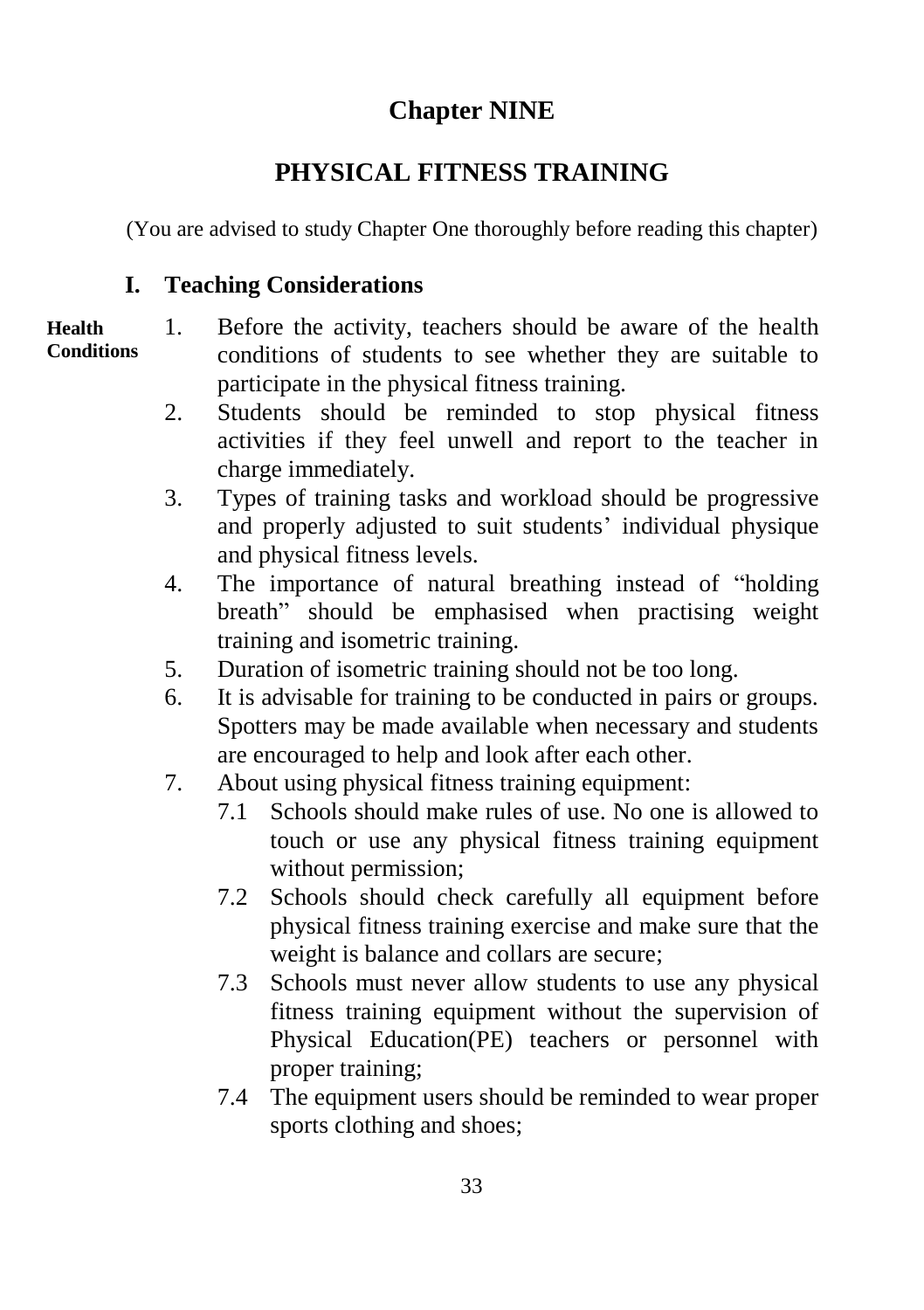- 7.5 Schools must take into consideration student's age, physique, ability and health conditions in designing weight training programmes;
- 7.6 Schools should remind students to lower the weights with control on finishing any weight training;
- 7.7 Schools should conduct standing weight lifting on hard floor; and
- 7.8 Schools should place a polypad under the bar for safe landing during chinning exercises.

### **II. Environment and Facilities**

- 1. During physical fitness training, adequate space should be provided.
- 2. Training area should be well ventilated and various types of equipment should be checked regularly.
- 3. Various types of equipment should be properly stored.
- 4. About installing physical fitness training equipment:
	- 4.1 Schools must select suitable locations for equipment and seek advice from the professionals concerned and the suppliers.
	- 4.2 Schools should select the physical fitness training equipment that is suitable for the school before making purchase and consideration should be given to the intensity of use, loading capacity and training functions of individual equipment and students' abilities.
	- 4.3 Schools must use the right methods in setting up the equipment and making sure that they are secure.
	- 4.4 Schools should leave adequate space for movement between pieces of equipment and consider providing shock-absorption and anti-slippery devices, etc.
	- 4.5 Schools should display instruction of the correct methods using the physical fitness training equipment and points to note on the equipment or in a conspicuous place; and
	- 4.6 Schools should regularly check the equipment and conduct repairs and maintenance on the equipment when necessary (manufacturer's documents and user's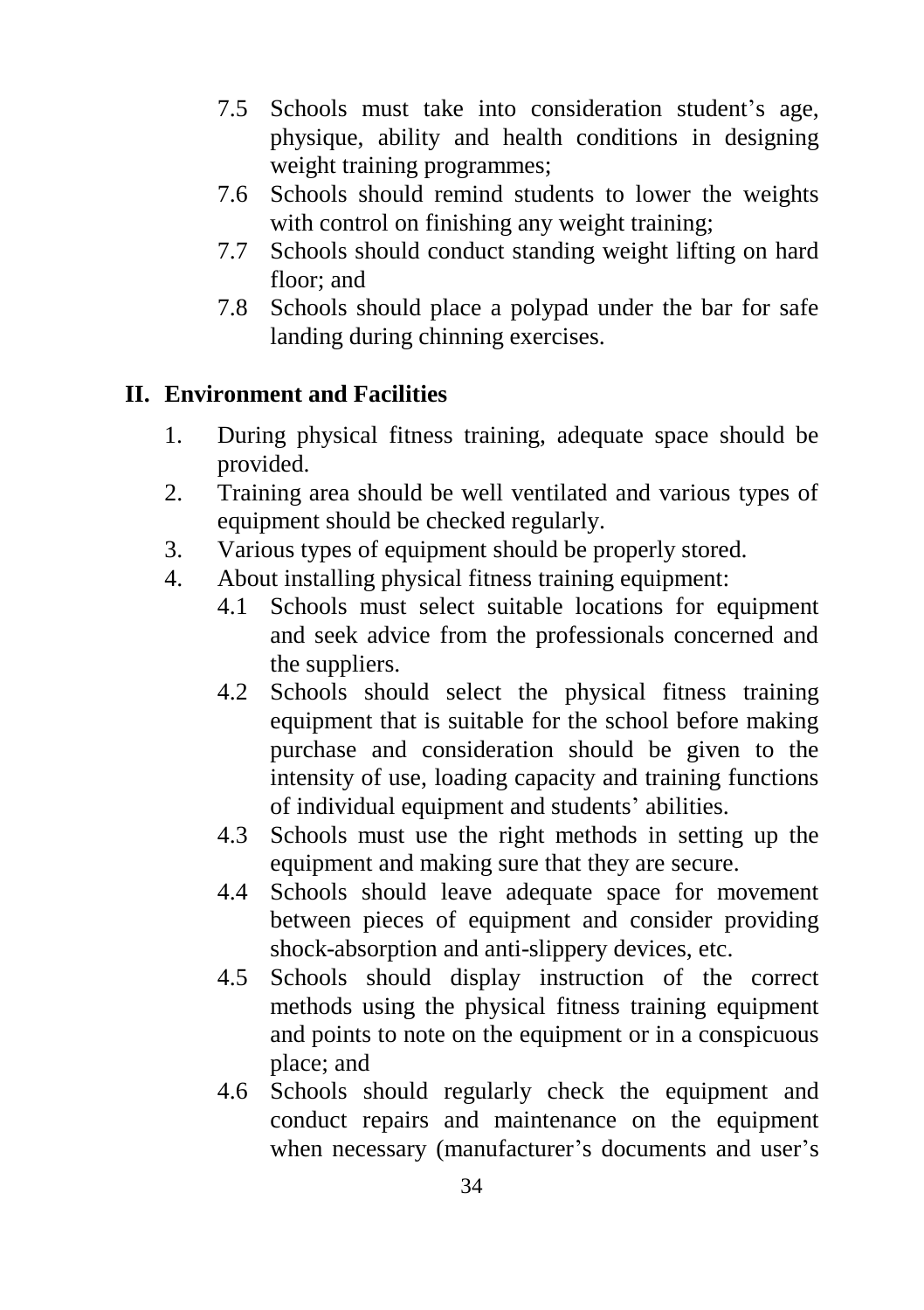manuals of the equipment and relevant information should be properly kept).

5. A first aid box should be available at the training venue as well as other suitable places. The items in the box should be checked regularly Note 13.

l

Note  $13$  Please read Appendix I Note  $17$  on the "List of First Aid Items Recommended for Schools".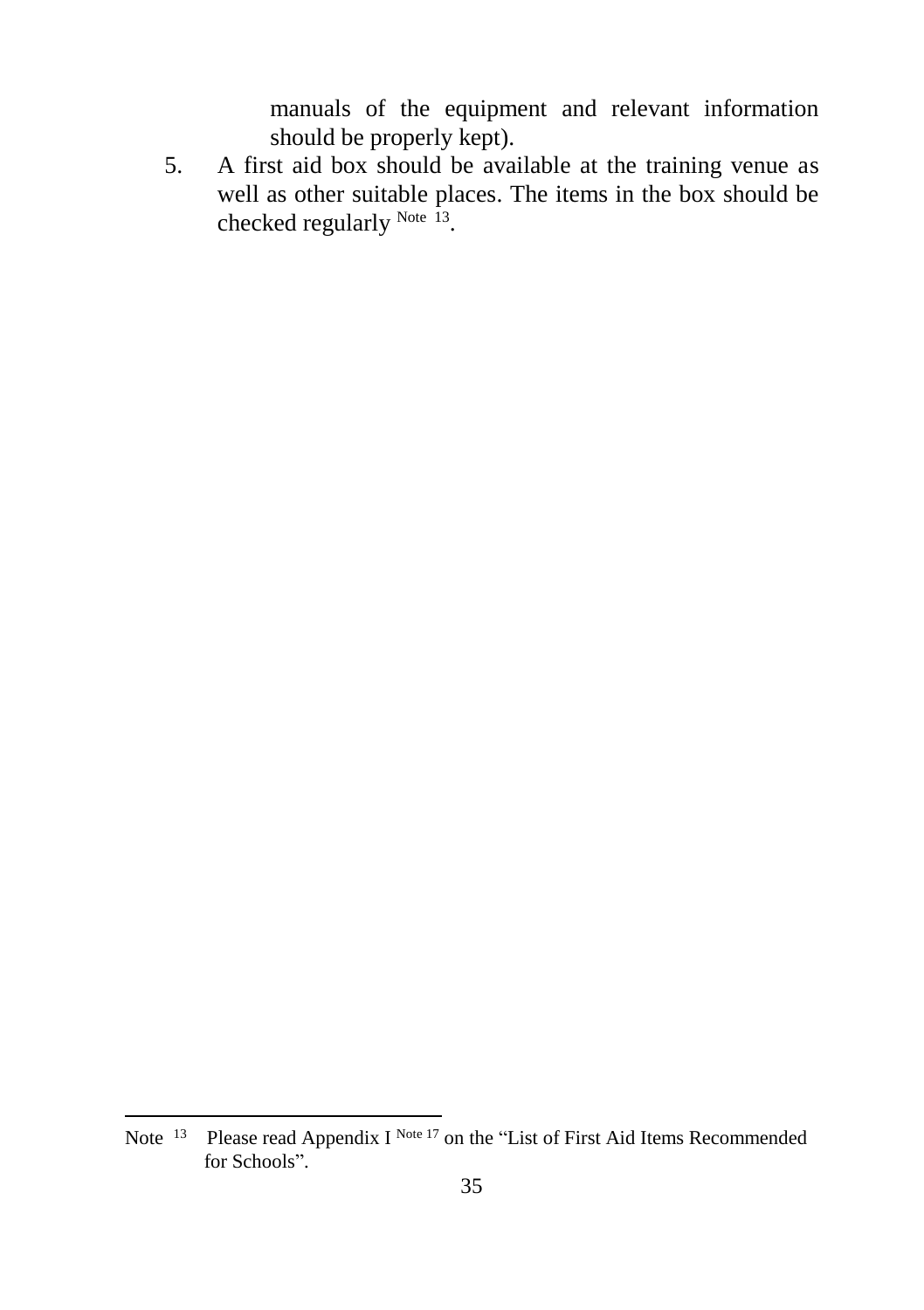## **Chapter TEN**

## **SPORT CLIMBING**

(You are advised to study Chapter One thoroughly before reading this chapter.)

### **I. Teacher Qualifications**

This chapter refers to the sport climbing activities conducted on artificial climbing walls only. Persons possess the following qualification(s) can conduct the teaching of sport climbing:

- 1. A qualified sport climbing supervisor: he/she can conduct teaching activities on a designated climbing wall.
- 2. A person possessing an "Elementary/Level One Coach" certificate or above: he/she is qualified to conduct teaching activities on different climbing walls.

## **II. Teaching Considerations**

- 1. To conduct activities on a climbing wall of the school :
	- 1.1 Participants must be under the on-site supervision of a coach or a supervisor;
	- 1.2 Participants must possess a "Level Two Training Certificate" or above and be assisted by a buddy for practice on their own;
	- 1.3 Participants intend to climb a height of 3m or above (measured from ground to finger reach height), they must be equipped with protective device (e.g. a belay system);
	- 1.4 The coach or supervisor -participant ratio must conform to the requirements of the relevant sports governing body; and
	- 1.5 Participants should not wear ornaments or watches and must tie up long hair before the activity.
- 2. To conduct activities on artificial climbing walls outside school: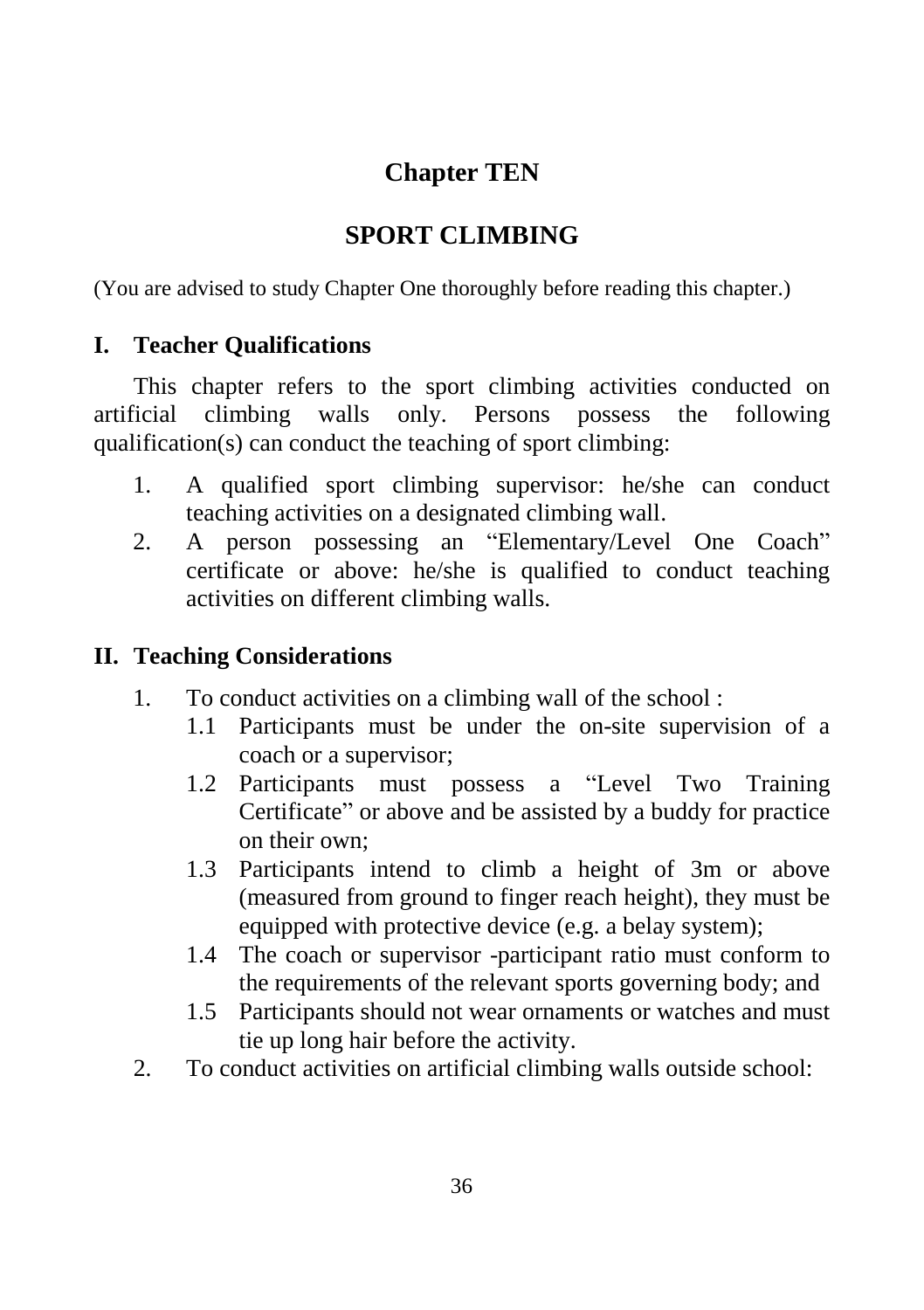- 2.1 The coach or supervisor -learner ratio must conform to the requirements of the relevant sports governing body depending on the nature of the activity; and
- 2.2 The participants should observe the safety guidelines of the venue.

### **III. Environment and Facilities**

- 1. It is advisable for schools to have safety inspection of the climbing wall by the relevant professional bodies.
- 2. The officer in charge of the venue should conduct regular and pre-activity safety checks on a climbing wall (especially the anchor system) and all equipment to ensure the safety of the participants.
- 3. All climbing equipment used must conform to the international standards, e.g. meeting the standards of the International Mountaineering and Climbing Federation (UIAA).
- 4. Under the climbing wall, adequate safety devices, such as polypads, should be placed.
- 5. Under a climbing wall with a height of 3m and above (measured from ground to finger reach height) and its boundary within 3m should be free of any obstruction to make sure that the belayer has adequate space for movement.
- 6. A warning notice and safety rules and regulations should be displayed on a conspicuous place near the climbing wall for the information of the participants.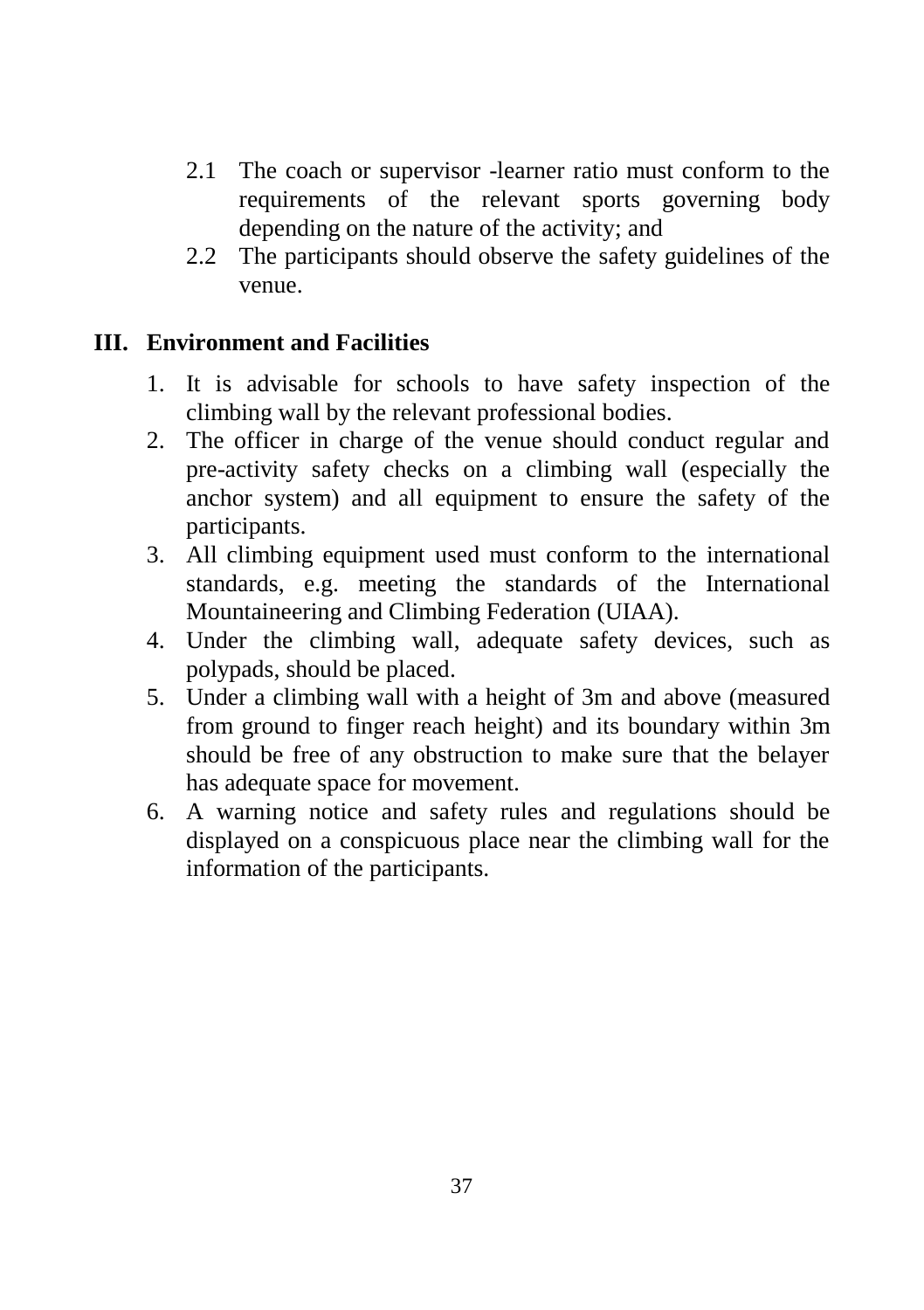## **Chapter ELEVEN**

## **SWIMMING: LESSONS AND TRAINING**

(You are advised to study Chapter One thoroughly before reading this chapter)

### **I. Teacher Qualifications**

- 1. Physical Education (PE) teachers who have obtained a lifesaving qualification (Bronze Medallion or above) can conduct swimming lessons. **Teacher**
- 2. Schools may hire teaching assistants to help conducting swimming lessons/activities if necessary. Teaching assistants must possess a valid lifesaving certificate (Bronze Medallion or above). **Teaching Assistant**

### **II. Teaching Considerations**

- 1. A swimming lesson or training session, a maximum of 45 students should be taught or trained by one PE teacher. **Teacher-Student**
- 2. The number of students should be checked from time to time, especially at the start and by the end of each lesson/session. **Ratio**
- Students must wear swimming caps or wrist bands for easy identification. **Swimming Gear**
- 4. The PE teacher should always be in a position where he/she can see the whole class. **Water Safety**
	- 5. PE teachers should not enter the water except in emergency or for demonstration. Students should leave the water when the teacher is demonstrating in the pool.
	- 6. Students should be taught the knowledge of water safety and swimming pool rules, including not to run along the pool side or to engage in any form of rough play in or out of the pool.
	- 7. The "buddy system", ability grouping, etc should be adopted in swimming lessons/activities. Students must be taught to report to the teacher immediately in case of accident.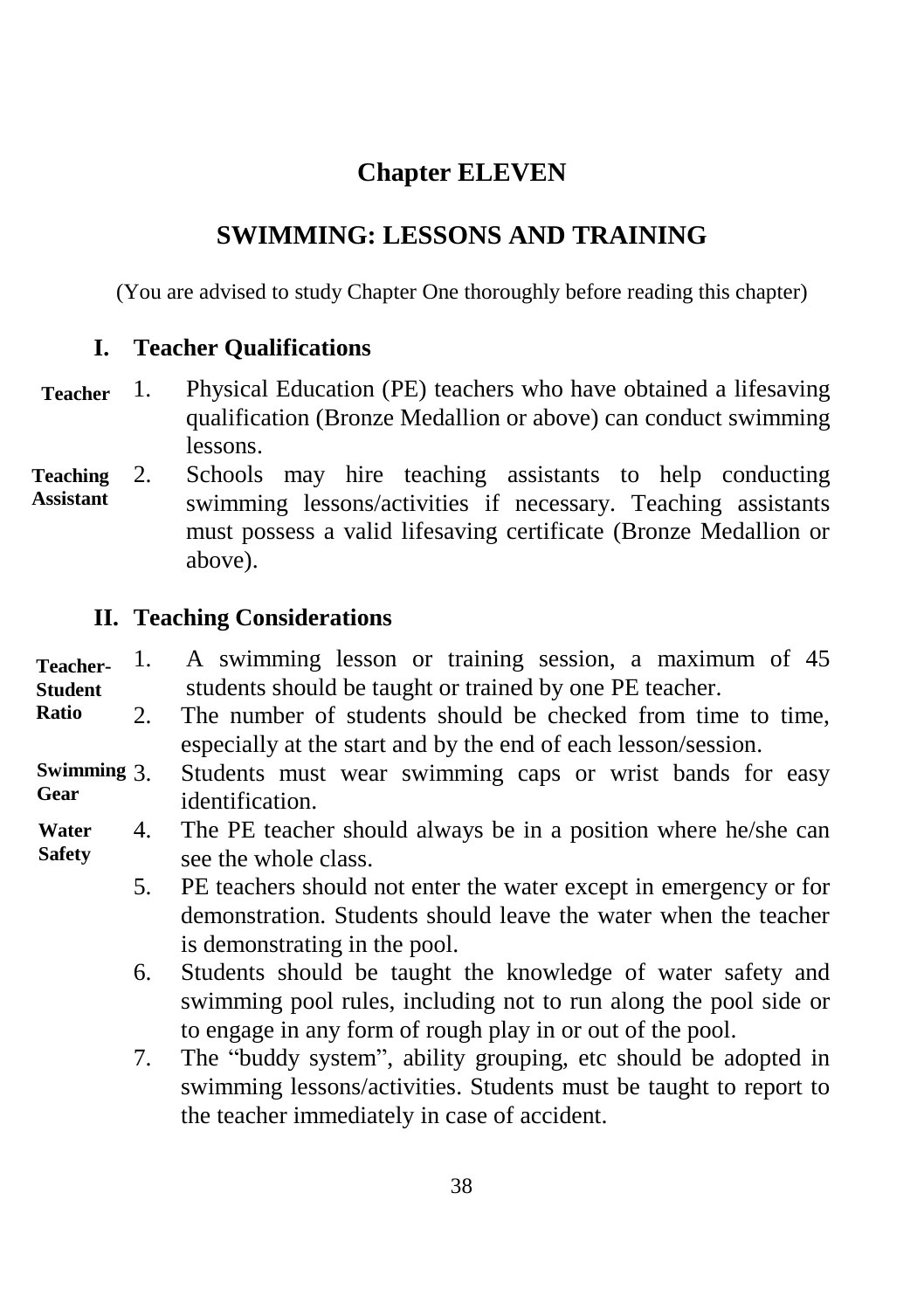- 8. Students with wounds or suffering from communicable diseases, such as skin diseases, red eye syndrome, hand-foot and mouth diseases, etc should refrain from participating in swimming activities.
- 9. The teacher must ensure that no students enter the pool without his/her permission. The teacher must also ensure that all students have left the pool after a lesson. He/She should dismiss the class outside the boundary of the pool.
- 10. When using a pool of the Leisure and Cultural Services Department during a session break, the school should appoint a person possessing a valid lifesaving Bronze Medallion or above to help look after students.
- 11. In cold weather, students should have adequate warm up exercise and should not stay in the water for too long. **Weather**
	- 12. On days of relatively high ultra-violet (UV) Index or when necessary, students may apply sunscreen lotion with a Sun Protection Factor (SPF) 15 or above before a swimming lesson.
	- 13. When a thunderstorm warning is issued during a swimming activity, the outdoor swimming activity must be suspended immediately. Students should leave water without delay and go to a safe and sheltered place. If the isolated thunderstorm warning is issued, please refer to Chapter 1 Note<sup>8</sup> for the proper arrangement.
- 14. In case of drowning, lifesaving and first aid should be performed and an ambulance should be called immediately. The school authority, duty-staff of the pool and parents should be informed. **Handling Accident**
- 15. Swimming pools operated by schools must be licensed with safety standards met. When the pool is not in use, the school must ensure that no one could enter without permission. **School Swimming** 
	- 16. Schools having their own swimming pools should regularly conduct water safety drills.

#### **III. Environment and Facilities**

**Pool**

1. Beginners should not practise swimming in a pool with a depth above their breast level or above 1.2m.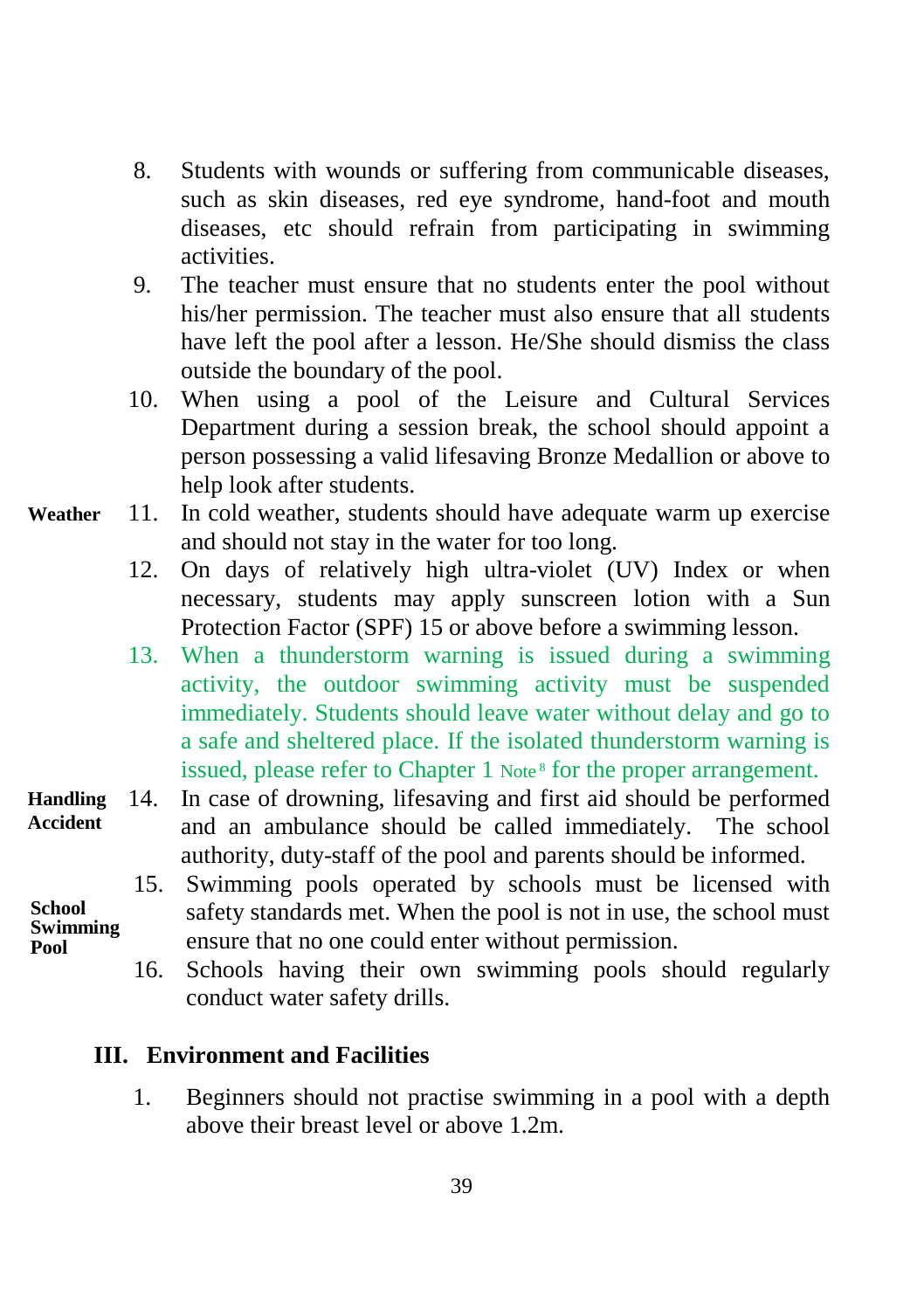- 2. For a surface dive or backstroke start, the depth of water must be 1.35m or above ; for other dives it must be 3m or above.
- 3. Students should be reminded to make sure that the entry area is clear before making a dive and other students must not swim near that area.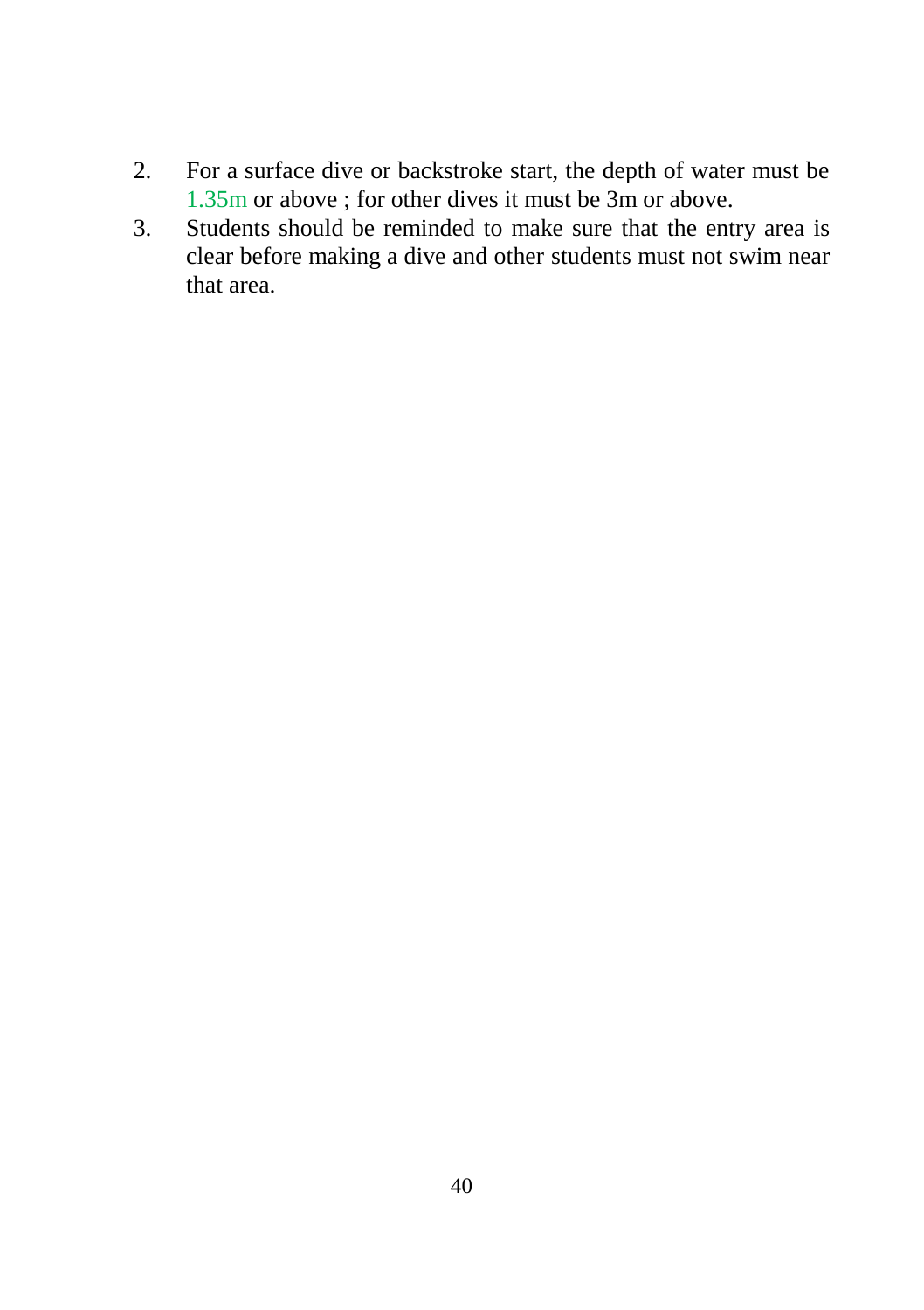## **Chapter TWELVE**

## **SWIMMING GALA**

(You are advised to study Chapter One thoroughly before reading this chapter.)

### **I. Teacher Qualifications**

The person in charge of or assisting in the organisation of Swimming Gala must have received the necessary training and possess relevant experience and knowledge.

### **II. General Measures**

1. In organising a Swimming Gala, schools should make proper arrangements for the following: **Administrative** 

- **Procedure**
- 1.1 Helpers must be briefed on the rules, potential risks, safety measures, the coordination between helpers, discipline and control of students, etc;
- 1.2 Competitors (including students, parents/guardians, staff, alumni, etc) must be reminded that they should have undergone proper training or practice before competitions; and
- 1.3 Contingency measures for adverse weather conditions should be drawn up and made known to all relevant parties concerned.
- 2. The written consent of the parents of participating students must be obtained before the Swimming Gala.
- 3. Schools should invite qualified first aid team (such as the Hong Kong St. John Ambulance, the Hong Kong Auxiliary Medical Services, etc) to take up duty at the venue and provide first aid services as far as possible. If this cannot be arranged, the school should appoint persons possessing a valid first aid certificate to perform such duties.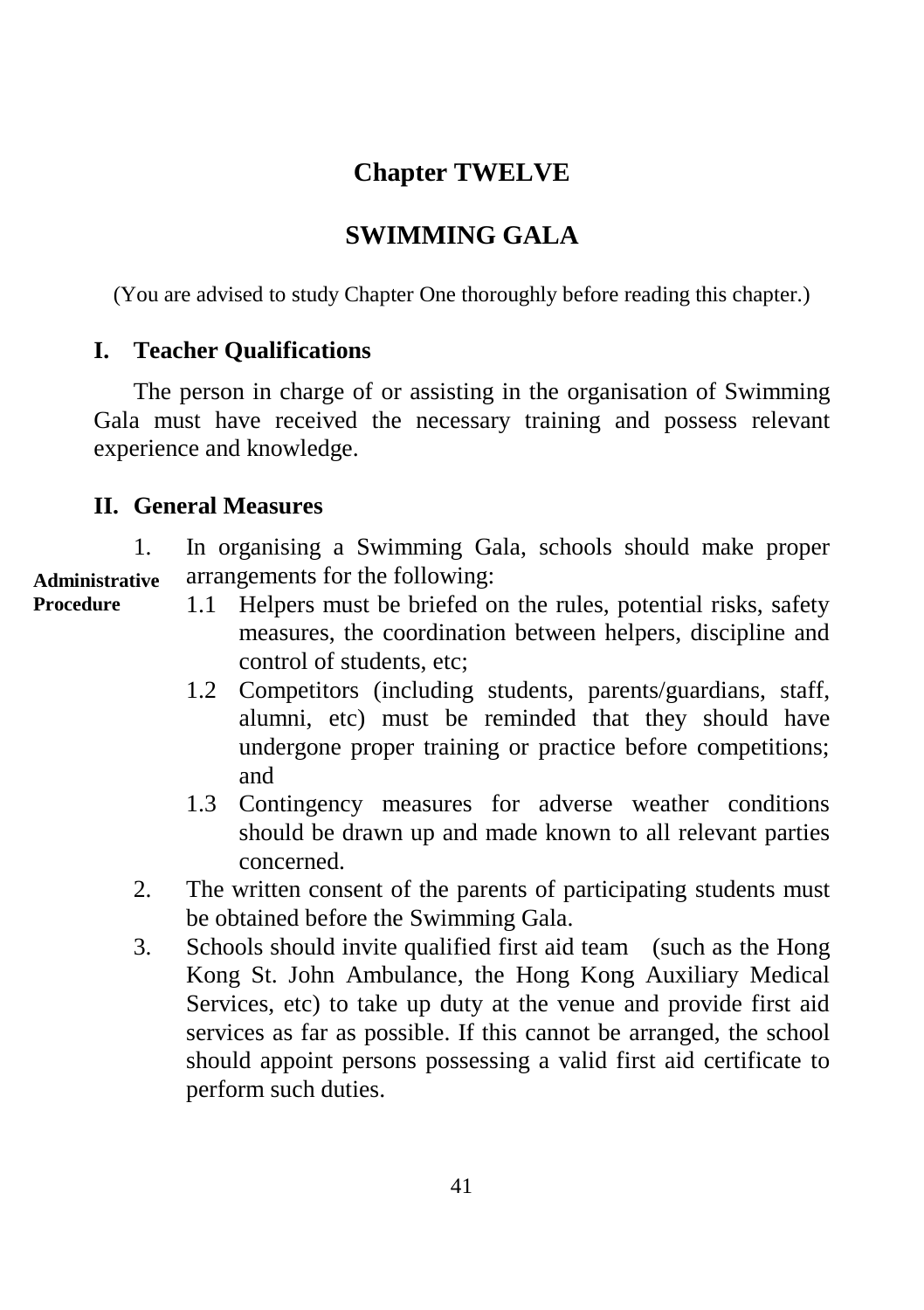- 4. The routes of entering and leaving the venue and the procedures and routes of evacuation in an emergency must be planned in advance and made known to all relevant parties concerned.
- 5. If a swimming pool is hired from the Leisure and Cultural Services Department (LCSD) for holding a Swimming Gala, the programme of events must be sent to the relevant LCSD District Leisure Manager at least 3 weeks prior to the Swimming Gala.
- 6. The school should liaise with the officer-in-charge of the swimming pool concerned or the duty-officer on the day of the Swimming Gala at least three working days prior to the Swimming Gala to guarantee that various measures can ensure the safety of students. The school must note the following:
	- 6.1 The arrangements agreed and the points discussed between the school and staff of the pool are recorded; and
	- 6.2 A layout plan of the swimming pool concerned, indicating clearly and correctly the locations of life guard posts, lifesaving equipment, emergency exits, the first aid room and the parking space for emergency vehicles, etc
- 7. Lifeguards are on duty when the pool is on hire.
- 8. Helpers must be properly trained before the Swimming Gala.
- 9. Before the Swimming Gala, the school should make sure that all the staff and students are aware of the following:
	- 9.1 The potential risks of activities and the safety measures;
	- 9.2 The need to maintain good discipline and observe rules;
	- 9.3 The responsibility of each individual in the prevention of accidents;
	- 9.4 Contingency measures in adverse weather conditions;
	- 9.5 The routes of entering and leaving the boundary of the swimming pool and the procedures and routes of evacuation in an emergency;
	- 9.6 The locations of facilities such as the location of assembly points, the exits, the first aid room, etc; and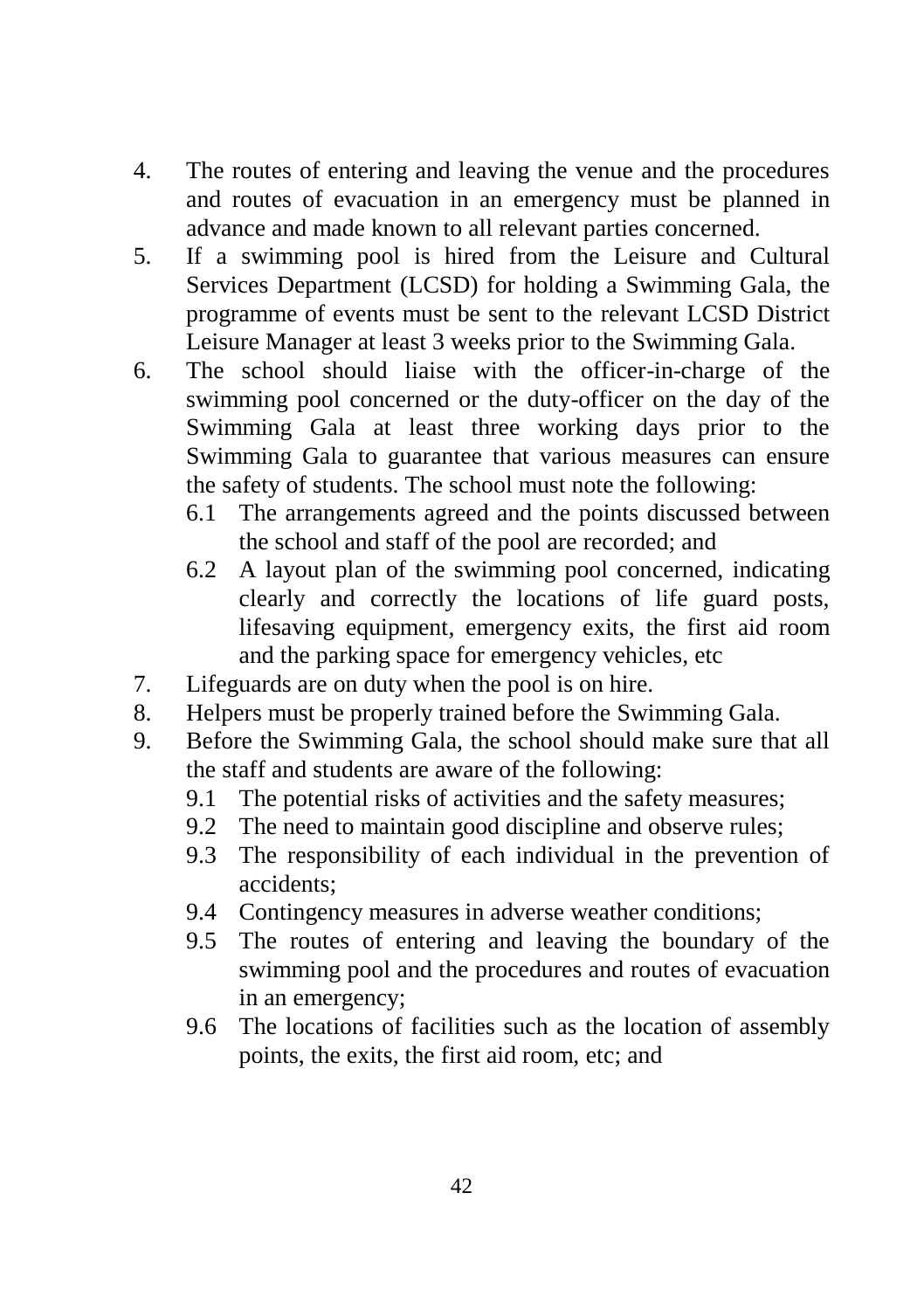- 9.7 The need to report to the teachers in charge or the crisis management team in case of accidents or unexpected incidents.
- In drawing up the programme, the school should make sure that: **Programme**
- **Planning**

l

- 10.1 The events have been taught either in Physical Education (PE) lessons or co-curricular activities, and opportunities for practice have been provided for the participating students;
- 10.2 Consideration must be given to the abilities of students when drawing up the programme and distance of races;
- 10.3 Students must not be allowed to participate in more than three individual events and three relays on any one day of the Swimming Gala;
- 10.4 The short distance races such as 25m events and novice competitions should be held in a training pool or across the shallow width of the main pool not exceeding 1.5m deep. Races must not start or finish in the middle of the main pool and races involving the use of objects providing buoyancy to students who cannot swim should not be organised; and
- 10.5 Only proper swimming or life saving events should be held in the Swimming Gala; water games such as "duck catching", object searching on or under the water and kick board competitions should not be held.
- In the following circumstances, the Swimming Gala should be cancelled or postponed: **Cancel or Postpone**
	- 11.1 The Education Bureau announces suspension of classes;
	- 11.2 The Hong Kong Observatory issues the Red or Black Rainstorm Warning Signal;
	- 11.3 The Hong Kong Observatory issues the Tropical Cyclone Warning Signal Number 3 or above;
	- 11.4 The AQHI or its forecast reaches  $10+^{Note 14}$  at the activity zone;
	- 11.5 Serious flooding in the district at which the school or the venue is located; and

Note<sup>14</sup> Please refer to item 6, Part IV of Chapter One for information on AQHI.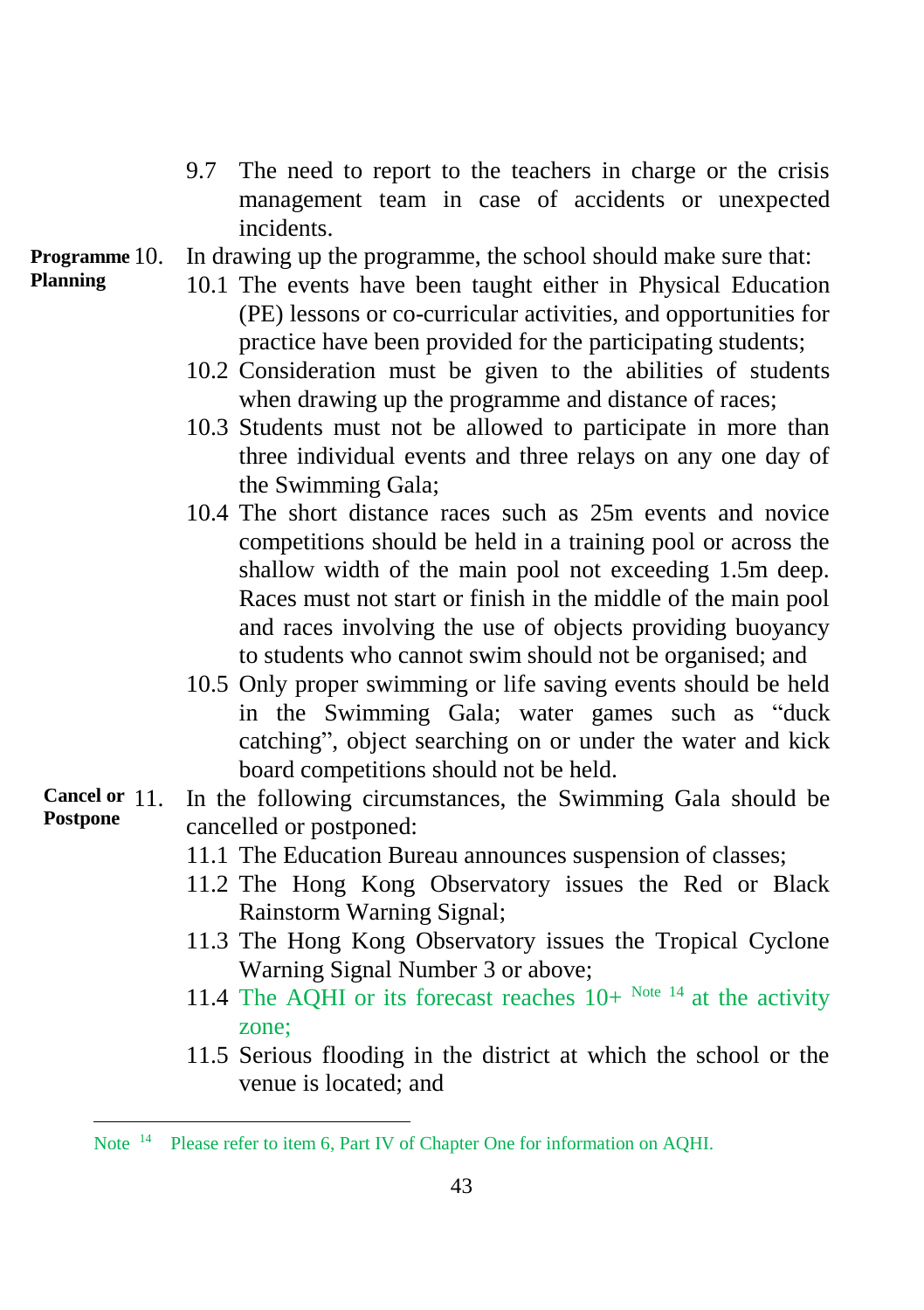- 11.6 The Hong Kong Observatory issues the Thunderstorm Warning Note 15; (not applicable to indoor swimming pools).
- **of the Gala**

l

- The teacher-in-charge should check with the officer-in-charge of the pool on the day of the Swimming Gala relevant points discussed and agreed as mentioned in paragraph 6.1 under General Measures of this chapter and check whether all have been properly arranged. **Conduct** 
	- 13. Helpers should wear uniforms or other signs while the participating students should wear caps for identification.
	- 14. All people entering the boundary of the pool must observe the relevant rules.
	- 15. During warm-up session, only the participating students are allowed to use the pool and good discipline should be maintained.
	- 16. During the time when a pool is hired for holding a Swimming Gala, the school should make sure that no student will use any pools and facilities that have not been hired.
	- 17. Students or other people not taking part in any events must not be allowed to enter the water except helpers, judges and students waiting for an event they have entered.
	- 18. Helpers must be assigned inspection duties to make sure that all participants taking part in any event should leave the pool on completion of each event.
	- 19. During lunch time, the school should ensure that no person is allowed to enter the water without permission.

Note<sup>15</sup> Please refer to Chapter One Note 8 for information and arrangements on Thunderstorm.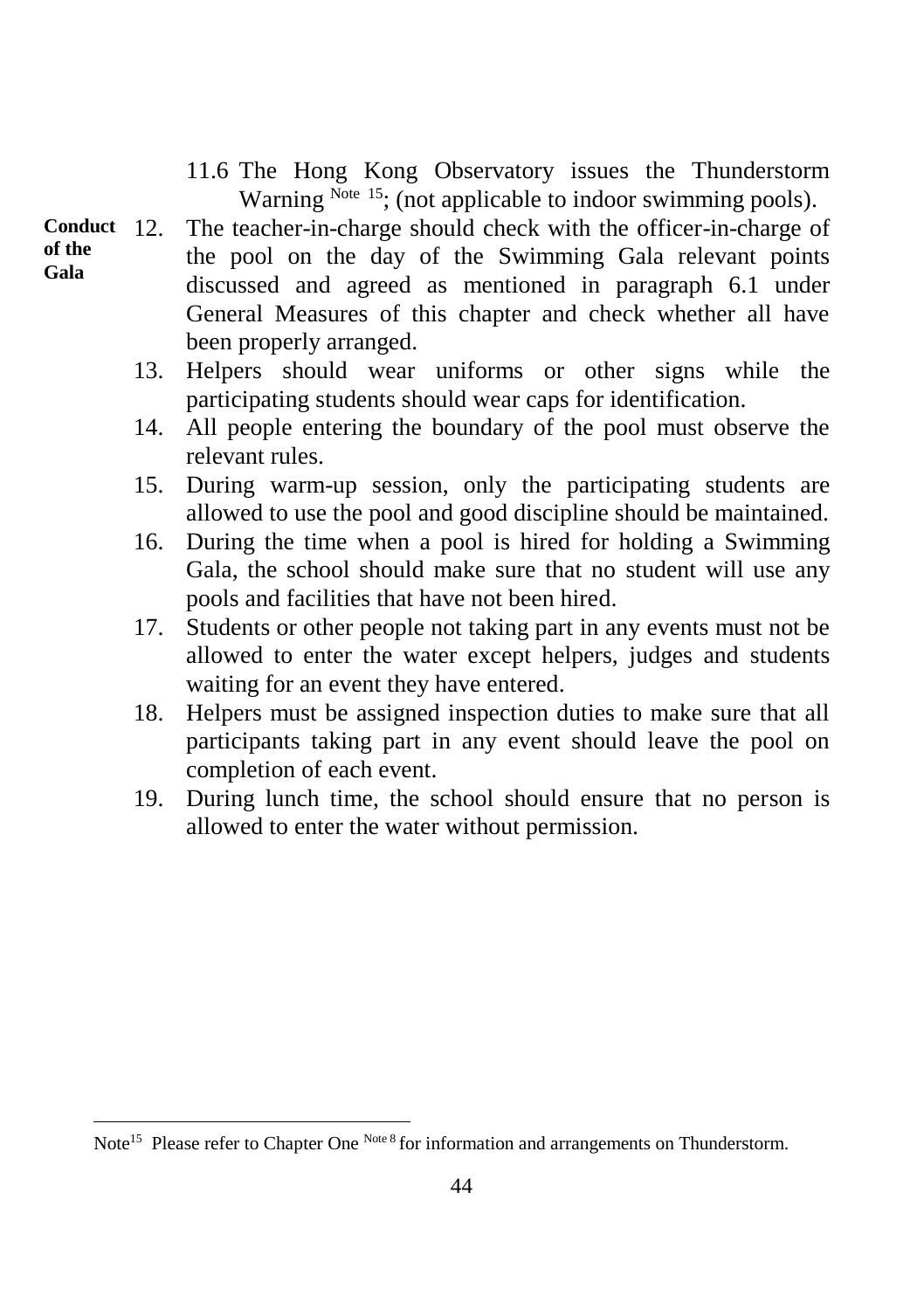## **Chapter THIRTEEN**

## **TUG-OF-WAR**

(You are advised to study Chapter One thoroughly before reading this chapter)

### **I. Teacher Qualifications**

The person in charge of or assisting in the organisation of tug-of-war must possess relevant qualifications and experience.

### **II. General Measures**

- 1. Students who are not in good health or suffer from cardiovascular diseases or habitual dislocation must not participate in this event.
- 2. Students who are under the age of 15 should not take part in this activity.
- 3. There should not be more than 8 persons on each side.
- 4. Participants should wear long-sleeved clothes, suitable shoes, knee pads, etc.
- 5. Rules should be set including time limit to prevent sustained pulling of both sides.
- 6. Before the activity, students are advised to warm up and perform stretching exercises specific to the activity.
- 7. During the activity, students of the same team have to rhythmically exert strength and breathe instead of holding breath for a long time.
- 8. During the activity, students must not release or shake the rope on purpose.
- 9. When the judge announces the end of the event, members on each side should let go the rope slowly.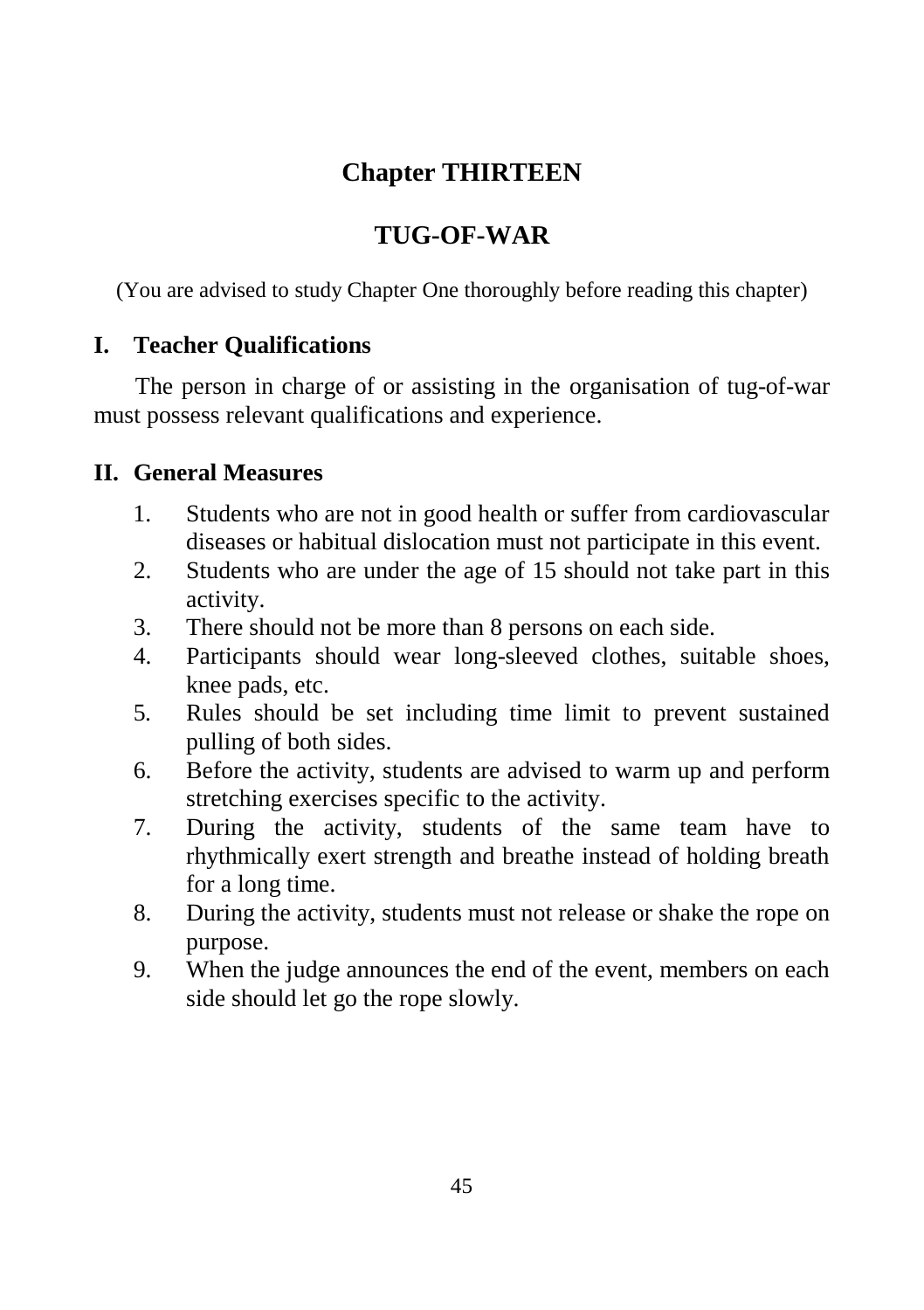### **III. Environment and Facilities**

- 1. It is not advisable to conduct this activity in humid weather and under relatively high temperatures.
- 2. This activity should be held in an area with adequate safe space and a buffer area for deceleration.
- 3. Rugged, extremely coarse or slippery surface is not suitable for conducting this activity.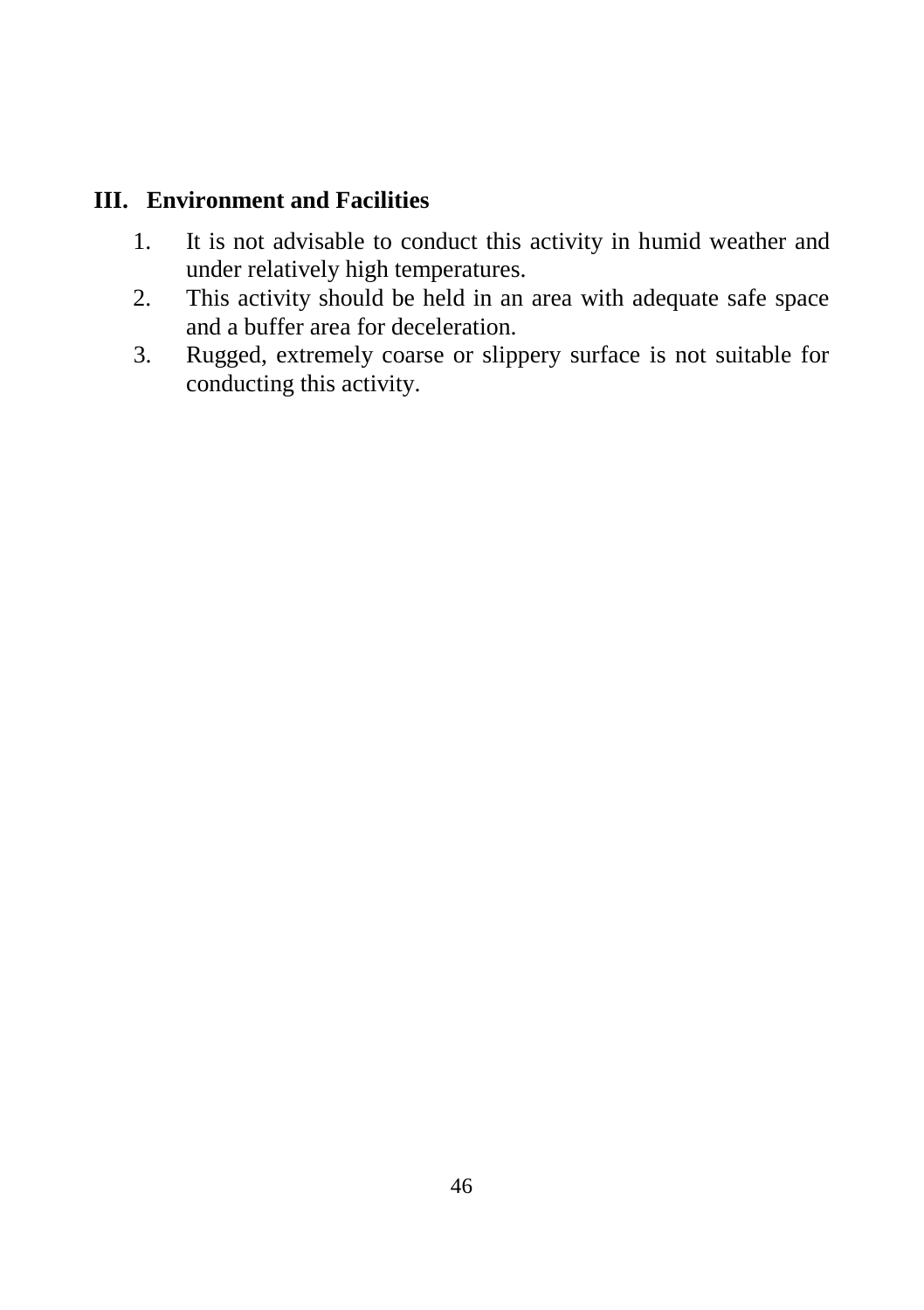# **Chapter FOURTEEN**

## **WUSHU/CHINESE MARTIAL ART**

(You are advised to study Chapter One thoroughly before reading this chapter.)

### **I. Teacher Qualifications**

- 1. Schools should appoint teachers or instructors who possess Wushu/Chinese Martial Arts training and experience, and a sound knowledge of safety measures to teach basic Chinese boxing routines (Taolu); and
- 2. Schools should only appoint teachers or instructors who possess "Level One Coach" certificate awarded by the relevant sports governing bodies, or equivalent to teach activities involving the use of equipment (such as cudgel, sword and equipment for dragon and lion dances).

### **II. Teaching Considerations**

- 1. No activities involve the uses of equipment should be taught during PE lessons.
- 2. Students should be taught martial arts ethics first. Fighting and acts of flaunting physical capabilities must be forbidden.
- 3. Beginners are not suitable to learn the ways of using equipment until they are familiar with boxing routines.
- 4. The body size, physical capabilities and diversity in skills levels of students should be taken into consideration when carrying out Wushu/Chinese Martial Arts activities to avoid injury.
- 5. Students should be taught the proper ways of using equipment. Damaged or insecure equipment must not be used.
- 6. The equipment for use should meet the standards of the relevant sports governing bodies and they must be suitable for the body size and physical capacities of students.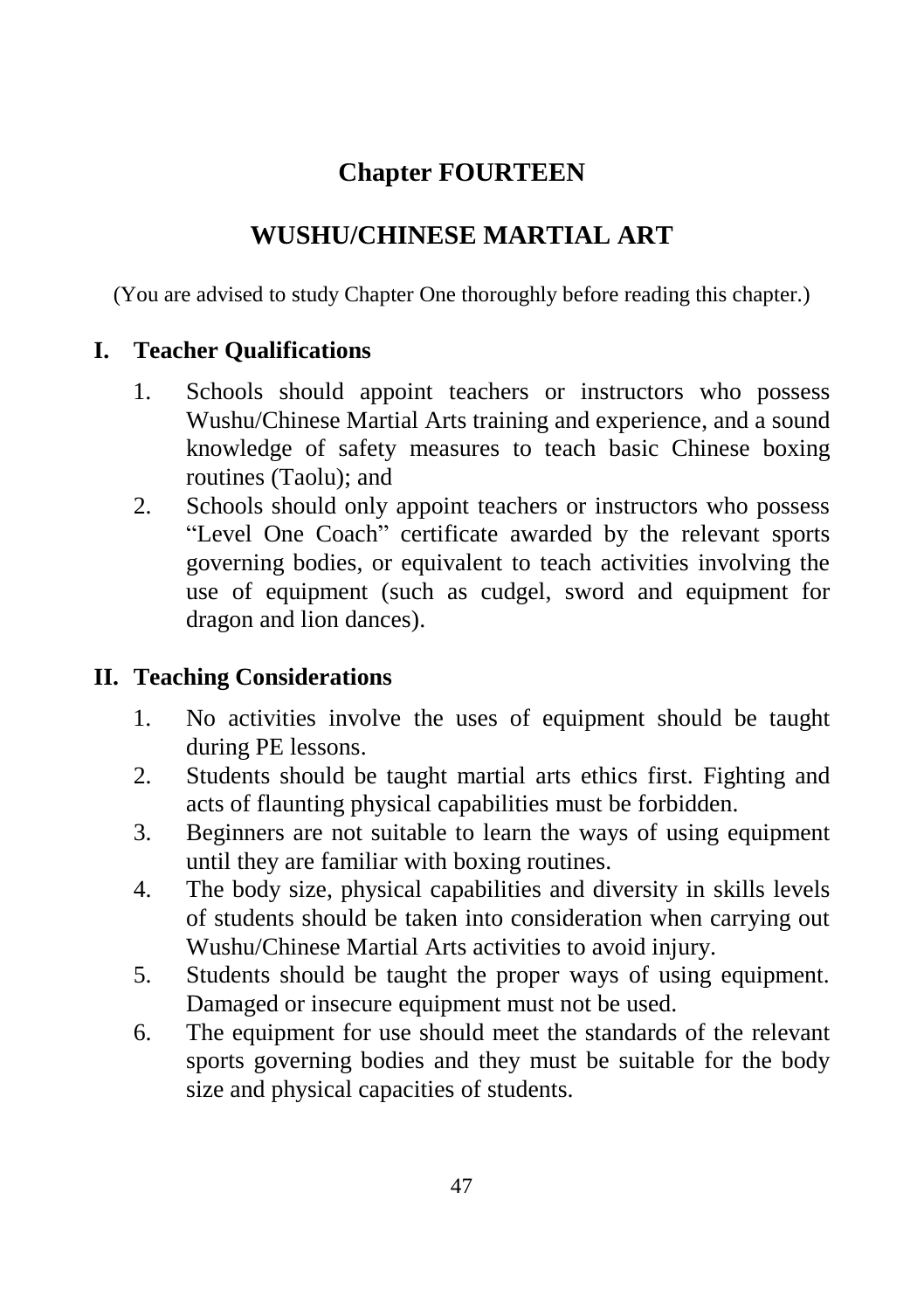### **III. Environment and Facilities**

- 1. Schools should conduct Wushu/Chinese Martial Art activities in a safe environment with adequate space.
- 2. All equipment must be properly stored and no students are permitted to use without the consent of responsible teachers or instructors.
- 3. Safety check must be regularly conducted for all kinds of equipment and facilities.
- 4. When teaching movements involving flights, suitable mats or safety pads should be used for landing.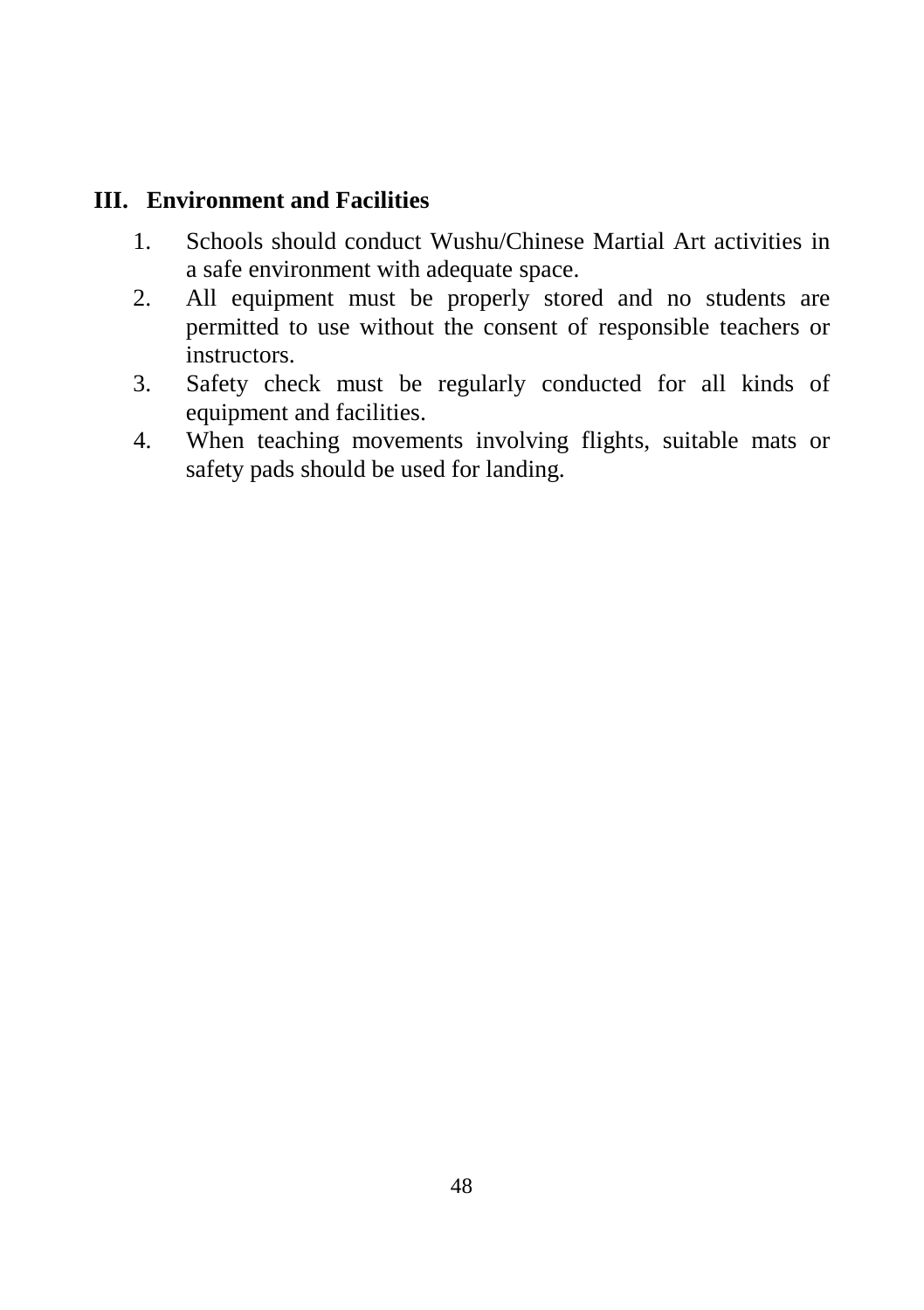# **Appendix I**

### **RECOMMENDED LIST OF FIRST AID ITEMS FOR SCHOOLS** Note 16

- 1. Sterilised normal saline or distilled water (for cleaning wounds)
- 2. Alcohol (for cleaning first aid equipment)
- 3. Disposable plastic gloves (to avoid direct contact with wounds or blood)
- 4. Surgical masks
- 5. Sterile dressings/dressing packs/gauze (individually packed)
- 6. Elastic tensor bandages ( of different widths )
- 7. Triangular bandages
- 8. Cotton sticks and cotton wool
- 9. Adhesive plasters (of different sizes)
- 10. Scissors
- 11. Forceps

l

- 12. Spray bottles or eye cups for washing eyes
- 13. Cold pack Note 17
- 14. Electronic thermometer
- 15. CPR face shield (disposable) or CPR pocket masks
- 16. Emergency helpline (such as contact phone number of the nearby ambulance station)

### **\*Additional items recommended:**

Automatic External Defibrillators (AED) (schools are encouraged to install an AED to provide extra protection to their students, staff, etc.)

**Note:** The person(s) in charge of the First Aid boxes should ensure that

• The first aid box content list is included;

Note <sup>16</sup> To note the purchase or expiry dates of various first aid items and to make supplements or replacements.

Note <sup>17</sup> Some cold packs must be stored in the freezer of a refrigerator; for safety guidelines on the use of cold packs, please visit the Health Department website: [http://www.mdco.gov.hk/english/emp/emp\\_gp/emp\\_gp\\_hcgp.html](http://www.mdco.gov.hk/english/emp/emp_gp/emp_gp_hcgp.html)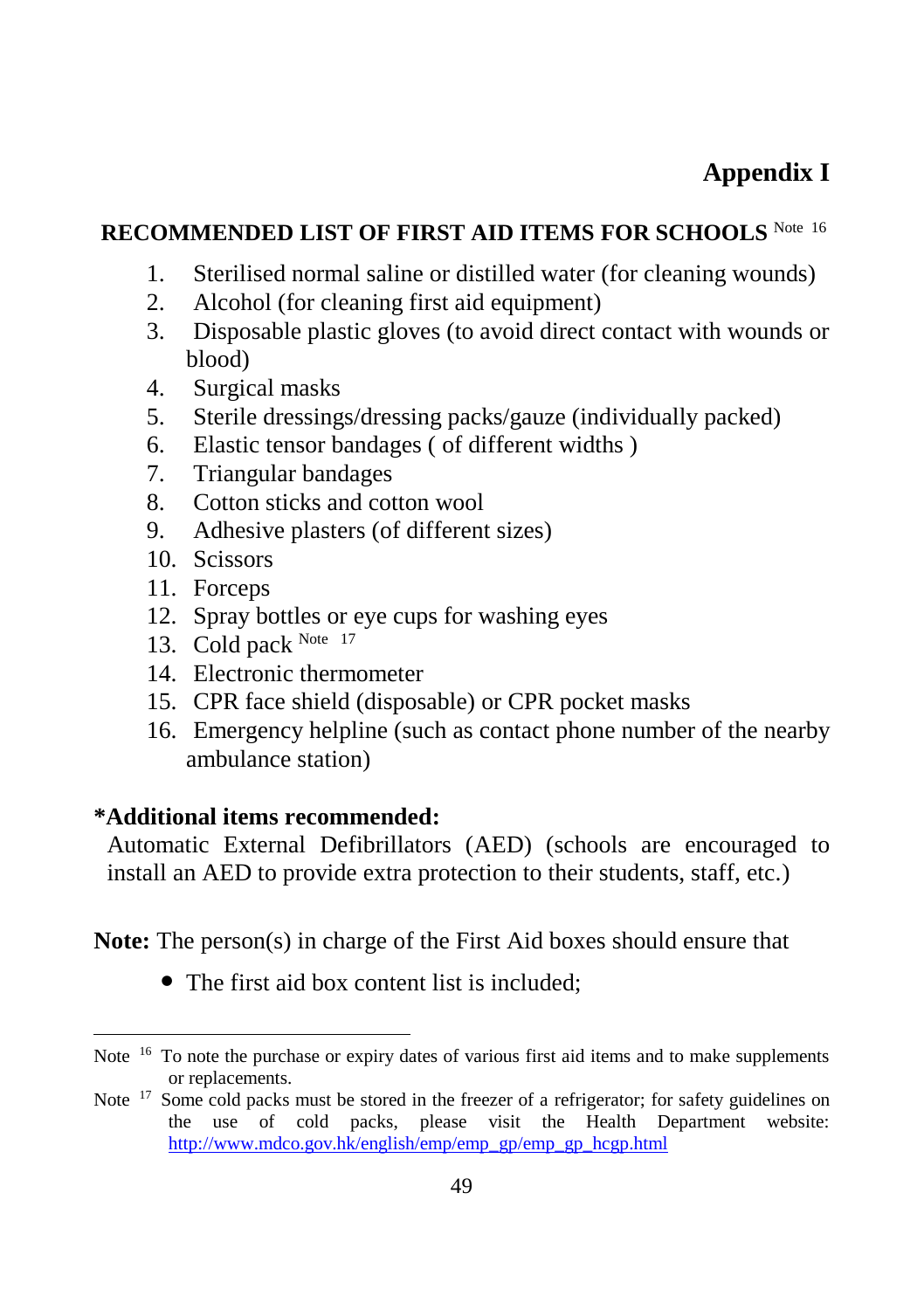- All medicines are labeled properly;
- The contents are checked regularly to see if any refill is needed; and
- The expiry dates of medicine are checked so that replacements can be made accordingly.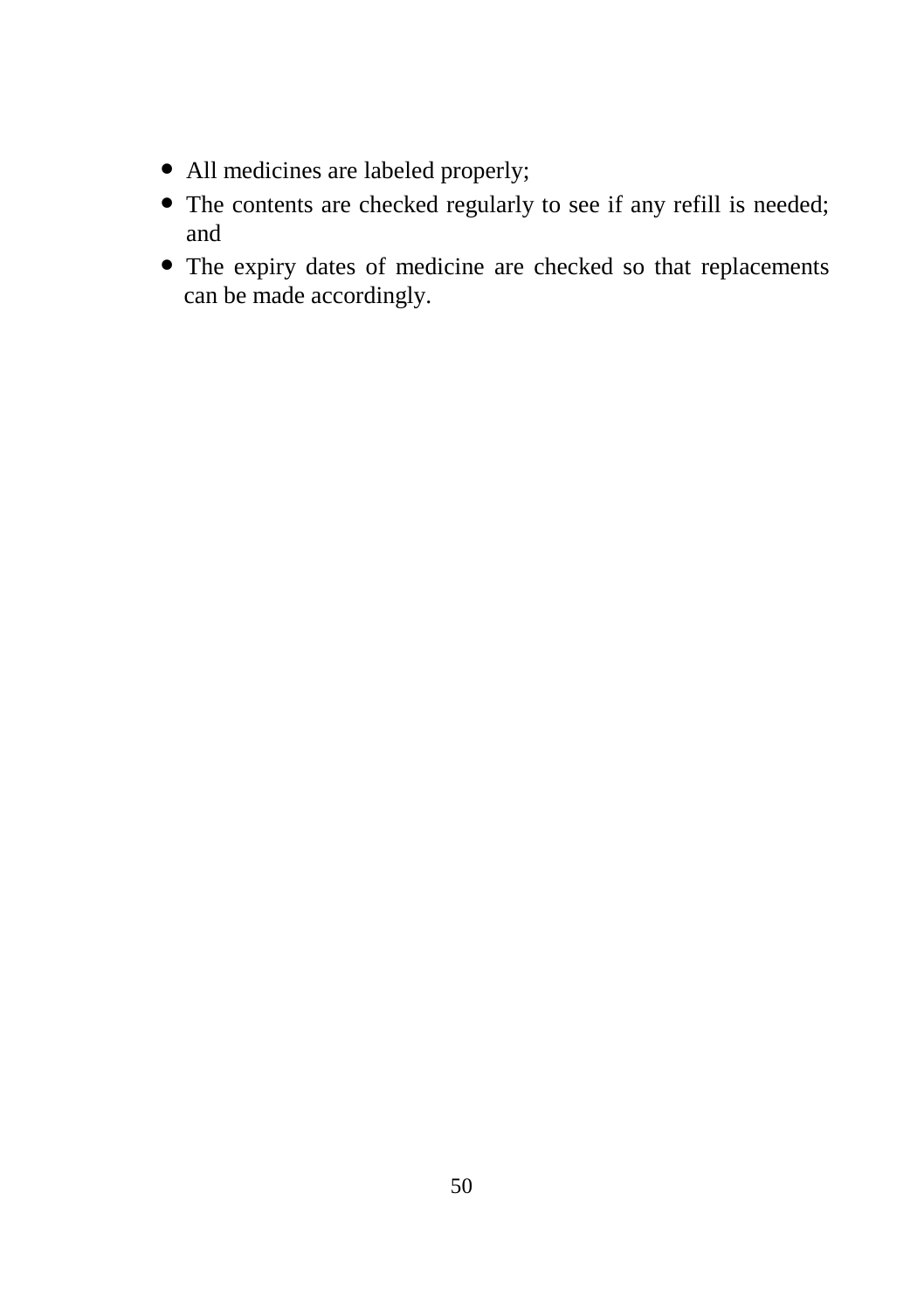## **Appendix II**

## **Measures to Avoid Excessive Sun Exposure I. Teaching Considerations:**

If the sunlight is intense, teachers/instructors conducting outdoor activities should recommend participants to take the following measures to avoid excessive sun exposure:

- 1. wear protective clothing, such as long-sleeved shirts, pants, a widebrimmed hat and should wear sunglasses with Ultraviolet (UV)protection;
- 2. generously apply a sunscreen lotion to all exposed skin using a Sun Protection Factor (SPF) 15 or above and PA++ or above for a broadspectrum protection from both UVA and UVB;
- 3. apply enough quantity of sunscreen lotion about 30 minutes before sun exposure for adequate protection;
- 4. re-apply the sunscreen lotion every 2 hours when staying outdoor for a long time, or after one has got wet or sweated. However, sunscreen lotion should never be used to prolong the duration of excessive sun exposure (because even undertaking indoor tanning is not suggested); and
- 5. seek shade when appropriate and avoid prolonged outdoor activities between 11am to 3 pm when the UV rays are most damaging.

### **II. Relevant Websites**

- 1. The Hong Kong Anti-Cancer Society, Skin Cancer, [https://www.hkacs.org.hk/en/knowcancer\\_detail.php?id=9](https://www.hkacs.org.hk/en/knowcancer_detail.php?id=9)
- 2. Department of Health, UV Radiation and Human Health, [http://www.cheu.gov.hk/eng/info/accident\\_08.htm](http://www.cheu.gov.hk/eng/info/accident_08.htm)
- 3. Hong Kong Observatory, UV Information and Index, <http://www.hko.gov.hk/wxinfo/uvindex/english/euvindex.htm>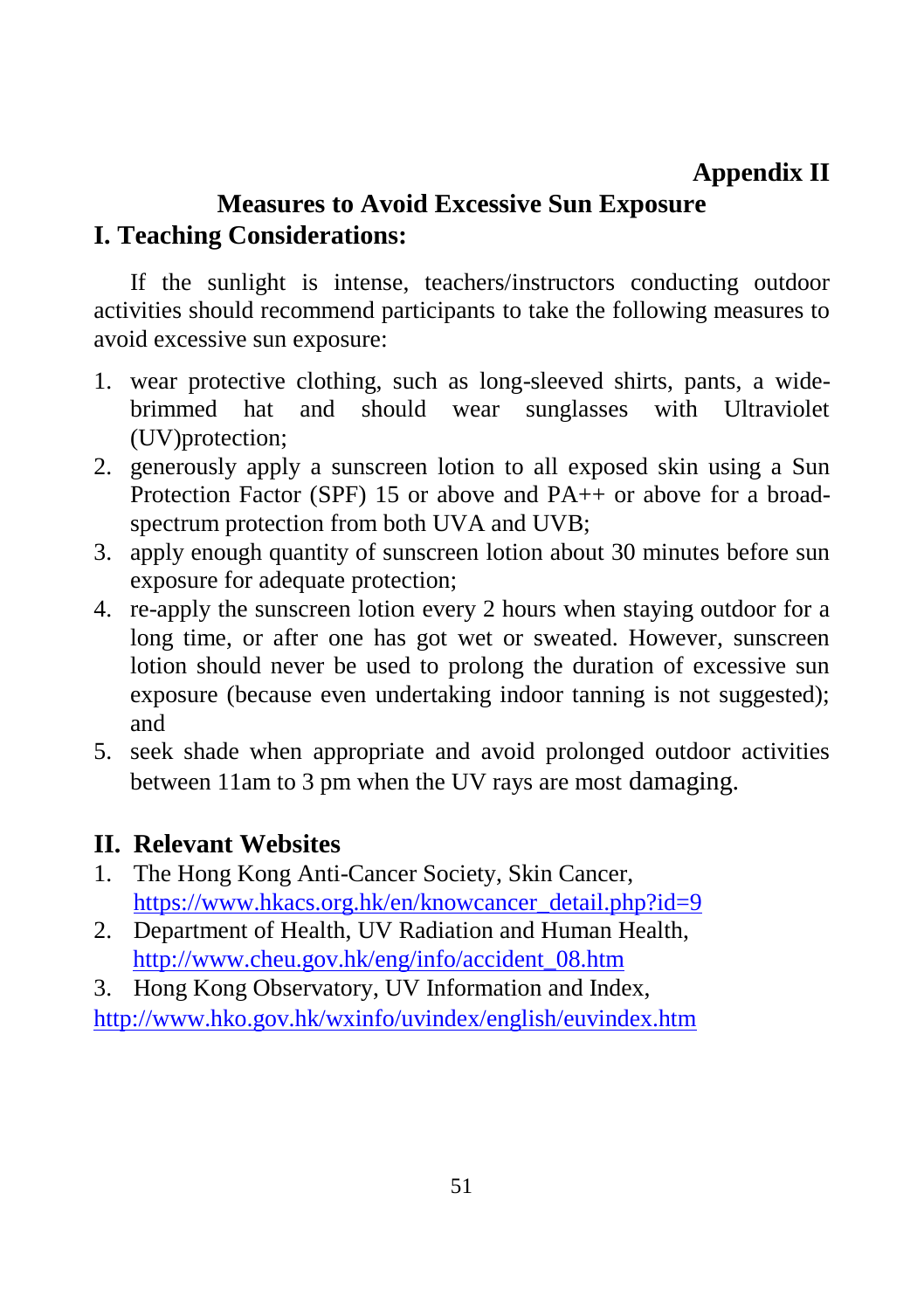## **Appendix III**

### **Notes on Exercising in Hot and Humid Conditions**

Vigorous or prolonged physical activities in hot and humid conditions may cause heat cramp, heat exhaustion, heat stroke or even death. Therefore teachers should note the following:

- 1. Encourage students to drink cool plain water before or during the activity to make up for fluid loss.
- 2. Pay attention to the temperature and the humidity to make necessary adjustment for exercise.
- 3. Training should be arranged progressively so that students may adapt to it easily.
- 4. When students are engaged in vigorous physical activities, teachers should be aware of the symptoms of heat related illnesses and take suitable measures such as arranging the students to rest in the shade and cool place, giving him/her necessary drinking fluid, seeking medical help, etc. Students should be reminded to report to the teacher immediately when feeling unwell.
- 5. Students should wear light clothing made of porous material.
- 6. Suitable rest periods should be arranged at regular intervals for prolonged strenuous training.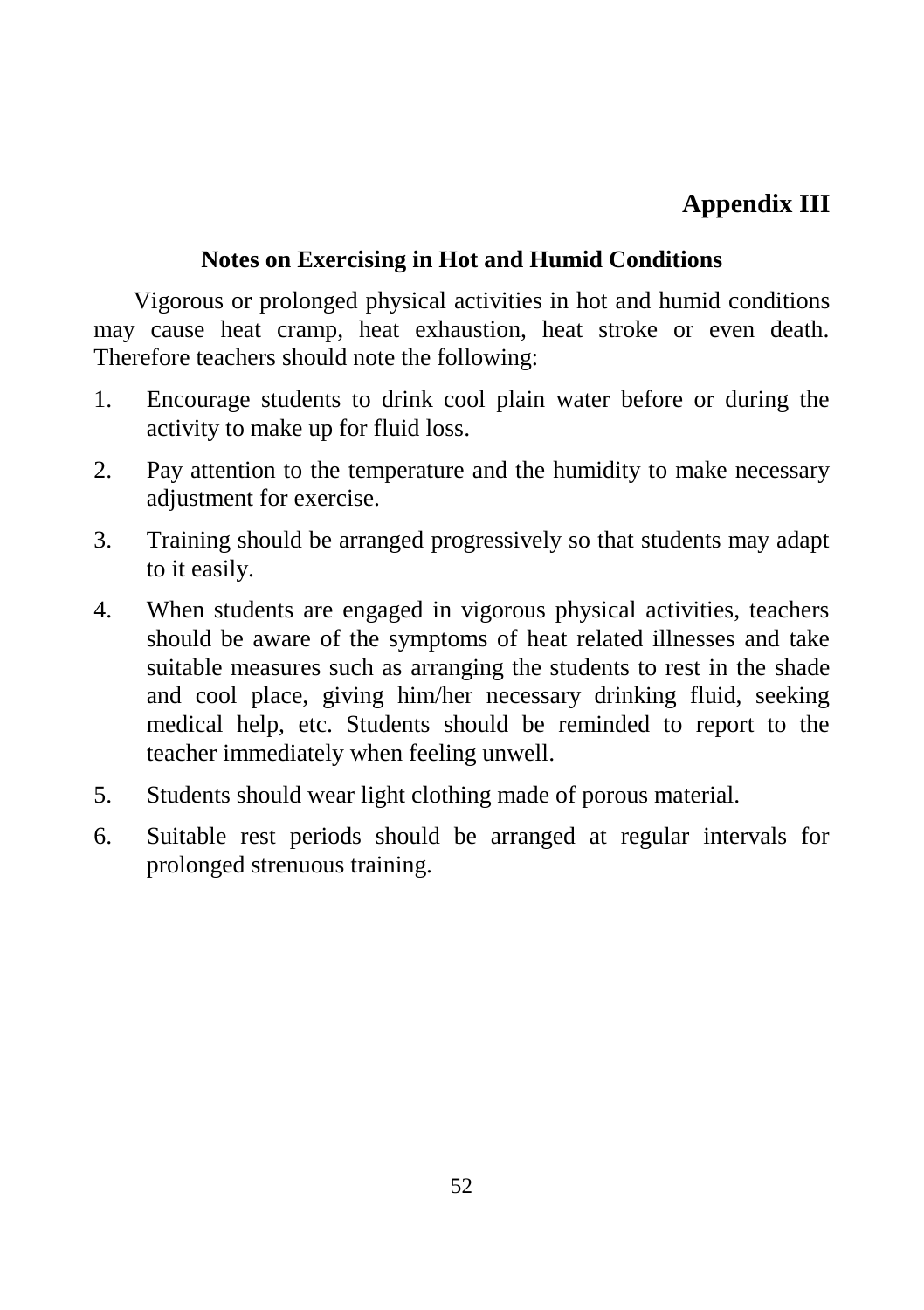### **Appendix IV Reminder for Physical Education Lessons and Related Physical Activities Under the Influence of Cold Weather/Intense Cold Surge**

To ensure students' health, school should formulate contingency measures under different weather conditions and duly inform the relevant parties. When the warnings of cold weather/intense cold surge are forecasted or issued, schools should make reference to the following reminders:

- 1. Physical Education (PE) lessons and co-curricular activities
	- a. Schools should take note of the weather forecast and the update weather information before conducting PE lessons or co-curricular activities. Schools should decide whether the physical activities could be held as scheduled, to be revised, postponed or cancelled according to the on-site weather conditions and the environment.
	- b. Schools should allow students to have exercise with sufficient warm-up activities to facilitate blood circulation and heat production. Schools may also consider to let students stay indoor for physical activities and avoid prolonged outdoor exposure.
	- c. Schools may flexibly allow students to wear warm clothing when taking part in physical activities for maintaining body heat.
	- d. Schools should pay attention to the health conditions of students, in particular to those with chronic illnesses, cardiovascular and respiratory illness. Schools should remind students to report immediately when not feeling well and make appropriate arrangement accordingly.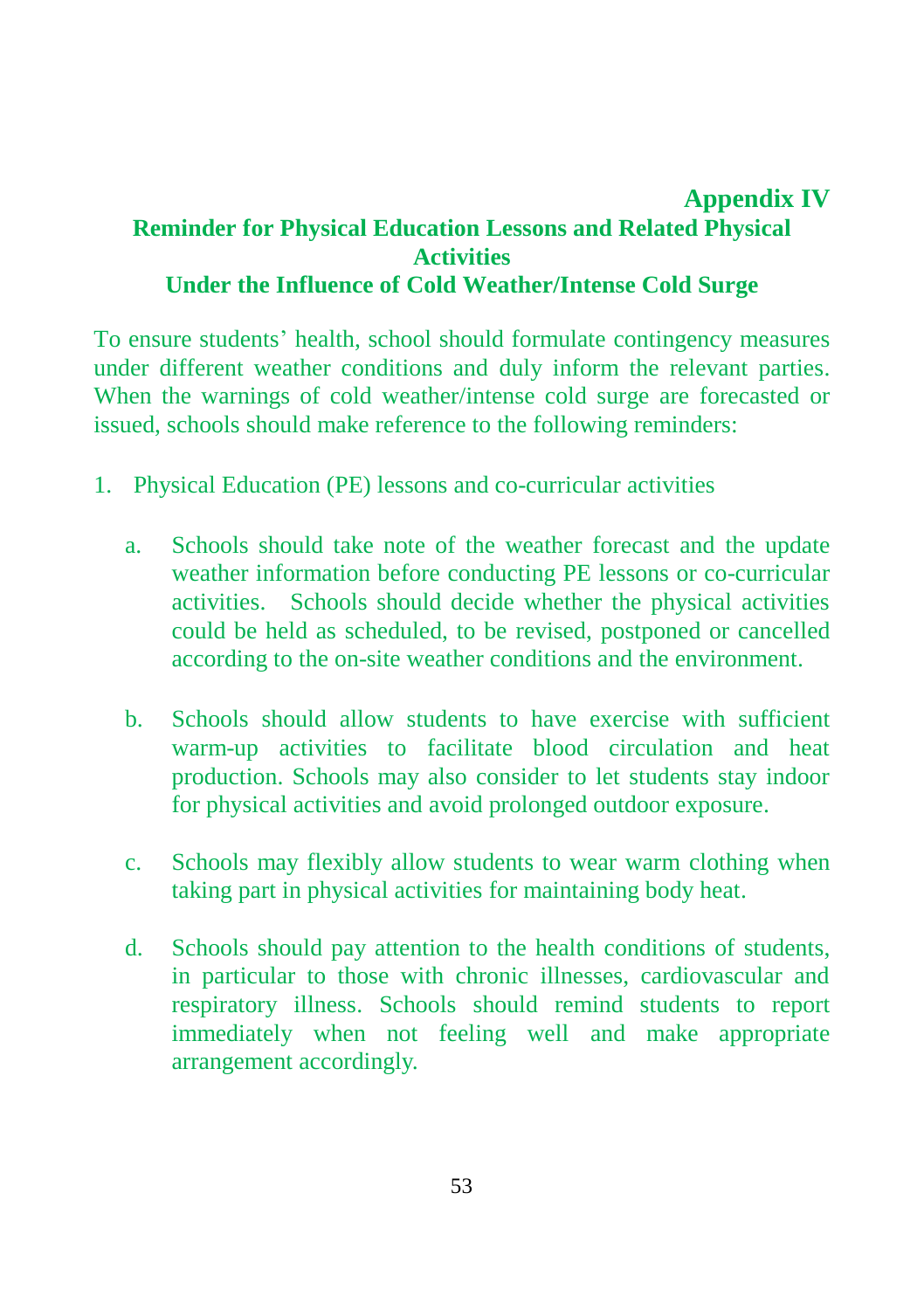### 2. Sports competitions / Outdoor Education Camp

Schools should take note of relevant guidelines, including "Guidelines on Outdoor Activities" and the arrangement against different weather conditions formulated by the organisers/camps, so as to make appropriate contingency measures. Under special weather conditions, schools should inquire the organisers/camps for the updated information and duly inform the relevant parties (e.g. parents and students) for the arrangement.

#### 3. Relevant websites:

| "Guidelines on Outdoor Activities"         |      |         |       | http://www.edb.gov.hk/en/sch-admin/admin/   |  |  |
|--------------------------------------------|------|---------|-------|---------------------------------------------|--|--|
|                                            |      |         |       | about-activities/sch-activities-guidelines/ |  |  |
| <b>Hong Kong Schools Sports Federation</b> |      |         |       | http://www.hkssf.org.hk/                    |  |  |
| Hong                                       | Kong | Schools | Dance | http://www.hksda.org.hk/                    |  |  |
| Association                                |      |         |       |                                             |  |  |
|                                            |      |         |       |                                             |  |  |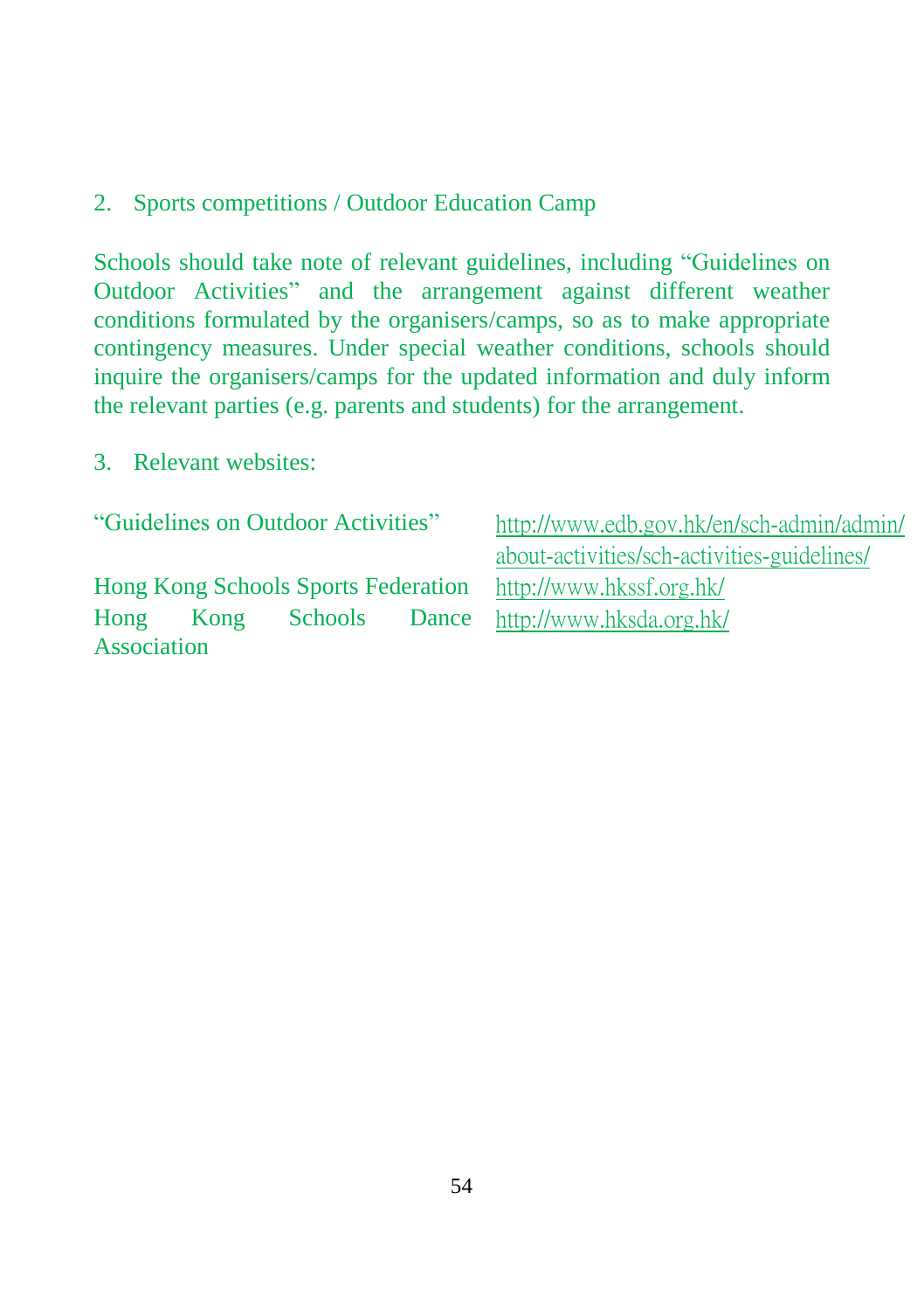### **Prevention of the Spread of Influenza or Communicable Diseases in Schools: Points to Note**

### **I. Teaching Considerations**

- 1. When conducting Physical Education (PE) lessons or cocurricular activities, appropriate precautionary measures should be taken so that students can have suitable physical exercise to enhance their body immunity.
- 2. Students should be reminded to be aware of personal health and body condition. When they feel sick or unwell, they should seek medical advice immediately and should not participate in PE lessons or co-curricular activities.
- 3. Students are reminded to observe personal hygiene, especially when taking part in PE activities with body contact, short length face-to-face activities or sharing of sports equipment.
- 4. Students do not need to wear a face mask in open area or a well ventilated indoor environment.
- 5. Students could be reminded to bring a clean marked storage bag for placing the mask taken off.
- 6. Teachers should observe and pay constant attention to the mental and physical conditions of students, especially those with cardiac, vascular or respiratory diseases.
- 7. Students should be reminded to observe personal hygiene. After PE lessons, they must clean their contaminated skin thoroughly, including washing their hands properly. Adequate time should therefore be allowed for students to clean themselves. They are advised not to share personal items such as towels, etc.

### **II. Environment and Facilities**

- 1. Indoor teaching and activity venues must be kept clean and well ventilated at all times.
- 2. Sports equipment, sports venues and changing rooms should be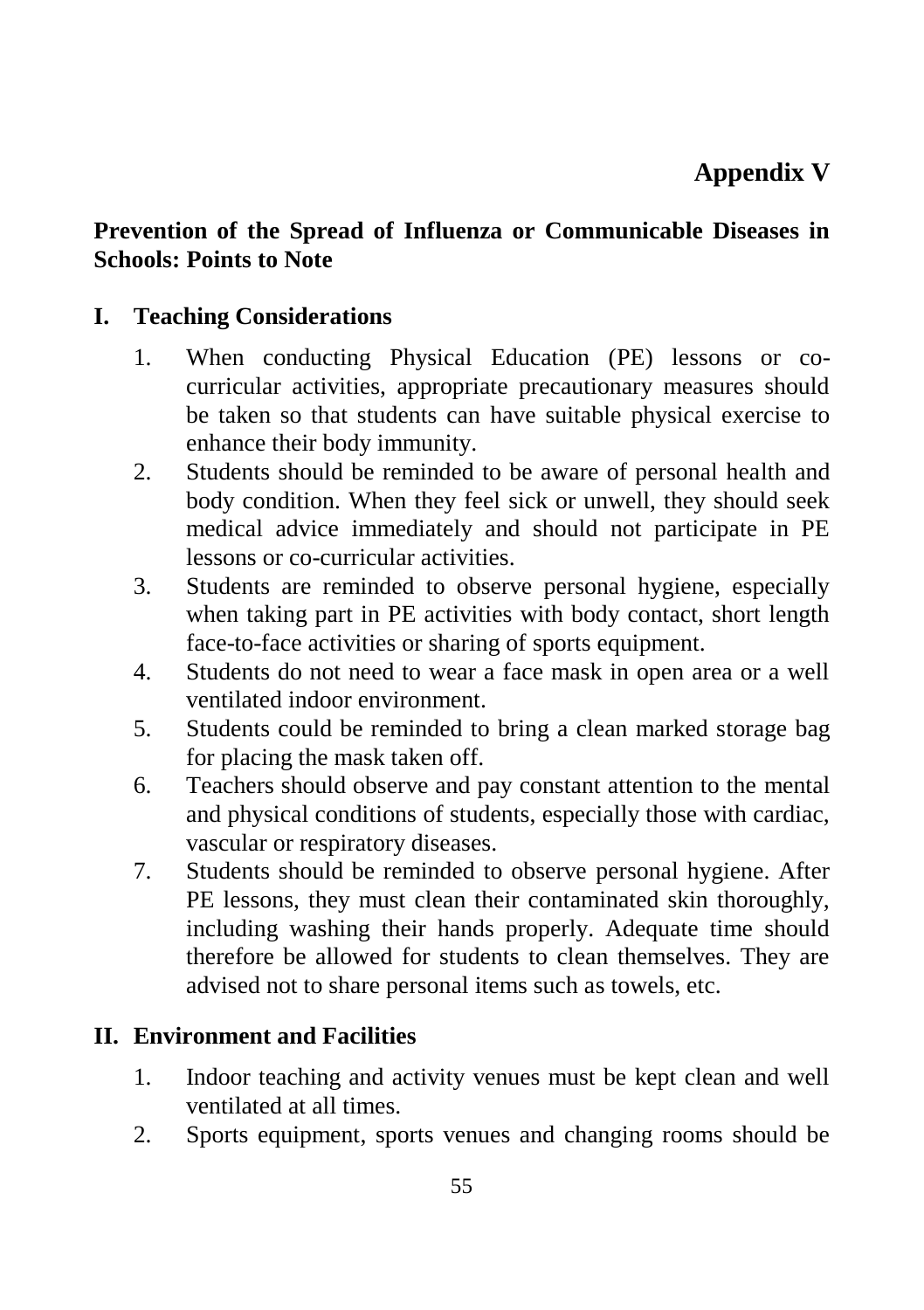regularly disinfected.

- 3. Students must bring their own drinking water or containers to get water from the drinking fountains. They should not share the water containers with other people or drink directly from the drinking fountains.
- 4. Liquid soap and paper towels should be available in the changing rooms and the changing rooms should be kept well ventilated.
- 5. To avoid overcrowding of students in changing rooms which are not spacious or well ventilated, students should be allowed to wear sports uniform for school days when there are PE lessons; alternatively, changing clothes before and after the PE lesson can be done in groups.

## **III. Relevant Websites**

- 1. For the latest information on various pandemic influenza and communicable diseases, please visit the Centre for Health Protection website: [www.chp.gov.hk/.](http://www.chp.gov.hk/)
- 2. For the latest information on the water quality of public swimming pools, please visit the Leisure and Cultural Services Department website: [http://www.lcsd.gov.hk/en/beach/atten](http://www.lcsd.gov.hk/en/beach/atten-general/swim-watqal.html)[general/swim-watqal.html](http://www.lcsd.gov.hk/en/beach/atten-general/swim-watqal.html) .
- 3. For the latest information on the guidelines and prevention of influenza (including human swine influenza/avian flu) and other communicable diseases (including SARS) in schools, please visit the Education Bureau website:

[http://www.edb.gov.hk/en/sch-admin/admin/about-sch/diseases](http://www.edb.gov.hk/en/sch-admin/admin/about-sch/diseases-prevention/)[prevention/](http://www.edb.gov.hk/en/sch-admin/admin/about-sch/diseases-prevention/)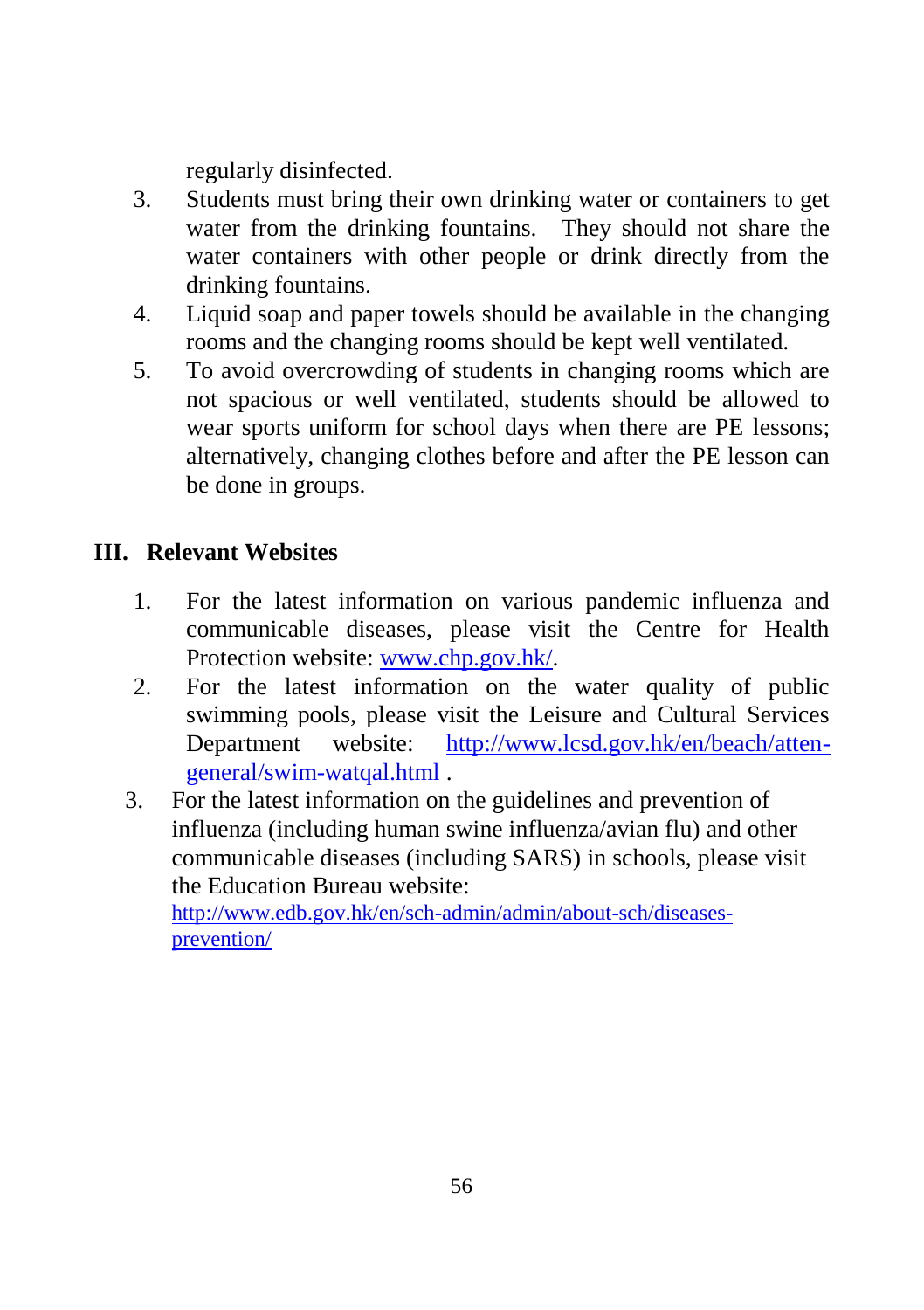## **SAMPLE**

## **Appendix VI**

#### **REPORT FORM ON ACCIDENT DURING PHYSICAL EDUCATION LESSONS / PHYSICAL ACTIVITIES**

| 1. Date of accident:                                                                                                                            | Time: | Place: |
|-------------------------------------------------------------------------------------------------------------------------------------------------|-------|--------|
| Injured student(s)<br>2.<br>(i) Name: $\frac{\text{Sex:}}{\text{Sex:}}$ $\frac{\text{Age:}}{\text{Age:}}$ $\frac{\text{Class:}}{\text{Class:}}$ |       |        |
| Activity engaged in at the time of the accident<br>3.                                                                                           |       |        |
| Location and activity of the person-in-charge at the time of the accident<br>4.                                                                 |       |        |
| 5 <sub>1</sub><br>Description of the accident                                                                                                   |       |        |
| Description of injuries<br>6.                                                                                                                   |       |        |
| Way of handling the accident (including administering first aid)<br>7.                                                                          |       |        |
|                                                                                                                                                 |       |        |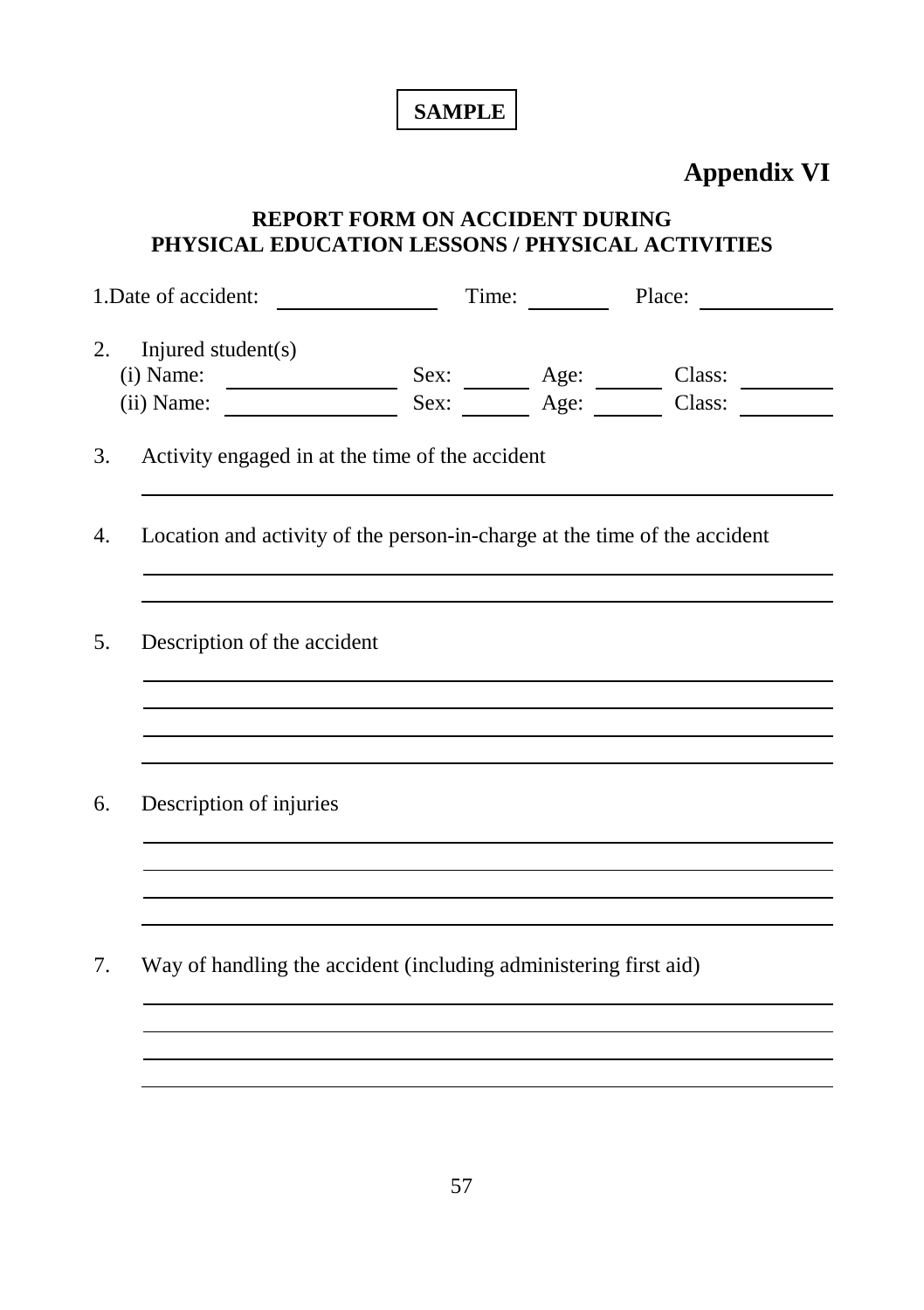| Agencies called for help (please put a " $\checkmark$ " in the appropriate box)<br>8. |                                   |                                              |               |                              |               |                  |                 |  |
|---------------------------------------------------------------------------------------|-----------------------------------|----------------------------------------------|---------------|------------------------------|---------------|------------------|-----------------|--|
|                                                                                       |                                   |                                              |               | Time notified<br>and by whom |               |                  | Time<br>arrived |  |
|                                                                                       | Ambulance:                        |                                              | □             |                              |               |                  |                 |  |
|                                                                                       | Police:                           |                                              | LΙ            |                              |               |                  |                 |  |
|                                                                                       | Others:                           | (please specify)                             | П             |                              |               |                  |                 |  |
|                                                                                       |                                   | Action taken by the above people on arrival: |               |                              |               |                  |                 |  |
| 9.                                                                                    | Time of<br>first<br>notification: | Parents/Guardians notified<br>Name:          | notification: | Time of<br>successful        | Relationship: | Time<br>arrived: |                 |  |
|                                                                                       |                                   | Action taken by parent/guardian              |               |                              |               |                  |                 |  |
|                                                                                       | 10. Follow up action              |                                              |               |                              |               |                  |                 |  |
| 11.                                                                                   | Remarks:                          |                                              |               |                              |               |                  |                 |  |
| 12.                                                                                   | Report made by<br>(i)             |                                              |               |                              |               |                  |                 |  |
|                                                                                       |                                   | (Name in Block Letters)                      |               |                              | (Post)        |                  | (Signature)     |  |
|                                                                                       | (ii)                              | (Name in Block Letters)                      |               |                              | (Post)        |                  | (Signature)     |  |
|                                                                                       |                                   |                                              |               | Reported on:                 |               |                  |                 |  |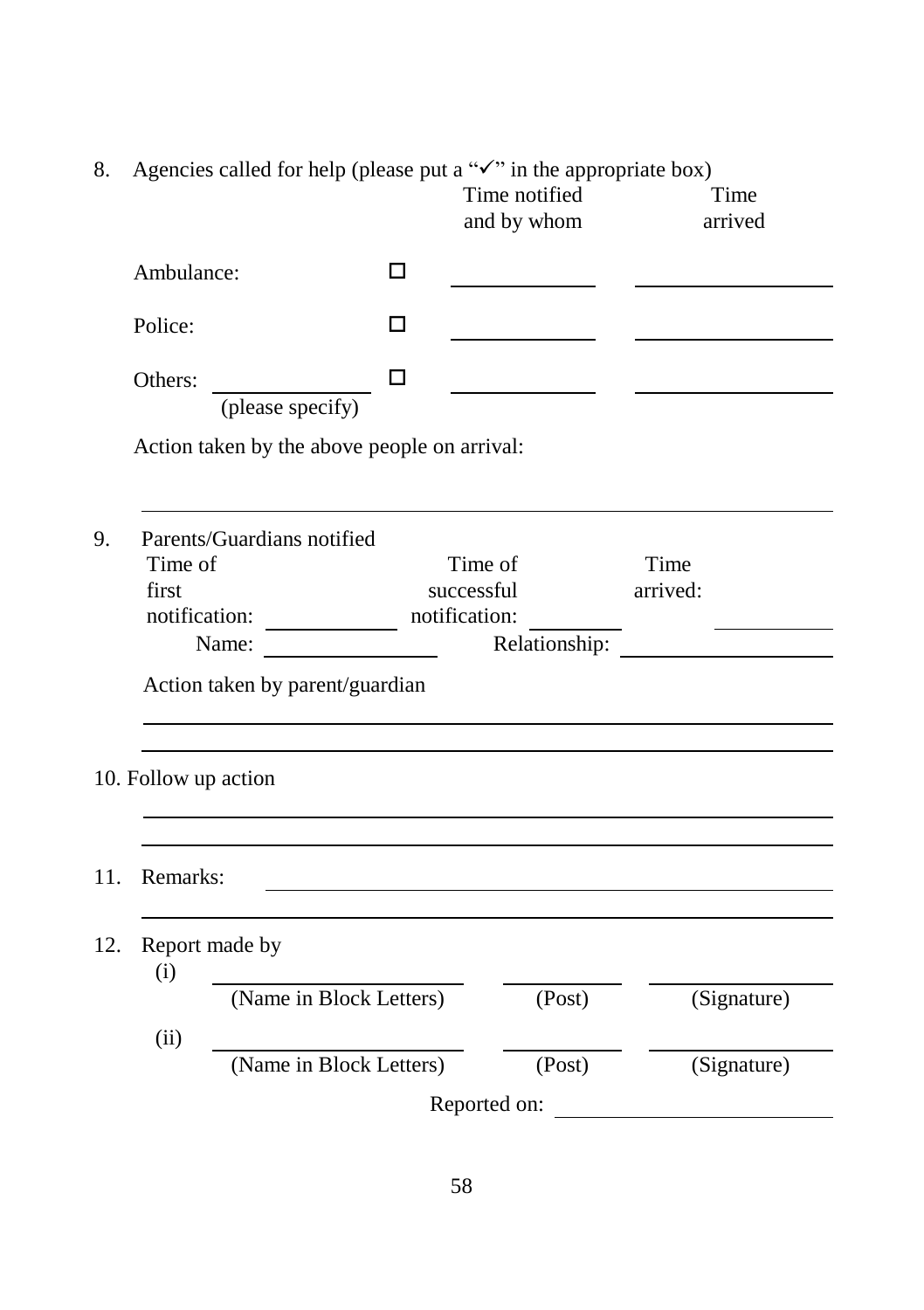### **SAMPLE**

**Appendix VII**

Date ·

#### **PARENTAL CONSENT ON PARTICIPATION IN PHYSICAL EDUCATION LESSONS**

Dear Parent/Guardian,

Physical Education (PE) is an integral part of the school curriculum. Every student must participate in PE lessons. However, if your child has any illness, you should seek medical advice on whether your child is suitable to participate in PE lessons. If your child needs to be temporarily or perpetually exempted from PE lessons, a medical certificate from a registered doctor must be produced.

Please return the following reply slip before \_\_\_\_\_\_\_\_\_\_\_\_\_\_\_\_\_\_ (Date) for record keeping. If there are any changes in your child's health conditions, please notify the school immediately.

Yours sincerely,

 $($  ) Principal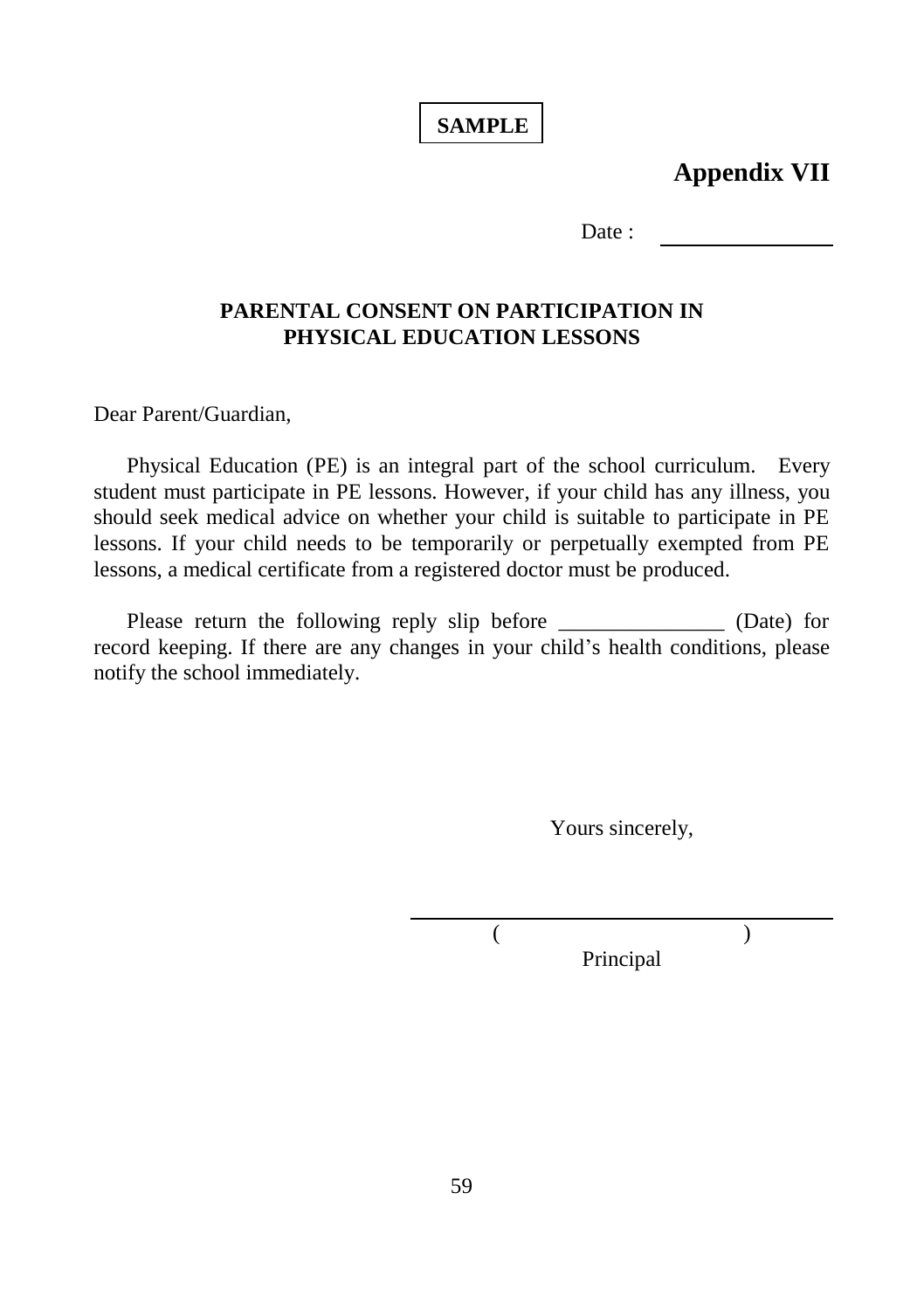Date:

#### **REPLY SLIP ON "PHYSICAL EDUCATION (PE) LESSONS"**

Dear Principal,

I have carefully read your letter dated \_\_\_\_\_\_\_\_\_\_\_\_\_\_\_\_\_, please make the following arrangement for my son/daughter:

Name of student: Sex: Class:

(Please put a " $\checkmark$ " in the appropriate box)

 $\Box$  My child is suitable for participating in PE lessons.

- $\Box$  My child is not suitable for participating in PE lessons. Relevant medical certificate is attached.
- $\Box$  Please exempt my child from participating in PE lessons from to . Relevant medical certificate is attached.
- $\Box$  My child is only suitable for participating in the types of activities recommended by his/her doctor. Relevant medical recommendation is attached.

(Signature of Parent/Guardian)

(Name of Parent/Guardian)

(Emergency Telephone Number)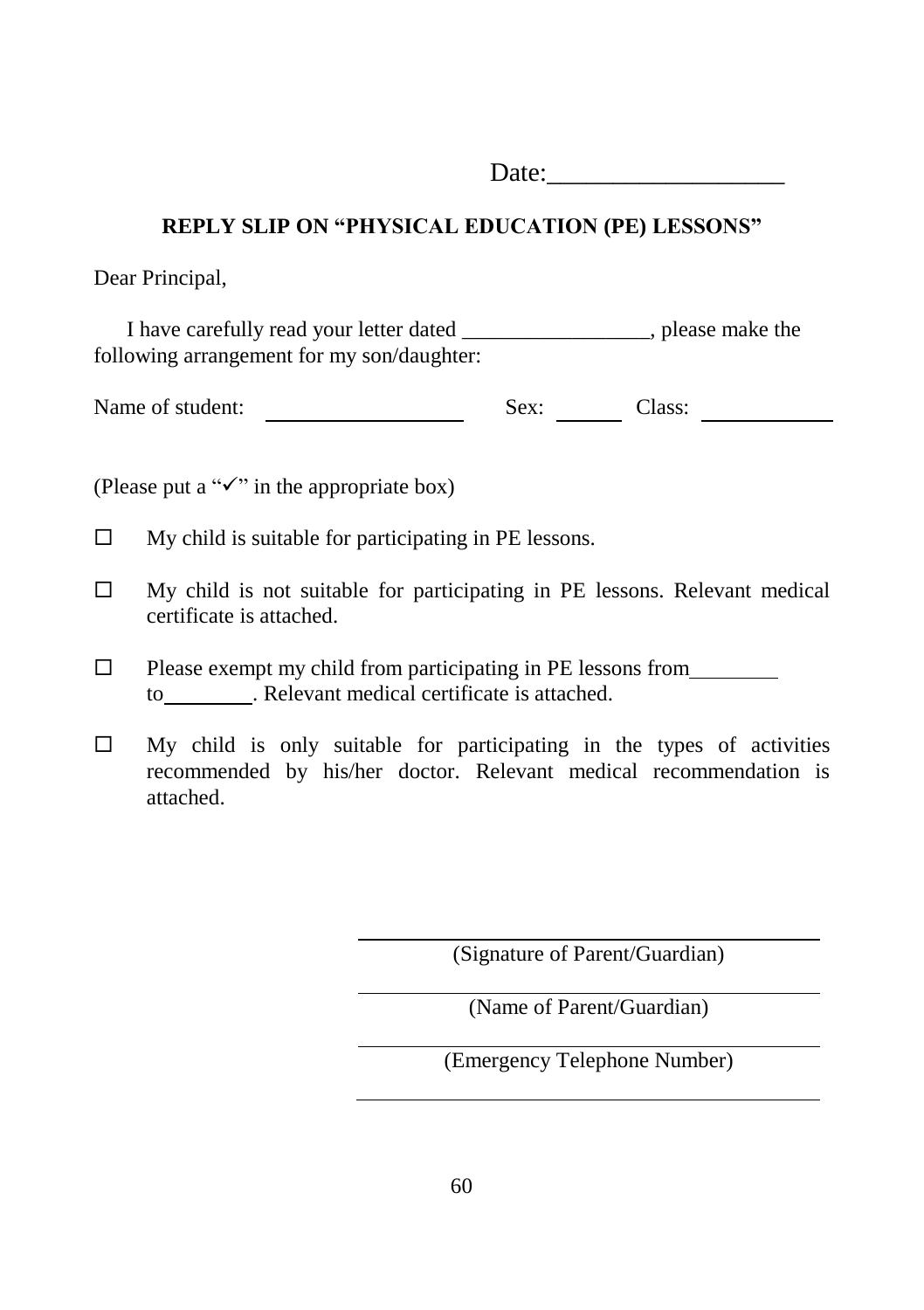### **SAMPLE**

## **Appendix VIII PARENTAL CONSENT ON PARTICIPATION IN CO-CURRICULAR ACTIVITIES**

| Dear Parent/Guardian, |                         |                                                                       |       |                                                                                                                                                                                                                |          |
|-----------------------|-------------------------|-----------------------------------------------------------------------|-------|----------------------------------------------------------------------------------------------------------------------------------------------------------------------------------------------------------------|----------|
|                       |                         | (Name of Activity)                                                    |       |                                                                                                                                                                                                                |          |
|                       | at $\frac{1}{2}$ am/pm. |                                                                       |       | The school is holding the above-named<br>every_________________(Day) from ______________(Date) to _______(Date)                                                                                                | activity |
|                       |                         | selected to participate in/has voluntarily enrolled for the activity. |       |                                                                                                                                                                                                                |          |
| record and action.    |                         |                                                                       |       | Please return the following reply slip by ________________(Date) for                                                                                                                                           |          |
|                       |                         |                                                                       |       | Yours sincerely,                                                                                                                                                                                               |          |
|                       |                         |                                                                       |       | Principal<br>Remarks: Activity details and a reply slip are attached. Please read them carefully.                                                                                                              |          |
|                       |                         |                                                                       | Date: |                                                                                                                                                                                                                |          |
|                       |                         | <b>REPLY SLIP</b>                                                     |       |                                                                                                                                                                                                                |          |
|                       |                         | (Name of Activity)                                                    |       |                                                                                                                                                                                                                |          |
| Dear Principal,       |                         |                                                                       |       | I have carefully read your letter dated _______________ and the<br>activity details attached. I *agree/do not agree my child ______<br>(Name) of _________ (Class) to participate in the above-named activity. |          |
|                       |                         |                                                                       |       | (Signature of Parent/Guardian)                                                                                                                                                                                 |          |
|                       |                         |                                                                       |       | (Name of Parent/Guardian)                                                                                                                                                                                      |          |
|                       |                         |                                                                       |       | (Emergency Telephone Number)                                                                                                                                                                                   |          |

\* Please delete whichever is inappropriate.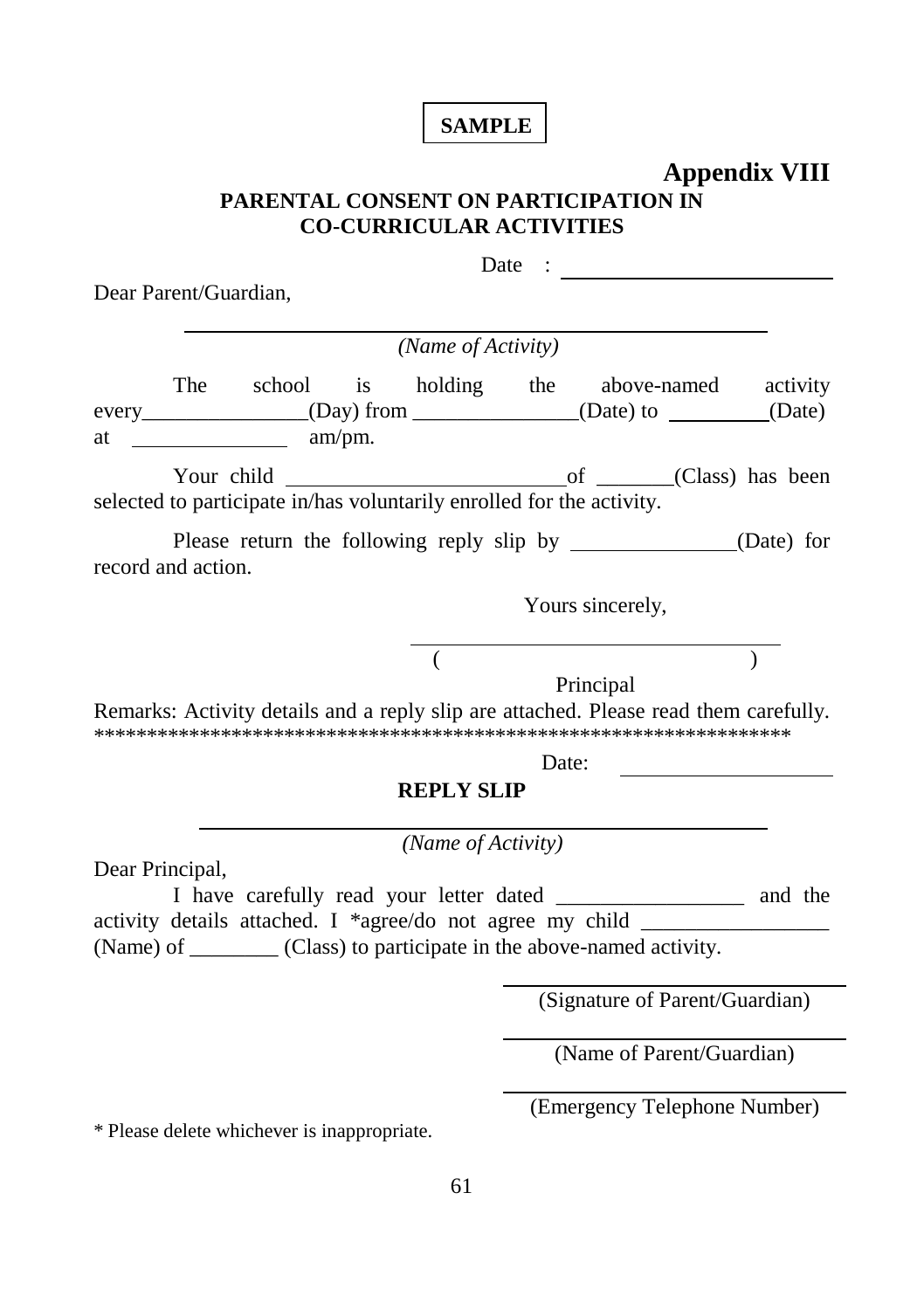### **SAMPLE**

# **Appendix IX**

#### **Medical History of Student**

(to be completed by parent/guardian)

(Restricted - The information provided will only be used for the purpose of the student's health reference)

Name of student : Sex :

| Class: |  | Class No.: |  |
|--------|--|------------|--|
|--------|--|------------|--|

| Date of birth: |
|----------------|
|----------------|

Name of parent/guardian:

Emergency telephone No.:

1. If the student has ever had the medical condition(s) below, please put a " $\checkmark$ " in the appropriate box(es) and give details.

|   | Description                      | Age      | Details of | Recommended   |
|---|----------------------------------|----------|------------|---------------|
|   |                                  | detected | disease    | treatment (if |
|   |                                  |          |            | applicable)   |
| H | G6PD deficiency                  |          |            |               |
|   | Bronchial asthma                 |          |            |               |
|   | Epilepsy                         |          |            |               |
|   | Fits due to fever                |          |            |               |
|   | Kidney disease                   |          |            |               |
|   | Heart disease                    |          |            |               |
|   | Diabetes mellitus                |          |            |               |
|   | Hearing defect                   |          |            |               |
|   | Haemophilia                      |          |            |               |
|   | Anaemia                          |          |            |               |
|   | Other blood disease              |          |            |               |
|   | Allergy to drugs                 |          |            |               |
| П | Allergy to vaccines              |          |            |               |
| П | Allergy to food                  |          |            |               |
| J | Other allergies (Please specify: |          |            |               |
|   | Tuberculosis                     |          |            |               |
|   | Minor operation                  |          |            |               |
|   | Major operation                  |          |            |               |
|   | Others                           |          |            |               |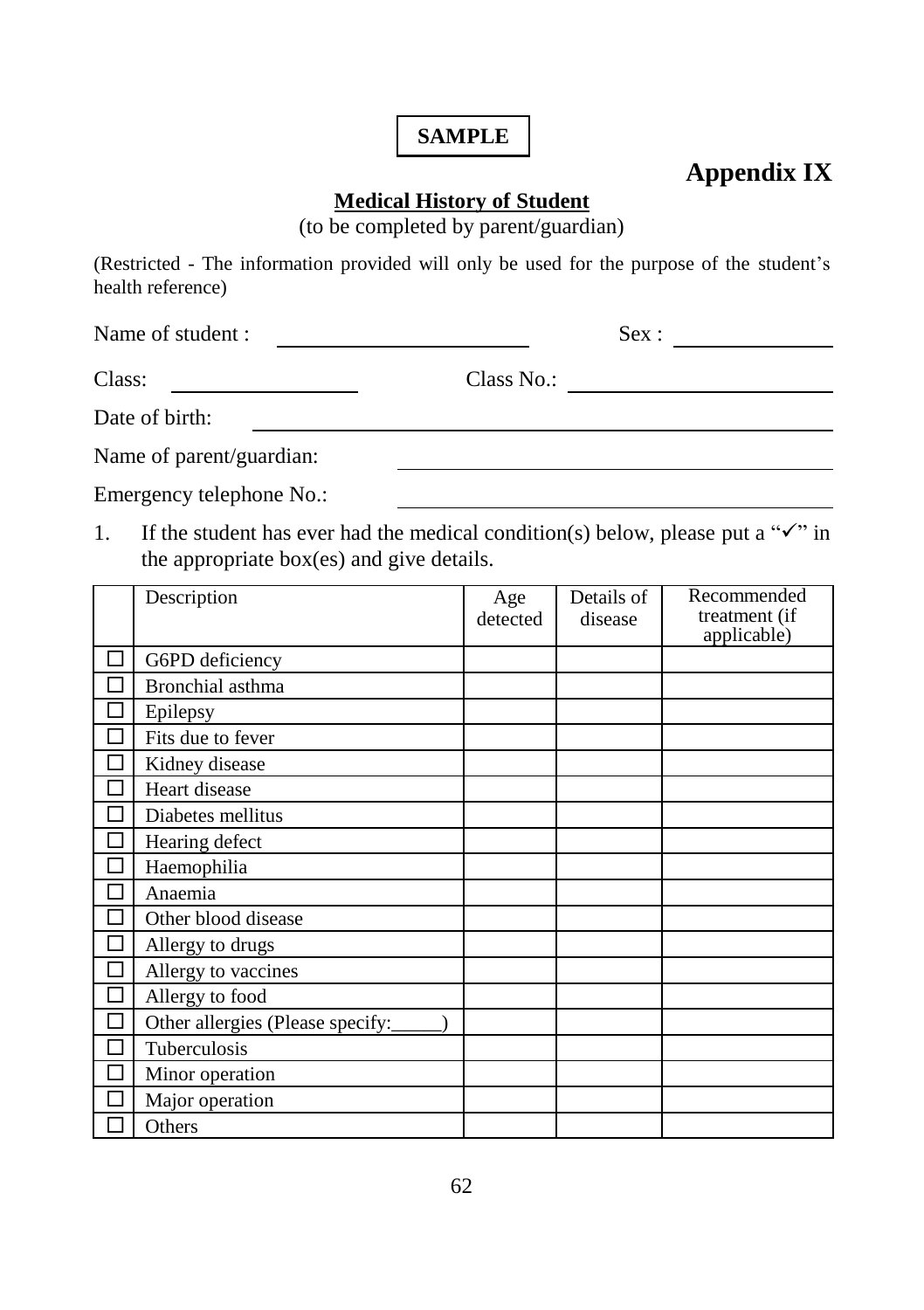2. If the student is considered not suitable for participation in PE lessons or any other type of school activities, please specify and submit a medical certificate for school's reference.

3. Other supplementary information :

(Signature of Parent/Guardian)

(Name of Parent/Guardian)

Date

#### **Collection of Personal Data**

#### **Purpose of Collection:**

Personal data collected from your child is only used for handling matters relating to his / her health and safety. Though the provision of such data is done entirely on a voluntary basis, insufficiency of information may make the school unable to have a clear picture of your child's medical history. We may not be able to provide proper assistance to him / her in case of accident.

#### **Access to Personal Data**

According to Personal Data (Privacy) Ordinance, you have the right to access and correct the data supplied. Please contact the school if necessary.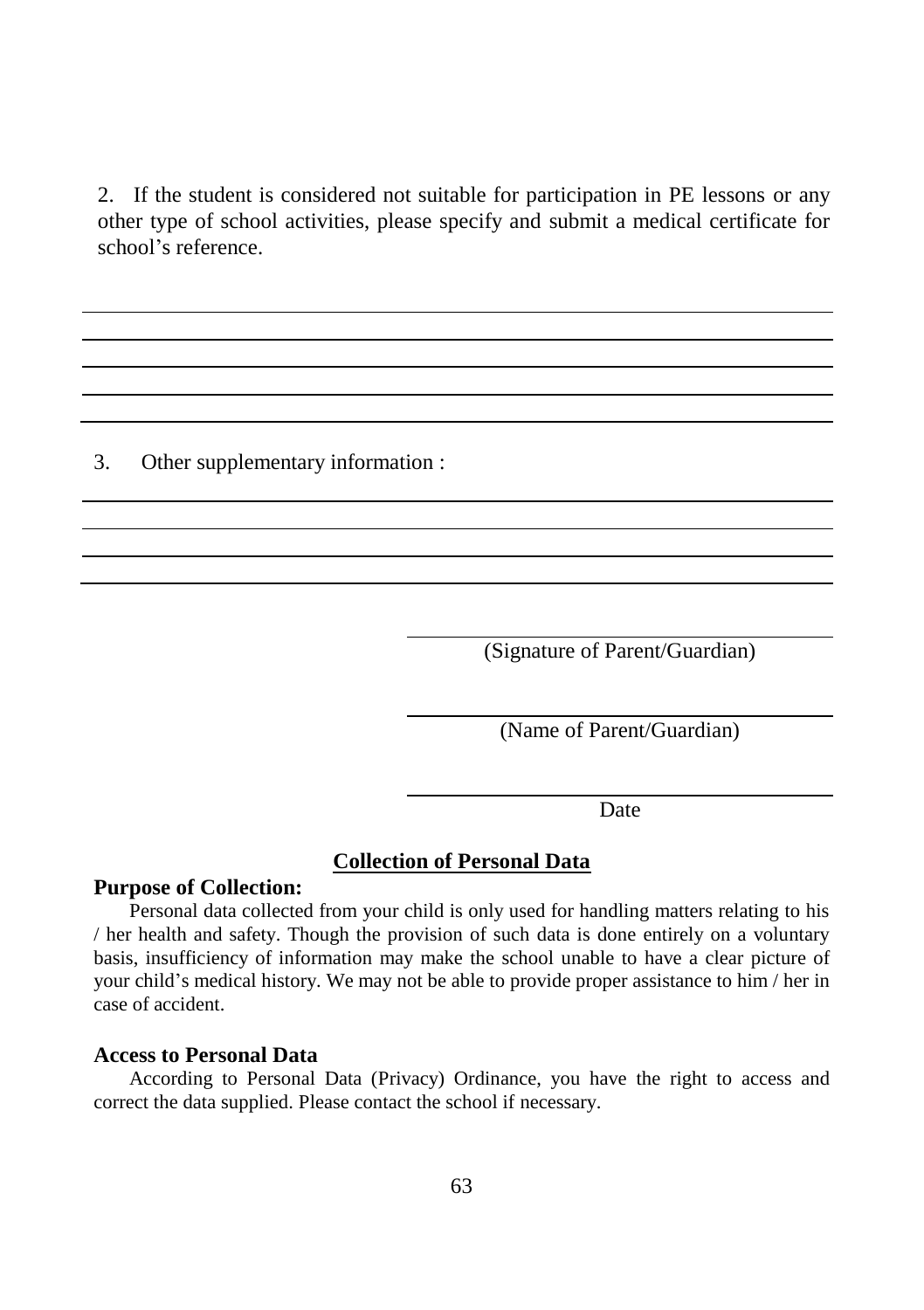### **SAMPLE**

## **Appendix X**

## **Recommendation for Participation in Physical Activities by Students with Heart Diseases**

(To be completed by a family doctor, pediatrician or cardiologist)

Name of student: Type of heart disease:

| (Please put a " $\checkmark$ " in the appropriate box) |  |  |  |
|--------------------------------------------------------|--|--|--|
|--------------------------------------------------------|--|--|--|

| Grading of heart disease : | trivial | moderate |
|----------------------------|---------|----------|
|                            | mild    | severe   |

### **Level of physical activity recommended : -**



**Strenuous Exercise**: Normal participation in Physical Education (PE) lessons and all kinds of physical activities like other children e.g. athletic events, marathon running, endurance training, etc is suitable.



**Moderate Exercise**: Suitable to participate in school PE lessons **except strenuous competitions or prolonged exercise**. Suitable to participate in ball games like tennis, basketball and football (could allow up to 70% maximum target heart rate, that is, about 140 beats per minute). Should be allowed to stop exercise at any time when feeling tired.



**Light Exercise**: May participate in school PE lessons but **should not engage in much running and strenuous competitive sports activities** (must beware that the heart rate should not exceed 110 beats per minute) like jogging, balancing, throwing and catching activities. The student should stop exercise immediately when feeling tired or unwell.



**Non-strenuous Exercise**: Must not run or participate in school PE lessons. **Only non-strenuous recreational activity** is suitable, like walking on level ground, etc.

| Name of Doctor: | Signature |  |
|-----------------|-----------|--|
| <b>Title</b>    | Date      |  |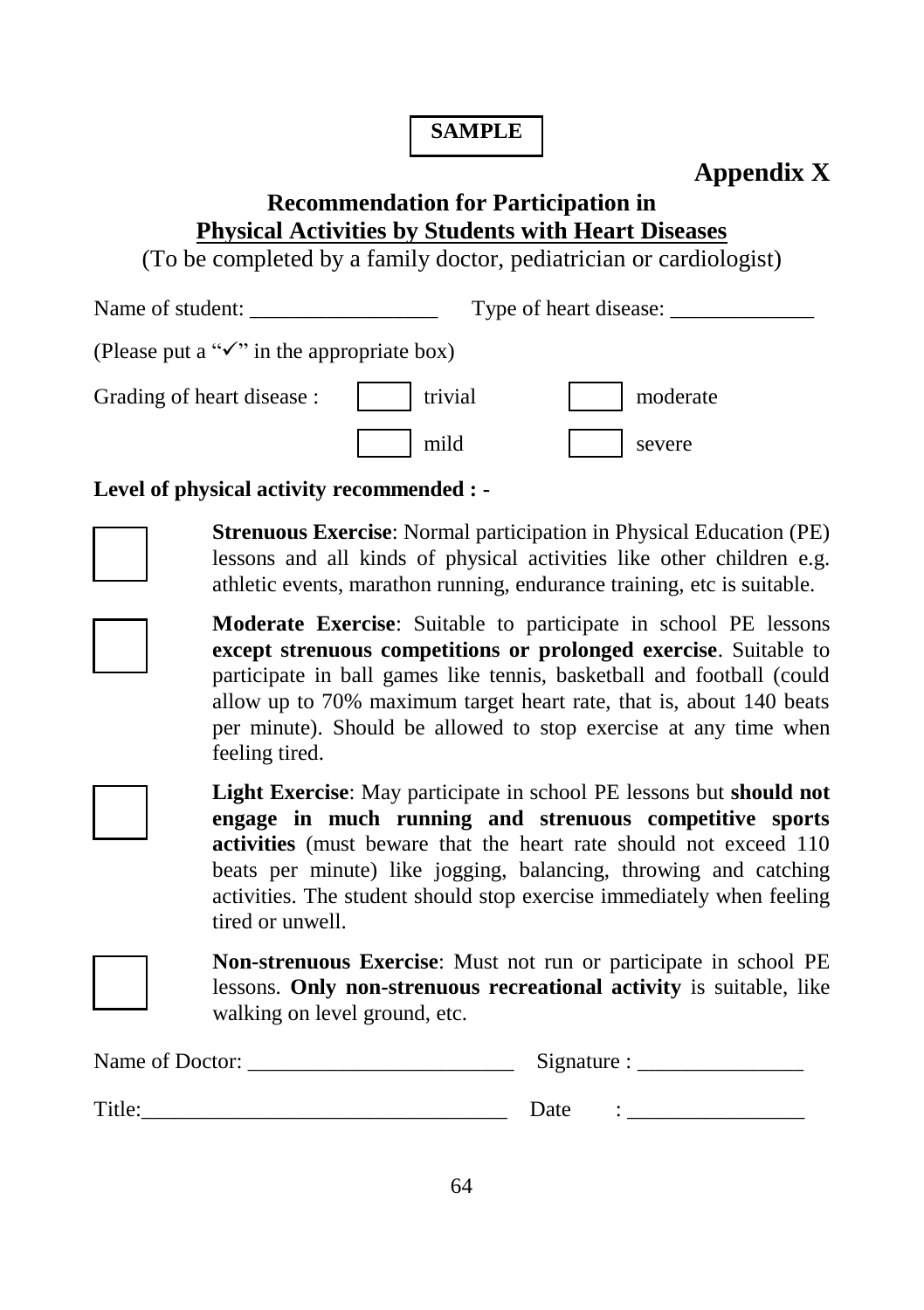## **Appendix XI**

# **Guidelines on Outdoor Activities**

[\(http://www.edb.gov.hk/en/sch-admin/admin/about-activities/sch-activities](http://www.edb.gov.hk/en/sch-admin/admin/about-activities/sch-activities-guidelines/)[guidelines/](http://www.edb.gov.hk/en/sch-admin/admin/about-activities/sch-activities-guidelines/) )

## **Definition of Outdoor Activities**

Outdoor activities, in this context, refer to activities on land and water planned and organised by the schools under the supervision of appointed teachers/instructors. These activities are usually conducted in natural environment and are exploratory, challenging and physically demanding in nature.

### **Content:**

- Chapter 1: Notes for Schools Heads and Teachers/Instructors
- Chapter 2: General Measures for Activities on Land
- Chapter 3: Excursions
- Chapter 4: Expeditions
- Chapter 5: Camping
- Chapter 6: Orienteering
- Chapter 7: Cycling
- Chapter 8: Fieldwork
- Chapter 9: General Measures for Activities on Water
- Chapter 10: Windsurfing
- Chapter 11: Canoeing
- Chapter 12: Rowing
- Chapter 13: Sailing

### Appendices:

- 1. List of Related Professional Associations for Outdoor **Activities**
- 2. List of suggested Items for Emergency Equipment
- 3. Parental Consent for Outdoor Activities (Sample)
- 4 School Outings in Rural Areas: Reporting Procedures to